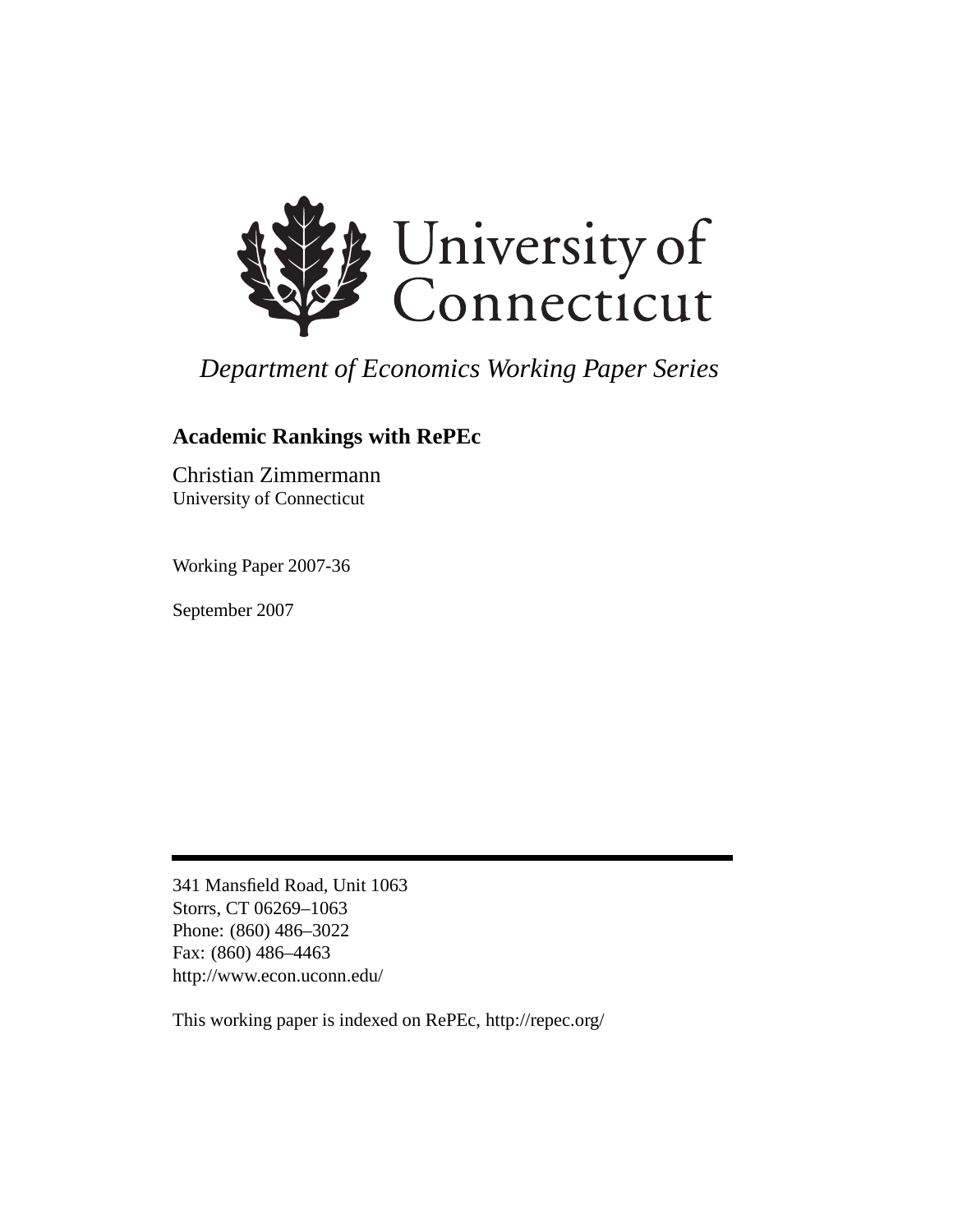### **Abstract**

This documents describes the data collection and use for the computation of rankings within RePEc (Research Papers in Economics). This encompasses the determination of impact factors for journals and working paper series, as well as the ranking of authors, institutions and geographic regions. The various ranking methods are also compared, using a snapshot of the data.

#### **Journal of Economic Literature Classification:** A14, A10, A11, A13, Z00

**Keywords:** RePEc, rankings, impact factors, working papers, h-index, citations.

This paper benefited from discussions and electronic correspondence with Kit Baum, Oded Galor, Bill Goffe, N. Gregory Mankiw, and Ekkehard Schlicht. The data used in these rankings would not exist without the major contributions of Jose Manuel Barrueco Cruz, Kit Baum, Sune Karlsson, Thomas Krichel, Ivan Kurmanov and all the other volunteers working on RePEc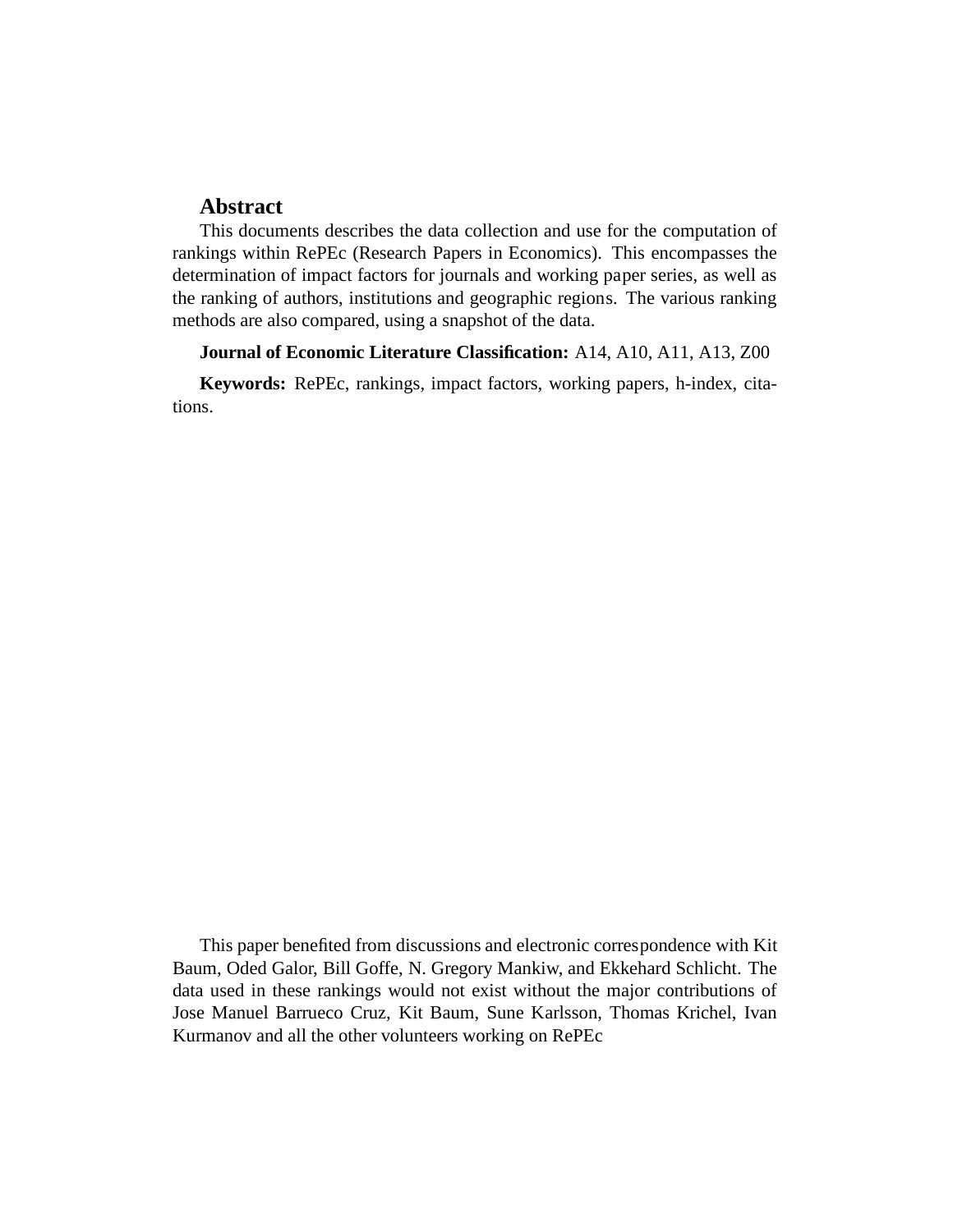### **1 Introduction**

RePEc has now become an important bibliographic service for Economics and related fields. A considerable amount of data has been collected regarding who authored what, where it was published, who reads it and where it is cited. One way to use this wealth of data is to compute rankings of individuals, journals (and series), institutions and even countries. Along with the growth of the underlying data, these rankings, even though they are still experimental, have grown in importance in the profession. Indeed, there is evidence that they are more and more used for evaluation purposes (promotion and tenure decisions). Also, country specific rankings have been used in various professional publications and even popular press.

It is therefore high time for the methodology behind these rankings to be explained. While a criterion like the number of citations may appear to be simple, it is necessary to understand how it is computed. Indeed, for ranking purposes in RePEc, self-citations are not counted, but citations to other versions of an articles are counted. It is also important to understand how the citations are found, i.e., what citations can be considered in the statistics.

Compared to other ranking exercices, the present one includes also some criteria that are unique, such as those based on readership and those based on the number of authors citing. It is also rare to find the same source being used both to establish impact factors of publications and rankings of authors or institutions. Finally, no other effort has included working papers, which have now become a very important way to disseminate research in Economics, if not the most important.

The RePEc project would never have been possible without the efforts of the many volunteers that have participated in one way or the other: the maintainers of the socalled RePEc archives who contribute the basic bibliographic data, all those who have contributed through their programming skills, through making available hardware and/or bandwidth, through giving advice or simply through spreading the word about RePEc. RePEc is committed to honor the work of these volunteers by making sure their work will never be subject to a fee, both for publishers and users, and will remain in the public domain.

The rest of the paper is structured in the following way. Section 2 describes how the various components of the data used in the rankings are gathered. Section 3 details the construction of the impact factors, Section 4 how articles and working papers can be ranked. The various criteria used to rank authors are introduced in Section 5. It discusses as well the various ways these criteria can be aggregated and justifies the choices made for the "official" rankings. Sections 6, 7 and 8 present the procedures to rank respectively institutions, geographic regions, and finally other rankings. Section 9 takes a snapshot of the data and documents the concordance of the the various rank criteria. Section 10 discusses how RePEc rankings differ from oter rankings. Section 11 concludes.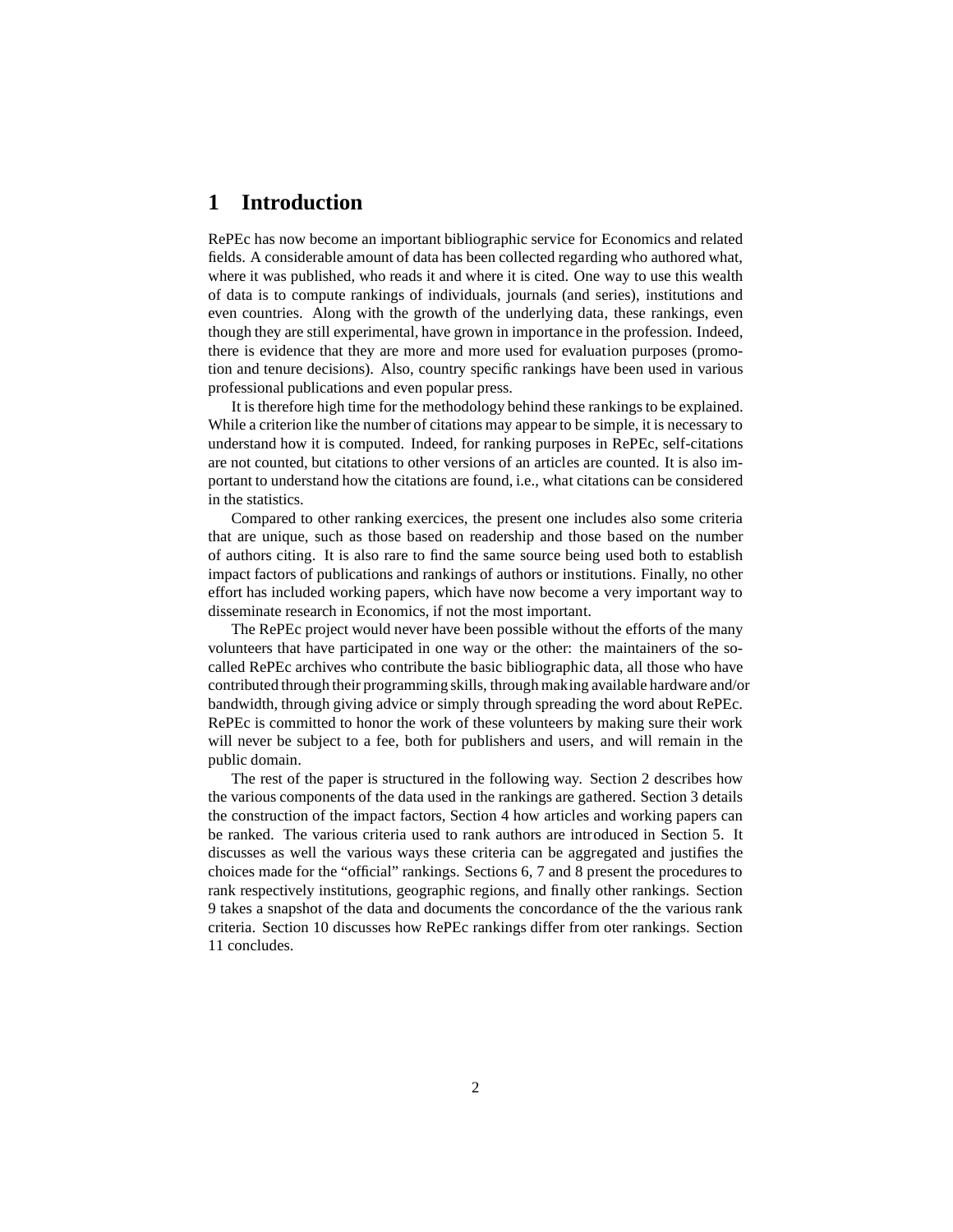### **2 Data Gathering**

The section describes how all the data is gathered to obtain the source for the rankings. All data comes from RePEc and other projects related to RePEc. As this data is continuously updated, the ranking are refreshed as well on a monthly basis.

#### **2.1 Bibliographic Data**

The source of all the bibliographic data is RePEc. RePEc (Research Papers in Economics, http://repec.org/) was founded in June 1997 under the leadership of Thomas Krichel as a followup project to NetEc, founded in 1993. Under very little central management, publishers (commercial or academic) contribute the bibliographic data (called metadata) themselves using a common format. This data is provided through their own servers, where anybody can retrieve it and use it. Thus RePEc is just a scheme to organize metadata and make it available to the public domain.

At the time of this writing, over 800 archives were contributing metadata to RePEc, thus covering: 1800+ series with 220'000 working papers, 640 journals with 280'000 articles, 1600 book chapters, 1000 books and 1500 software components, for a total of over 500'000 items. Almost 400'000 of them are available for download in full text.

So-called RePEc services are then allowed to use this data to display the data to public, provided this is done freely. Several websites display directly the data collected through RePEc, the most popular being IDEAS (http://ideas.repec.org/), Econ-Papers (http://econpapers.repec.org/), Inomics (http://inomics.com/), and finally Socionet (http://socionet.ru/).<sup>1</sup> An email notification service for new online working papers is also available (NEP, http://nep.repec.org/). Finally, data gathered by RePEc is relayed through the Open Archives Initiative and therefore made available even more widely, but to services that do not specialize in Economics, such as Google Scholar, Oyster, etc.

#### **2.2 Author Data**

For any ranking, one needs to collect information about the publications of an author. One great difficulty is the many ways an author's name may be indexed. For example, John Maynard Keynes may be listed in the bibliographic metadata as:

- 1. John Maynard Keynes
- 2. John M. Keynes
- 3. John Keynes
- 4. J. M. Keynes
- 5. J. Keynes

<sup>&</sup>lt;sup>1</sup>NetEc, with its child projects WoPEc and BibEc, also used to display RePEc data. NetEc closed as it was not worth the maintenance effort given that competitors within RePEc were offering a superior product. Econlit also uses RePEc data for working papers through an exchange of services agreement with RePEc.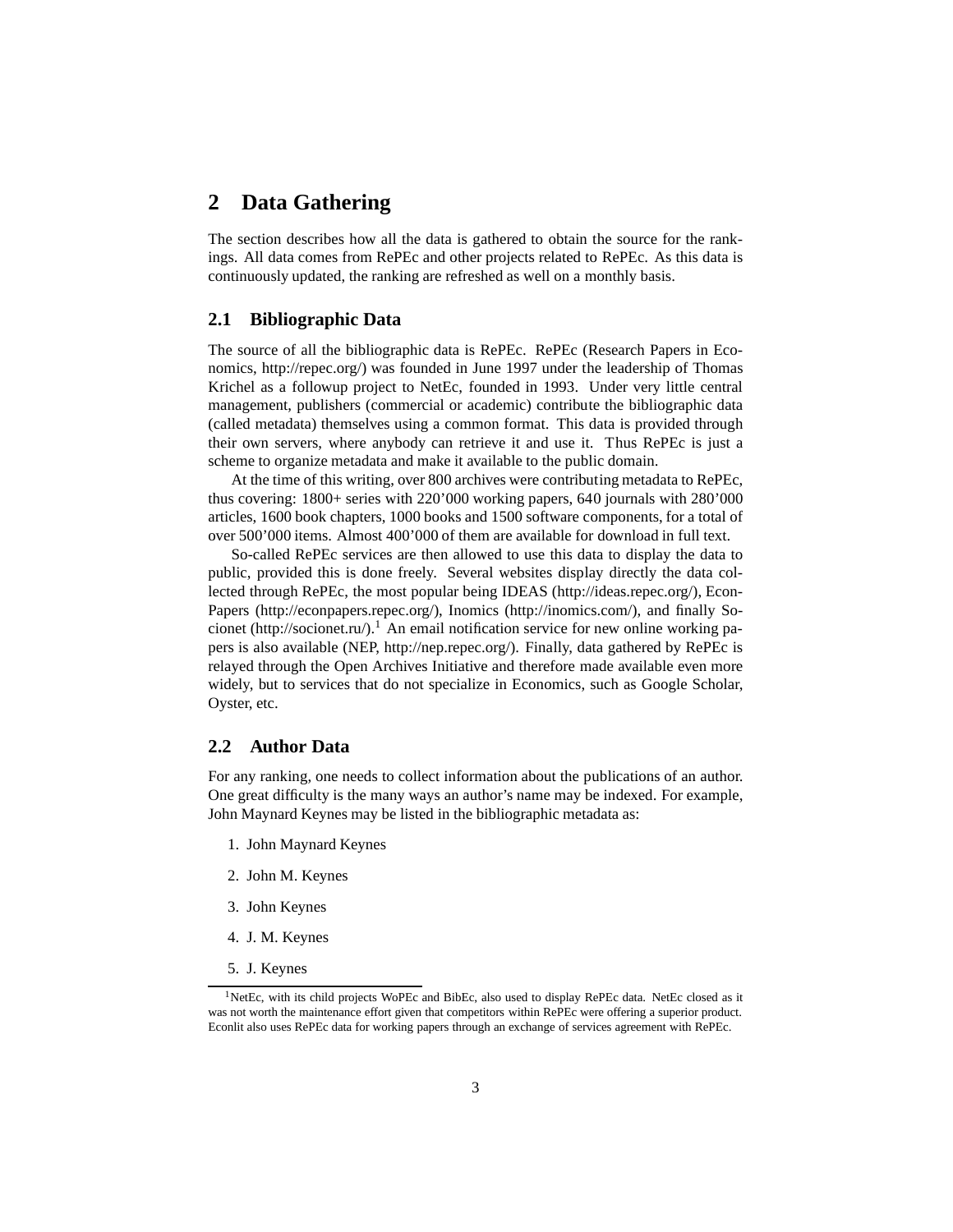- 6. Keynes, John Maynard
- 7. Keynes, John M.
- 8. Keynes, John
- 9. Keynes, J. M.
- 10. Keynes, J.

and one an imagine many other ways, including misspellings. Variations are even more numerous if nicknames, titles or suffices (Jr., Sr., III) are used, or if accents are used. In addition, several people may have the same name, especially if the first name is abbreviated. Thus, an automatic attribution of works to the respective authors is bound to have high error quotes. Human intervention is necessary here.

The best people to perform this are the authors themselves. To do this, they register with the RePEc Author Service at http://authors.repec.org/. In doing so, they provide contact details, their affiliations (see next section), and their name variations expected in the metadata. The search engine then suggests them works from the RePEc metadata that match the name variations, works that the author then can add to their profile.

One may ask why authors would go through that trouble. There are several incentives (Krichel and Zimmermann 2005). First, without a registration, an author is not ranked and his research output does not count towards the ranking of the institutions he is affiliated with. Second, when registered, any authors obtains notification of new citations that are found within RePEc, a compilation of all citations as well as a detailed ranking analysis every month.

At the time of writing, over 14'000 authors were registered, claiming over 270'000 works as theirs, a little less than half the works listed in RePEc.

The RePEc Author Service is based at the University of Connecticut and is monitored by the author of this paper. It runs on open source software written by Ivan Kurmanov and financed by a grant from the Ford Foundation.

#### **2.3 Institution Data**

Institutional data is based on the institutional records collected in EDIRC (Economics Departments, Institutes, and Research Centers in the World, http://edirc.repec.org/). Since 1995, this website collects links to academics institutions and government agencies that would principally employ economists. The data is quite accurate, for example it lists within a university all relevant departments (economics, finance, agricultural economics, business schools, sometimes public policy and similar departments), research centers, institutes, formal research groups and some chairs, as long as economists form a substantial part or the staff, or economic issues are prominent in the mission of the group. A second condition is that this listed entity have its own website. It does not need to have its own server (virtual or not), but it needs to have a web page that is more substantial than just a listing of classes: there should be at least a listing of faculty by name.

Entities not based in universities can also be listed. The obvious one are central banks and government agencies directly applying economic policy, say ministries of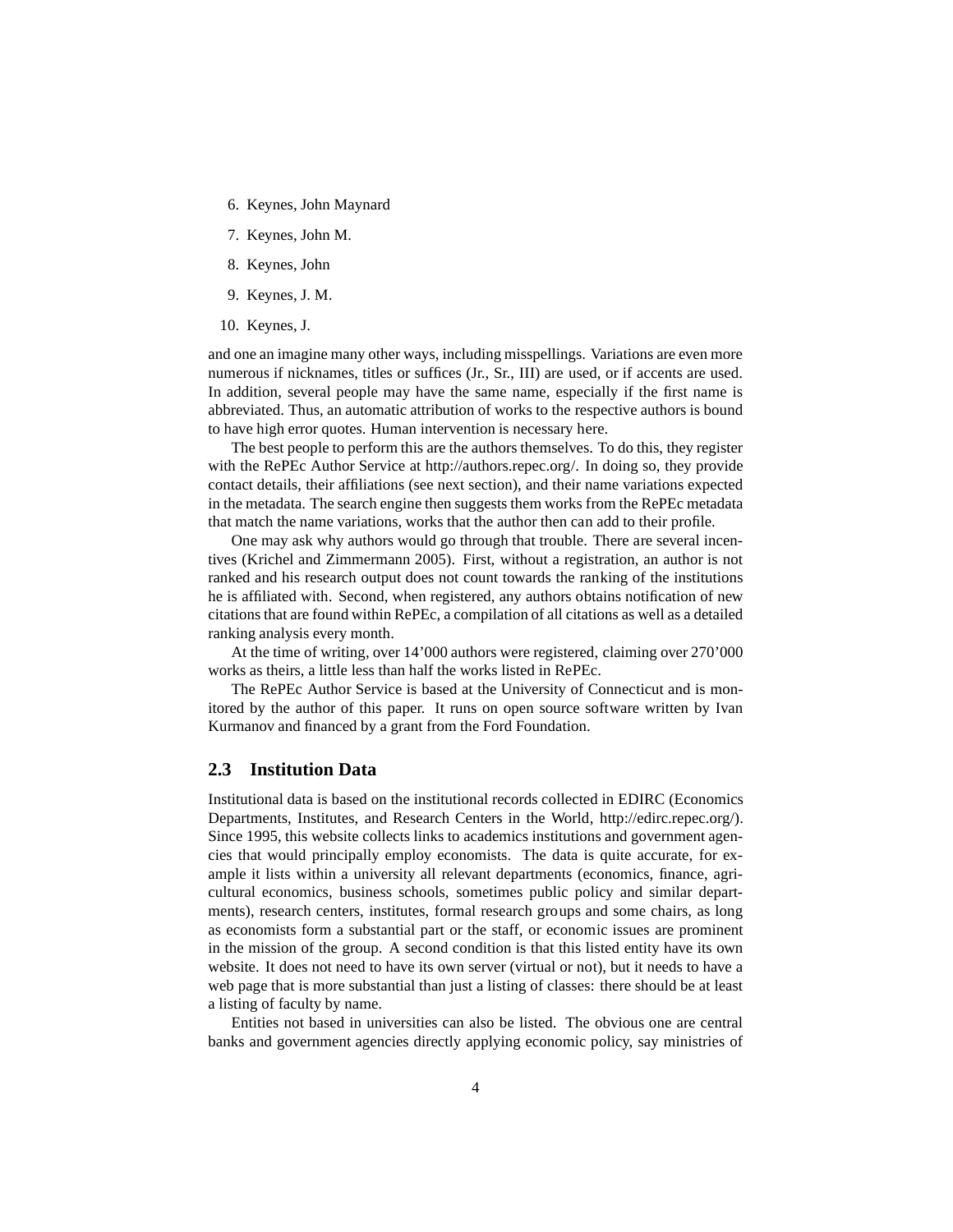finance, treasury, labor, and industry, but also statistical agencies and various research agencies. The same applies to international organizations. Finally, independent research institutes and think tanks are also listed, but not most commercial institutions (banks, consultancies). The only exceptions are those that have a RePEc archive or that provide substantial research for free through their website. Associations and societies are also listed.

All in all, over 10'000 institutions are listed. If they are specialized in a particular field, they are categorized, and almost all governmental agencies are categorized. Institutions are also categorized by countries or, in the case of the United States, by state. When authors register with the RePEc Author Service, they have the opportunity to specify with which institutions they are affiliated with among those listed in EDIRC (except associations and societies), but they can also suggest new entities. If they do not fit with with the criteria of EDIRC, they are still kept in their list of affiliations.

EDIRC is housed and managed at the University of Connecticut by the author of this paper.

#### **2.4 Citation Data**

Citation counts are often considered to be the most useful metric of the impact of a piece of research. Finding citations is, however, not a trivial matter. It can be either performed manually at great cost, or automatically where it needs considerable fine tuning and many exception rules.

All citation data for rankings are provided by the CitEc project, http://citec.repec.org/, managed by José Manuel Barrueco Cruz, librarian at the University of Valencia. CitEc runs on hardware provided by the Technical University of Valencia.

CitEc downloads all papers in pdf format it can find, typically those that are not hidden behind a password or some IP protection. Those pdf files are then successively converted to PostScript and text. The text is then parsed to recognize the references, which are then paired with items listed in RePEc with a fuzzy matching algorithm on titles and authors. To prevent erroneous attributions, the level of confidence for a match needs to be set quite high. For somewhat lower levels of confidence, registered authors have the option to check and add appropriate citations.

At the time of this writing, over 120'000 documents have been processed, extracting over two million references, over one million of which refer to over 160'000 items listed in RePEc. Given that only freely available documents can be analyzed, a large part of those documents are working papers. This has advantages and disadvantages. Working papers are typically more recent than published articles, thus it allows to have a much more up-to-date analysis than with articles alone. However, citations in published articles are considered to be much more valuable than in working papers (erroneously, as discussed further in a subsequent section). This is somewhat corrected in two ways: 1) some commercial publishers provide directly information to CitEc about references in their articles; 2) for authors who have both the working paper and published article version of an item in their profile, the references found in a version can be attributed to the other.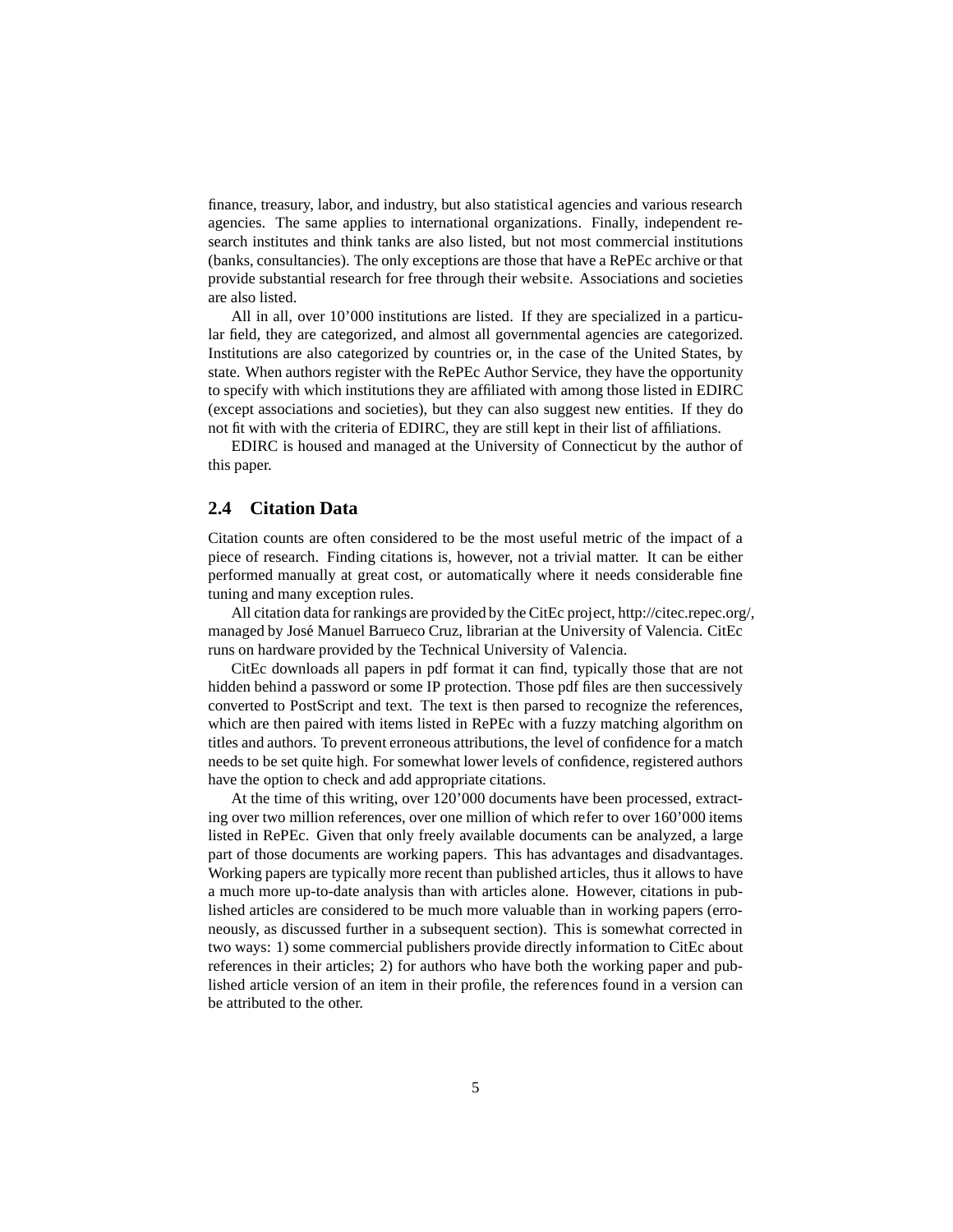#### **2.5 Abstract Views and Downloads Data**

Another measure of the impact of research is how often it has been "looked at". Abstract views statistics assess the attractiveness of the title, the authors or the general topic. Downloads statistics indicate how much the above and abstracts have contributed to attractiveness of the downloaded document.

Keeping track of abstract views is not difficult using the logs of a web server. The only drawback is that abstract displayed during uses of the search engine cannot be counted. Downloads are more difficult, given that they typically link to external servers. Thus some mechanism needs to be put in place to keep track of downloads.

The decentralized nature of RePEc complicates the compilation of these statistics. The participating services needs first to keep appropriate logs, and second they need to make them available in an appropriate format. The LogEc project, http://logec.repec.org/, managed by Sune Karlsson at Örebro University, tries collect this information. The following RePEc services provide information for downloads and abstract views: Econ-Papers, IDEAS, NEP and Socionet. The defunct NetEc also used to provide data. Other services that use RePEc data, in whole or part, unfortunately do not provide statistics. Among them are Inomics, Econlit, Oyster and any service making use of the RePEc data made available though the Open Archive Initiative (Google Scholar, for example).

Quite obviously, these statistics are subject to manipulation, as one could repeatedly download a paper to increase its count. For this reason, various information about the abstract viewer or downloader are recorded to prevent repeat counts. This is mainly performed through the use of the IP address, taking also into account IP clusters. Also, and this is mostly relevant for abstract views, visits by search engine robots need to be discarded as they not represent human readership. Some robots identify themselves, and they can easily be taken care of. Others do not obey standard protocol and need to be recognized as robots. Various identification mechanisms are used to filters these additional robots from the data. Complete details on how all this performed cannot be given here to preserve the accuracy of the data. But overall, about 75% of abstract views are thus discarded, less for downloads.

Whether is it an over-count or under-count of the true counts is unknown. Some robots may slip through. Some downloads are discarded as repeated despite originating from different users because they came from the same IP clusters. This happens in particular with institutions using a single cache server. We hope, however, that the numbers are sufficiently high for such accidents to even out relatively smoothly across all documents.

In addition, various checks and balances are implemented to recognize abnormal behavior, mostly from authors trying to manipulate the statistics. Obviously, it is not revealed how they are done, but let it be known that several authors have been caught.

Despite all these adjustments, LogEc records over two million abstract views and half a million downloads a month, or every document's abstract is viewed five to six time a month, and every item available online is downloaded once or twice a month, on average.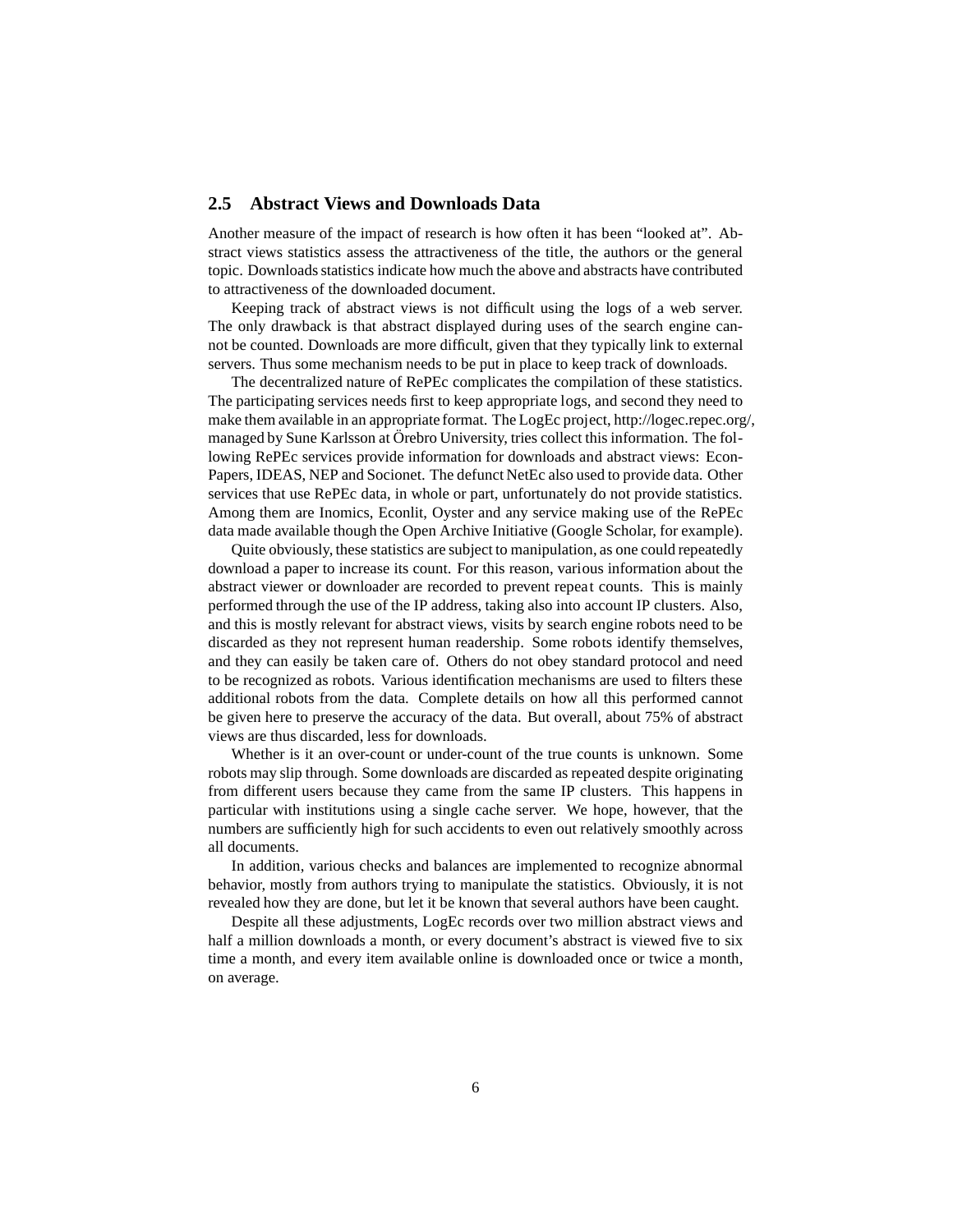#### **2.6 Further Refinements of the Data**

As the works covered in RePEc contain both publications and pre-publications, there is an issue with several versions of the same work being listed. In particular, a working paper may appear in several series. Thus, for any measure that considers the numbers of works someone has authored, one should count distinct works. For technical reason, the matching of different versions is done only for works that are listed in a registered author's profile. The basis is a very similar title and the author's recognition of authorship.

Note that such works may have been cited in their different versions. A citation to any version is counted towards all versions. The same applies to references.

#### **2.7 Discussion of Coverage**

Quite obviously, only journals and working paper series that are listed in RePEc can be classified, and only authors that registered themselves can be treated. There are thus omissions. For example, the *Journal of Human Resources* or the *Brookings Papers on Economic Activity* are not considered at this time. This is obviously avoidable, but the structure of RePEc puts the burden of indexing on the publishers. Unlisted authors can easily correct this by registering themselves.

Being listed is not sufficient. The listing needs to be maintained, i.e., new items added as they are published. Some publishers are better at this than others, be it with regard to timeliness, completeness (missing items), coverage (years covered) or data quality (syntax errors, confusing author names). Again, it is up to the publishers to do their work. And registered authors also need to maintain their profile with any additions.

Deceased authors are kept in the database, but their affiliations are removed, the logic being that they cannot contribute to the academic life of their employer anymore. The RePEc Author Service maintenance team tries to keep their profiles current.

Note that while some journals present in other studies are not classified here, our rankings cover also working paper series that are typically neglected by other studies. There are also a limited number of chapters and books. It turns out that some working paper series have very high impact factors, while many journals have low impact factors. It is thus wrong to believe that research only is valued if it is published in a journal. More on this later, in the discussion of impact factors.

## **3 Computation of Impact Factors and Ranking of Series or Journals**

Many ranking exercises for institutions or authors rely heavily on impact factors calculated elsewhere, and these impact factors are usually the most controversial issue with these rankings. Here we take a different approach in that the impact factors are determined with the RePEc data. We compute four sets of impact factors.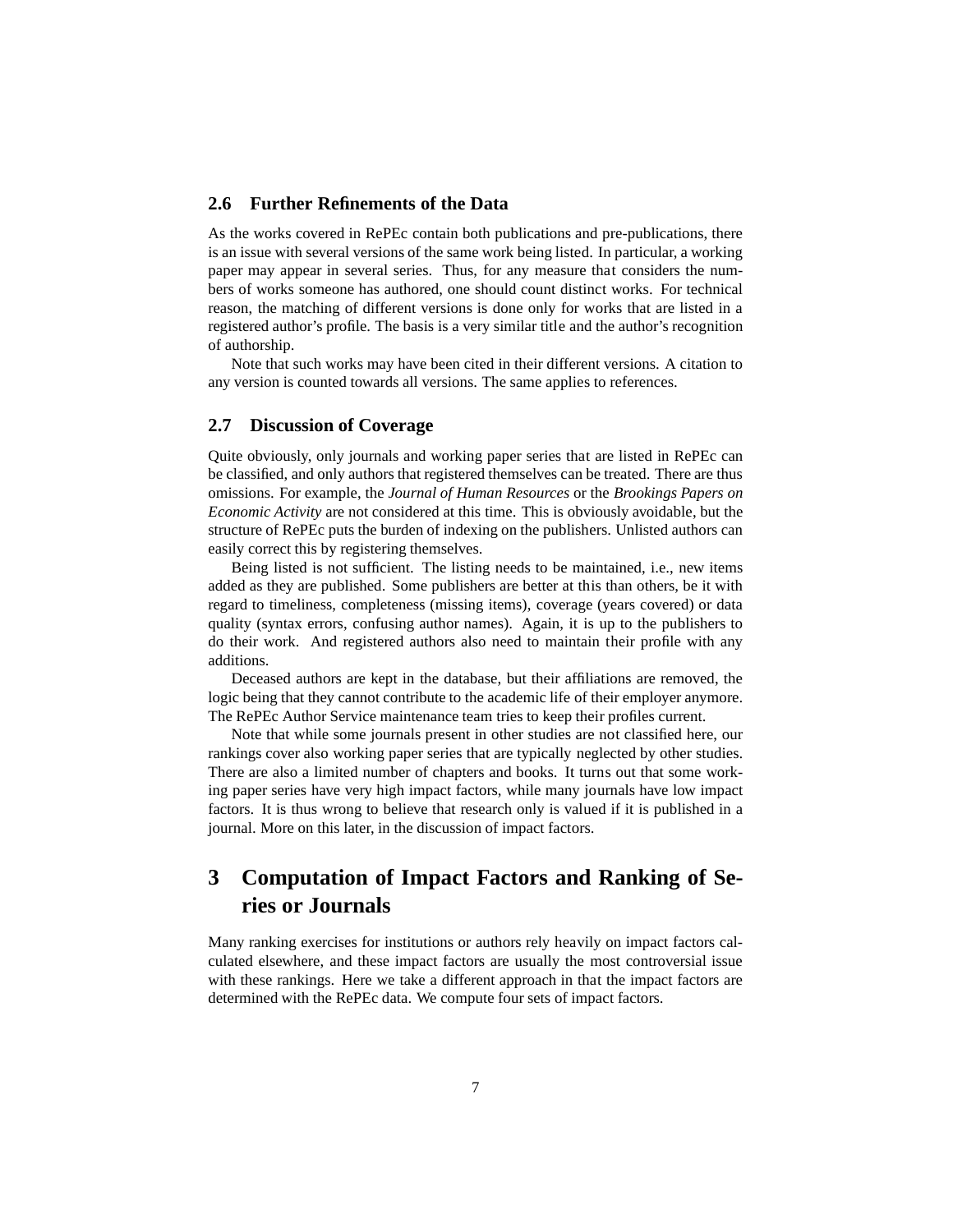#### **3.1 Simple Impact Factors**

The computation of this simple impact factor is rather straightforward. Just find all citations to items in that particular series or journal, count those citations and divide by the number of items in the series or journal. Several adjustments are performed to the number of citations: 1) self-citations within the series or journal are discarded, to prevent self-inflation. Self-citations by authors are still counted, though. 2) Considering that a work may have appeared in different series, all versions of the cited and citing work are considered, but only one is counted. This matters as for example an article may be cited, while its working paper version is not, but the working paper series is still credited with this citation.

#### **3.2 Recursive Impact Factors**

Recursive impact factors are computed in the same way as the simple impact factors, except that every citation carries some weight. That weight is the recursive impact factor. It is thus the fix point of a function that could be specified in the following way:

$$
R_I = \frac{1}{\sum_{\forall I} \sum_{i \in I} R_I} \frac{\sum_{c_J \in I} R_J}{\sum_{i \in I} 1} \quad \forall I
$$

where  $R_I$  is the recursive impact factor of series or journal I, which has items i.  $c_J$ represents all citations from journal J. To guarantee that a fix point exists, the weights are normalized such that the average item (article or working papers) has a recursive impact factor of one. Also, when there are several versions of a citing items, the one with the highest impact factor is considered.

These factors are computed by iteration. In the first pass, simple impact factors are used, and then in each pass the recursive impact factors from the previous iteration are taken. This does, however, never converge completely, as new items and citations are continuously added to the database. The results are relatively stable, though. Concretely, the weights are recomputed everyday for all series and journals that are refreshed on IDEAS, that is those that have had any amendments in the bibliographic data and those that have not been refreshed for thirty days.

The recursive impact factor computed here is similar to the Google PageRank (Brin and Page 1998), that ranks web pages higher if they are linked to a lot, even more so if it is by web sites that have a high PageRank. The difference is that Google computes a different factor for every page, whereas we compute one for every journal or paper series. The idea of the PageRank is to determine the probability that a web surfer clicking randomly would end up at that page. In our case, this would be the probability, or rather something proportional to it, that a reader following randomly references in articles and papers would end up with a particular journal or working paper series.<sup>2</sup>

<sup>&</sup>lt;sup>2</sup>Strictly speaking this would only be true if we did not account for different versions of the same item. Also, the reader would need to follow all citations, as the impact factor is not divided by the number of cited items. Some versions of PageRank do this, however.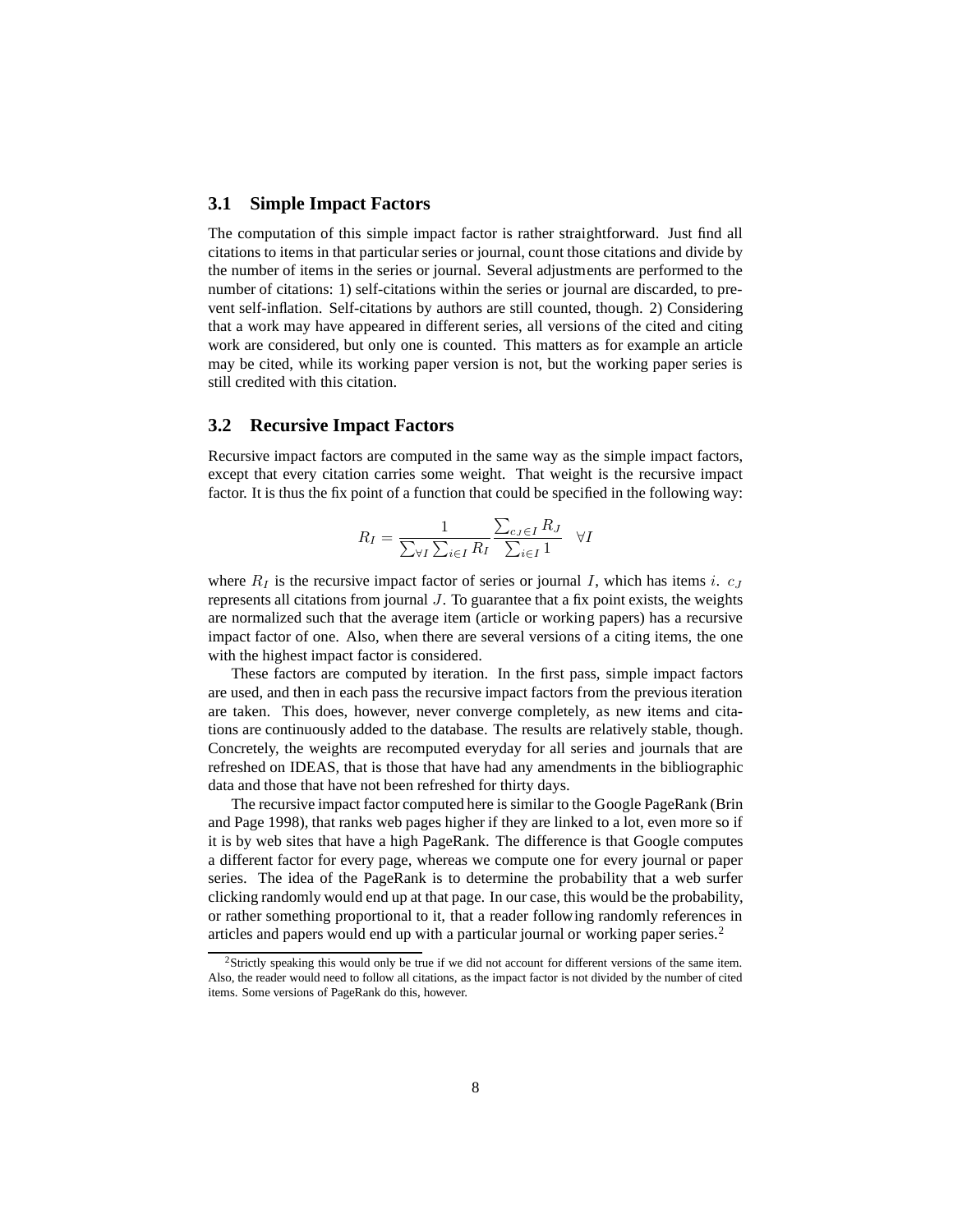#### **3.3 Discounted Impact Factors**

This factor is similar to the simple impact factor, with one important difference. Each citation counts for the inverse of the age in years (plus one) of the citing paper. Thus, if an article is cited in a paper dated in 2004 and we are in 2007, this citations would count for 0.25.

Such a factor gives an edge to what is cited now, and therefore highlights the publications series that are hot now. It does, however, not mean that its most recent publications are well cited, only that some of them, possibly old, are well cited now.

#### **3.4 Recursive Discounted Impact Factors**

This factor is the recursive version of the discounted impact factor. It thus uses its own factors as weights, multiplied by the age factor. This highlights publications series currently well cited in series that are currently well cited.

#### **3.5 Discussion**

Some other published impact factors differentiate by type of article, for example by giving different weights to full articles, notes and book reviews. One may also want to discard corrigenda. The metadata does not contain the type of the article and the title in the vast majority of the cases does not allow to infer the type. We thus abstract from these considerations.

Also, some journal issues are different. For example, the *American Economic Review* has one issue a year with non-refereed short articles, the Papers and Proceedings of the annual meeting of the American Economic Association. These short papers are less likely to be cited and add to the article count, thereby diluting the impact factor of the regular article. One could isolate these special issues, but the task then becomes subjective as other journals are subject to the same issues at varying degrees. We want to stay objective in our ranking and thus do not adjust. In this particular example, the American Economic Association does not want this distinction to be made anyway.

There are also some small sample issues. Some working paper series especially have few items and may as a results have unexpectedly high or low impact factors, high if just one item is often cited. The current solution is not to rank series or journals with fewer than 50 items. The impact factors are, however, used as is.

### **4 Ranking of Works**

There are six different ways to rank works (working papers, articles, chapters, books). One is to simply count the number of citations it has gathered, again adjusting for different versions of the same item. The second is to discount each citation by its age. The remaining four are to weigh those citations by the impact factors of the citing series or journals.

Thus, if one were to add up all citations to articles in a particular journal, then divide the result by the number of articles, one would obtain the simple impact factor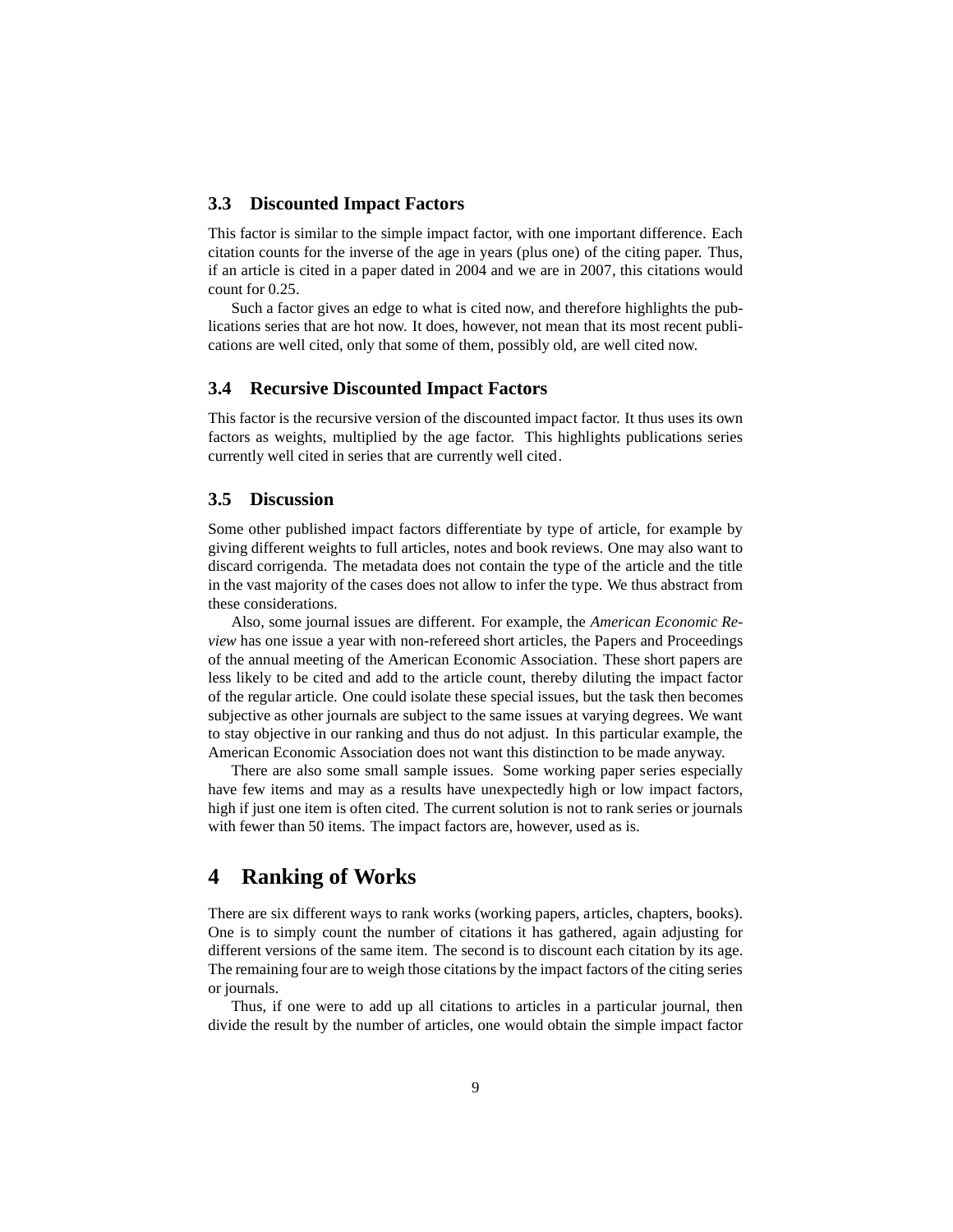(except that self-citations within the journal need to be excluded). Or if one were to add up the scores of all articles in a journal, with scores using the recursive impact factors and excluding self-citations, one would obtain the recursive impact factor. Doing this with simple impact factors would result in the factors of the first pass in the recursive impact factor computation.

### **5 Rankings of Authors**

Every person registered in the RePEc Author Service with works listed in the profile is ranked. There are many ways to rank authors and this section discusses those used in the RePEc rankings. The strategy to aggregate the various rankings in then discussed.

#### **5.1 Criteria Based on the Number of Works**

The simplest of all ways to ranks authors is by the number of works they have authored. However, as working papers are also considered, the same work may appear several times, in different versions. These duplicates can therefore not be considered. A ranking including the duplicates is provided, but it is not used in the calculation of the aggregate rankings.

The number of distinct works thus serves as basis for the following criteria. They are a combination of simple counts and counts with weights from the simple or recursive impact factors with those counts divided by the number of authors or not. Thus, the following criteria are used (with their respective labels in bold face):

- 1. **NbWorks**: Simple count;
- 2. **DNbWorks**: Count divided by number of authors on each work;
- 3. **ScWorks**: Count with simple impact factor weights;
- 4. **AScWorks**: Count with simple impact factor weights divided by number of authors on each work;
- 5. **WScWorks**: Count with recursive impact factor weights;
- 6. **AWScWorks**: Count with recursive impact factor weights divided by number of authors on each work.

The two first criteria merely indicate how prolific an author is. The four others measure one characteristic of the quality of one's work: where it was published. It is an imperfect measure, given one may simple ride on the tails of other papers published in the same series or journal that have been frequently cited. But such count based solely on the impact factors are the ones most frequently used, as they do not necessitate the compilation of citations if one simply takes the impact factors from somewhere else.

Note that the discounted impact factors and recursive discounted impact factors are not used here. They could also be considered, but this would put too much weight on criteria based on the number of works in the overall rankings.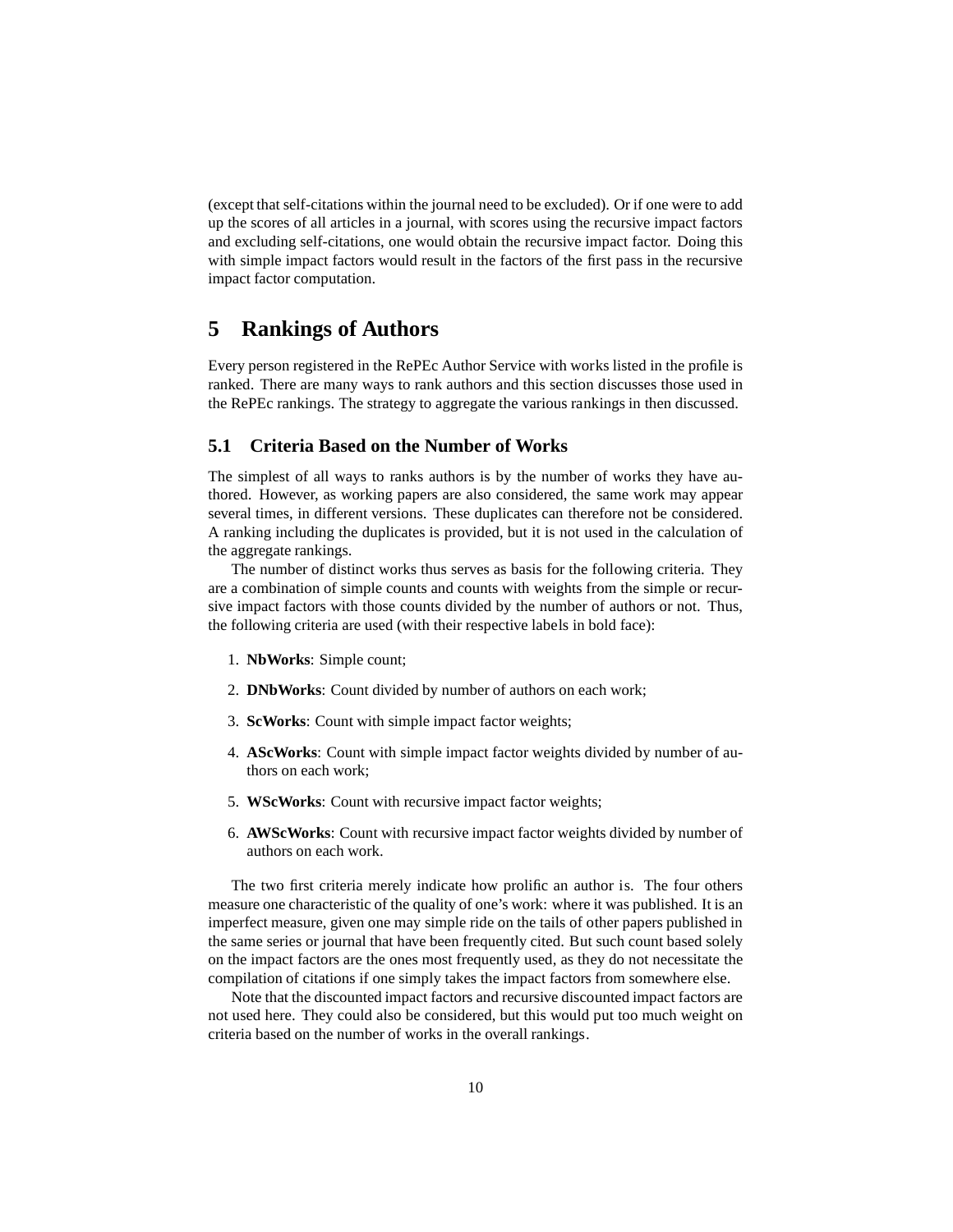#### **5.2 Criteria Based on Citation Counts**

Here, we have criteria similar to those based on the count works, but we count citations. Self-citations are eliminated, and they may not be weighted, or weights by any of the four impact factors. And all these criteria may be divided by the number of authors or not.

In addition, we provide the h-index introduced by Hirsch (2005). His definition: *A* scientist has index h if h of his/her  $N_p$  papers have at least h citations each, and *the other*  $(N_p - h)$  *papers have no more than* h *citations each*. Thus, this author would have at least  $\hat{h}^2$  citations (at least h papers with at least h citations each). Such a criterion puts more emphasis on an important body of work, instead of a few very highly cited papers, by giving higher score to those who have many cited papers. This index was developed for physics, where scientists write a lot of papers and also cite rather generously. Some physicists have h above 100, but in Economics it is very rare to have an  $h$  above 20, mainly due to the fact that economists write fewer, but more involved papers.

Finally, to criteria count the number of authors citing a particular author, first a simple count, second a considering the rank of the citing author, giving more points for highly ranked citers. This can measure how widely an author is cited. For example, this penalizes those that cite each other repeatedly ("citing clubs"). Note that each co-author counts for these criteria.

Thus, we have the following criteria based on citations:

- 1. **NbCites**: Simple citation count;
- 2. **ANbCites**: Citation count divided by number of authors on each work;
- 3. **ScCites**: Citation count with simple impact factor weights;
- 4. **AScCites**: Citation count with simple impact factor weights divided by number of authors on each work;
- 5. **WScCites**: Citation count with recursive impact factor weights;
- 6. **AWScCites**: Citation count with recursive impact factor weights divided by number of authors on each work;
- 7. **DCites**: Citation count discounted by age;
- 8. **ADCites**: Citation count discounted by age and divided by number of authors on each work;
- 9. **DScCites**: Citation count with discounted impact factor weights;
- 10. **ADScCites**: Citation count with discounted impact factor weights divided by number of authors on each work;
- 11. **WDScCites**: Citation count with recursive discounted impact factor weights;
- 12. **AWDScCites**: Citation count with recursive discounted factor weights divided by number of authors on each work;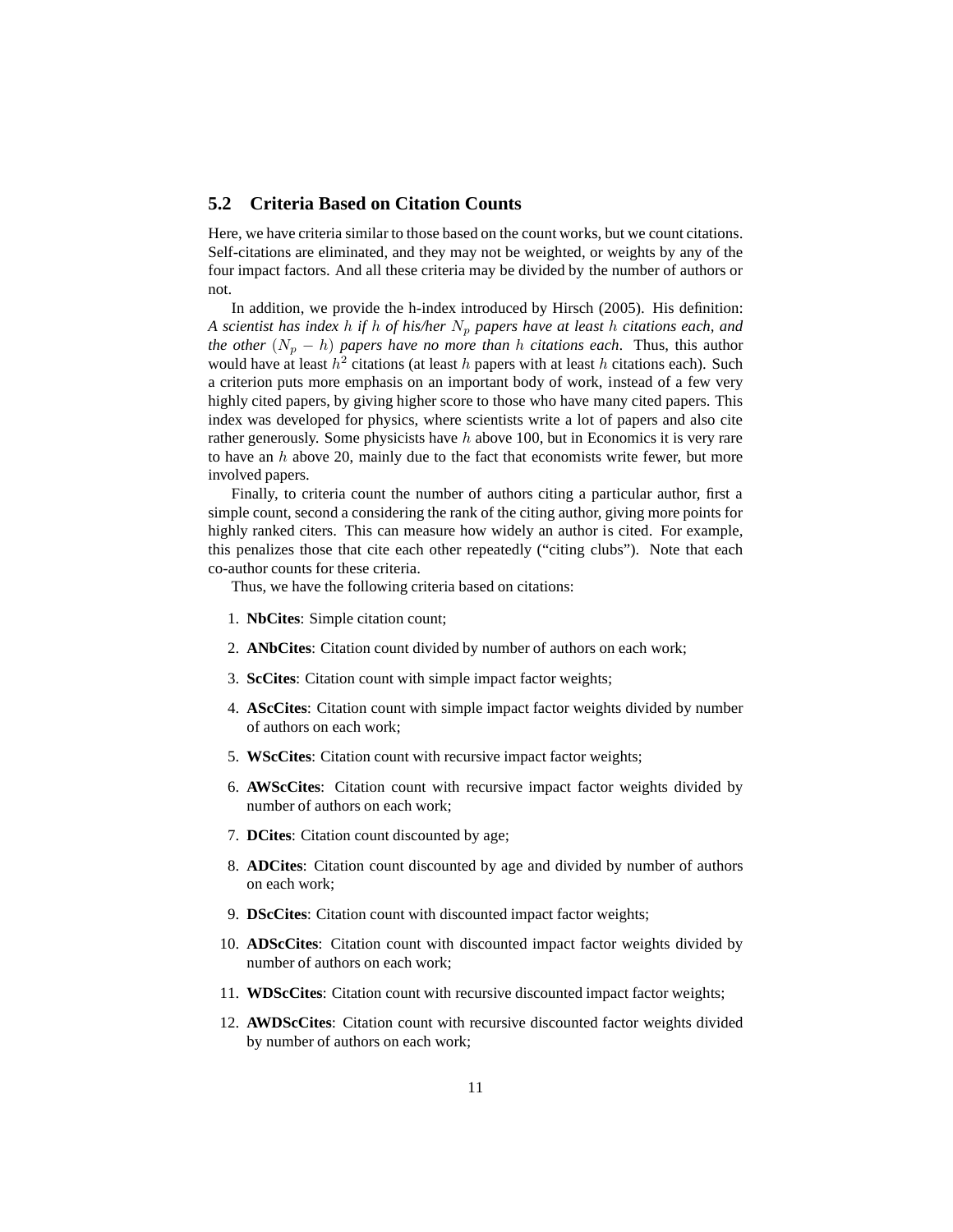- 13. **HIndex**: h-index;
- 14. **NCAuthors**: Count of citing registered authors;
- 15. **RCAuthors**: Rank weighted count of citing registered authors.

Due to scheduling difference between the upload of new citations and the ranking computations, which happens about a week later, the new citations are included for a minority of the authors in current ranking, but they are for all authors in the next issue of the rankings. Also, all self-citations by the author are of course excluded.

#### **5.3 Criteria Based on Journal Page Counts**

The following criteria only concern journal articles. Whether one publishes a note, which is shorter, or a full length article is an indication how editors feel about the contribution of an article. Also, some argue that editors allow particularly good pieces to run longer, while less important works are cut. Thus the page count can be an indication of the worth of one's publication record. Again, the page count can be weighted, or not and divided by the number of authors or not.

- 1. **NbPages**: Simple page count;
- 2. **ScPages**: Page count divided by number of authors on each work;
- 3. **WSCPages**: Page count with simple impact factor weights;
- 4. **ANbPages**: Page count with simple impact factor weights divided by number of authors on each work;
- 5. **AScPages**: Page count with recursive impact factor weights;
- 6. **AWScPages**: Page count with recursive impact factor weights divided by number of authors on each work;

Thus publishing a long article in an obscure journal is valued highly with the two first criteria, but barely factors in with the four others. Note that these are criteria that, contrarily to the others, pertain to a subset of all documents (articles). Also, this criteria can sometimes be somewhat misleading. For example, if a journal does not provide page numbers, either because they are missing in the metadata or because the article is online only and not in a paginated format, the number of pages defaults to one. This is justified by the fact that in some cases only the number of the starting page is provided, with is indistinguishable from a one page article. In addition, these criteria do not take into account the size of the pages. Some journals publish in A4 or Letter format, whereas most have smaller formats. Font size may vary as well, thus actual content of a page could be quite different from a journal to the other. No such adjustments are performed as there is no way to systematically verify those parameters and how they may change through the years, except through intensive manual labor that would count the average number of words per page, or something of that order.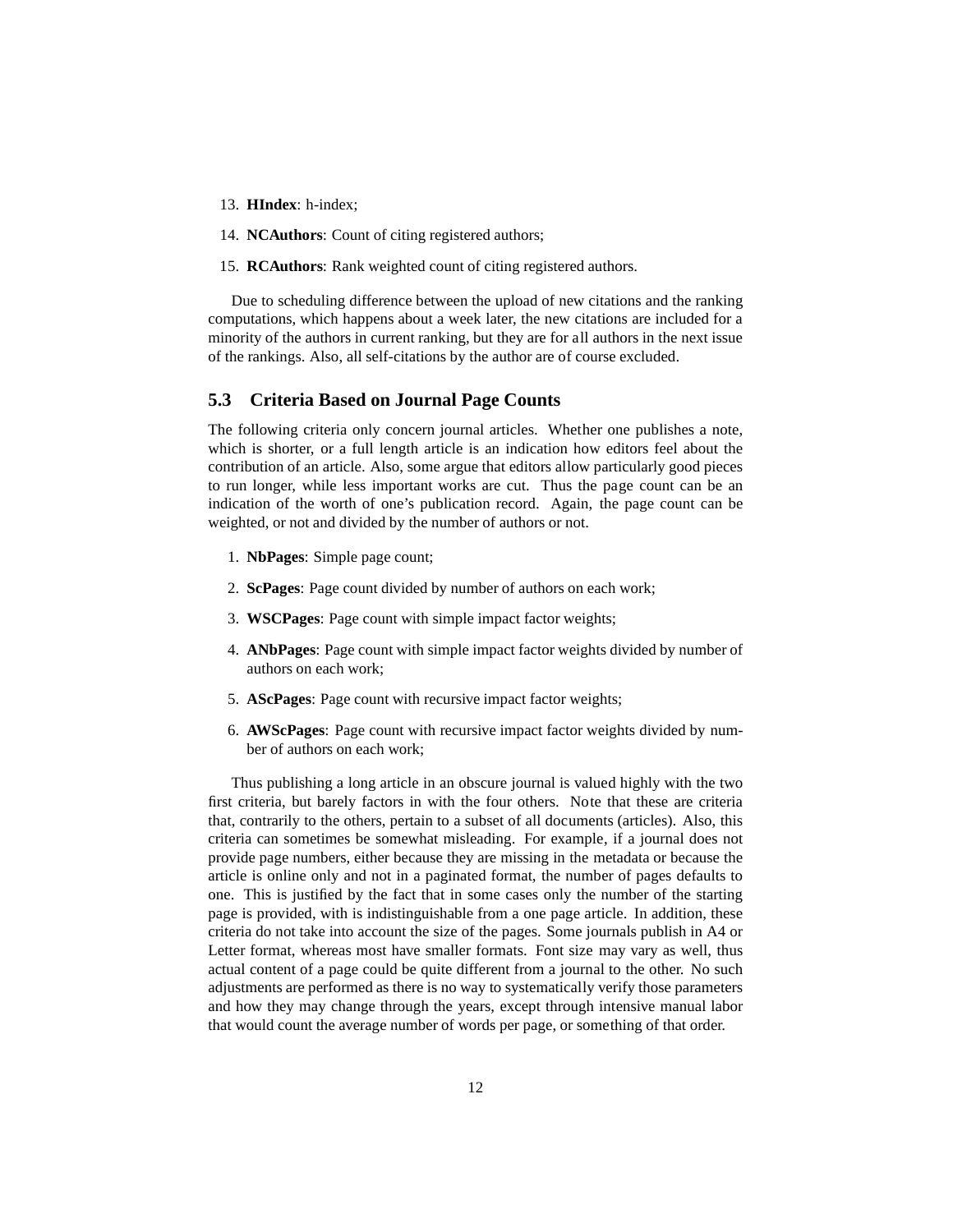Note also that the discounted impact factors are not considered. Adding them would be giving more weight to publications in journals. Given that many journals have impact factors lower than working paper series, there is no particular reason to privilege journals. Let the market decide what the better publication outlet is.

#### **5.4 Criteria Based on Popularity on RePEc Services**

Here, we measure how many times document abstracts have been viewed and how often they have been downloaded. As described in the section on LogEc, these statistics pertain to the subset of RePEc services that report such statistics. Furthermore, as all the metadata collected by RePEc is in the public domain, one cannot track how much it is used. But looking at the collected subset can still give good indications. Note that these statistics are checked for multiple views or downloads, and robot and web spider activity is excluded, as described above.

Again, we provide statistics with the criteria divided by the number of authors or not. Thus the following four criteria are available in the category:

- 1. **AbsViews**: Total abstract views in the past 12 months;
- 2. **AAbsViews**: Total abstract views per author in the past 12 months;
- 3. **Downloads**: Total downloads in the past 12 months;
- 4. **ADownloads**: Total downloads per author in the past 12 months.

Statistics are computed for the last 12 months. On the one hand, including a longer period allows the smooth out inherent short-term variability, for example new papers announced through NEP get a large one time boost, and authors may not yet have claimed them in their profile. On the other hand, the period considered should not be too long. First, this allows to take into account what is popular now, second it corrects for bias stemming from items having been listed for a long time, while even older material may have been added only recently.

Note that the basis for counting abstract views and downloads is the item (article, paper, etc.), and these numbers are aggregated for registered authors. Thus, when a author creates a profiles, the statistics for his/her papers are added also for the period where he/she was not registered.

For computational reasons, the criteria with statistics per author are computed with a one month delay.

#### **5.5 Aggregation of Criteria**

Quite obviously, with so many criteria, it is difficult to agree on who the best economists are, especially as the rankings certainly do not correlate perfectly. Some way to aggregate the rankings is required and unfortunately different ways of doing so give different results. In fact, they emphasize different aspects that all have some relevance. We discuss here some of them and then discuss our choice.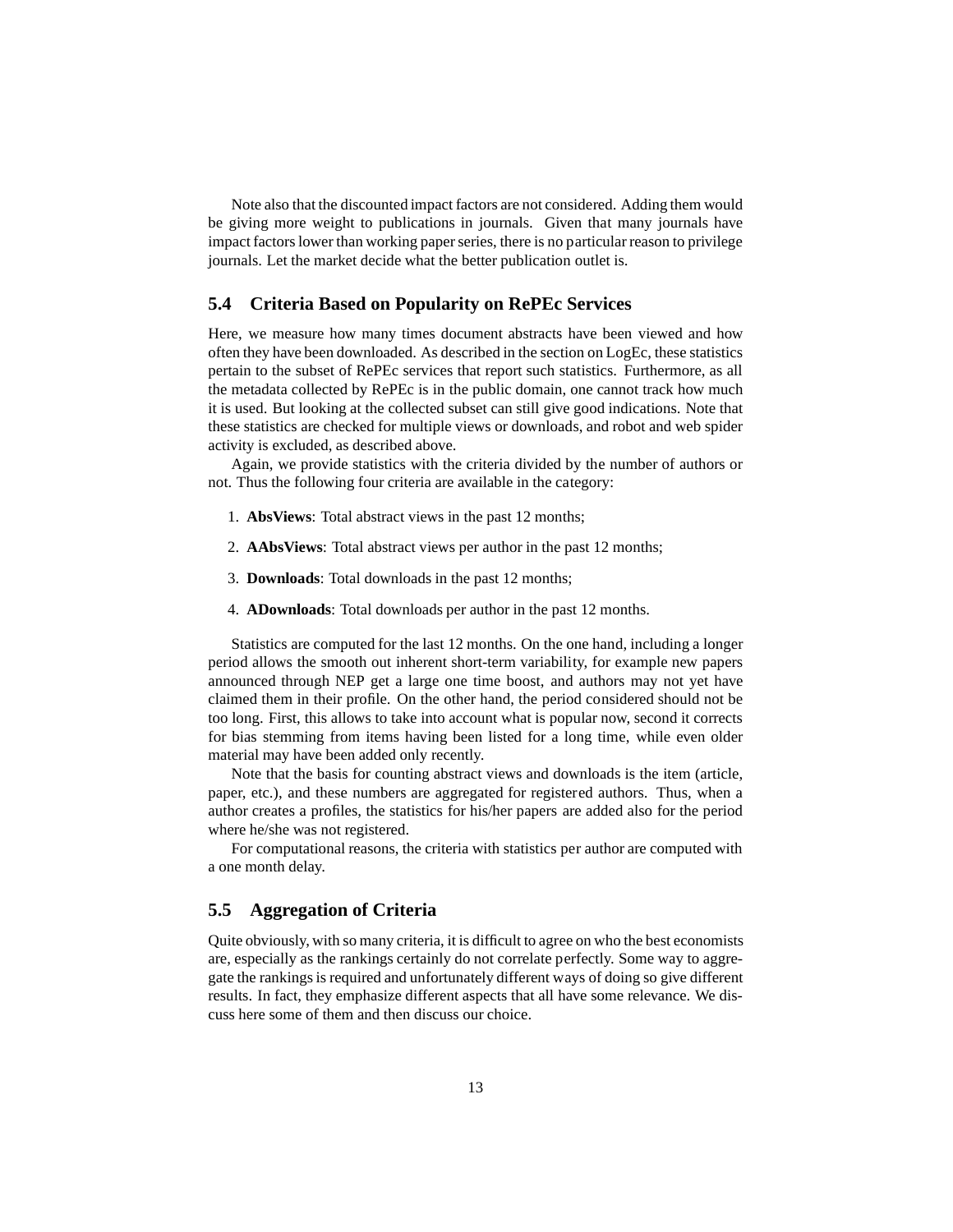#### **5.5.1 Harmonic Mean of Ranks**

The harmonic mean is defined as

$$
M_{-1} = N \frac{1}{\sum_{i=1}^{N} \frac{1}{r_i}},
$$

where  $r_i$  is the ranking of an author in criterion i. In such a mean, very good rankings have a lot of weight, for example the first rank counts twice as much as the second one. But a one rank difference carries very little weight for higher numbers. This mean therefore rewards those who are particularly good in some category, and perhaps too much. For this reason, the harmonic mean is dampened somewhat by adding a constant to each rank, and then subtracting it from the mean.

#### **5.5.2 Arithmetic Mean of Ranks**

This is the easiest and most frequently used way to aggregate criteria and create indices. It is defined as

$$
M_1 = \frac{1}{N} \sum_{i=1}^{N} r_i.
$$

Doing poorly on one criterion penalizes an author particularly hard. Doing particularly well on one criterion to compensate is much more difficult. Thus, the arithmetic mean rewards those who rank consistently across criteria.

#### **5.5.3 Geometric Mean of Ranks**

The geometric mean is defined as

$$
M_0 = \left(\prod_{i=1}^N r_i\right)^{\frac{1}{N}},
$$

where  $\prod$  symbolizes the product. The geometric mean penalizes poor rankings and emphasizes good rankings. To see this, notice that the geometric mean is the exponential of the arithmetic mean, and thus it dramatizes the features of the latter. Or put in another way, given a generalized mean with exponent  $p$  defined as

$$
M_p = \left(\frac{1}{n} \sum x_i^p\right)^{\frac{1}{p}},
$$

the geometric mean correspond to  $p = 0$ , which is between the arithmetic mean ( $p = 1$ ) and the harmonic mean  $(p = -1)$ .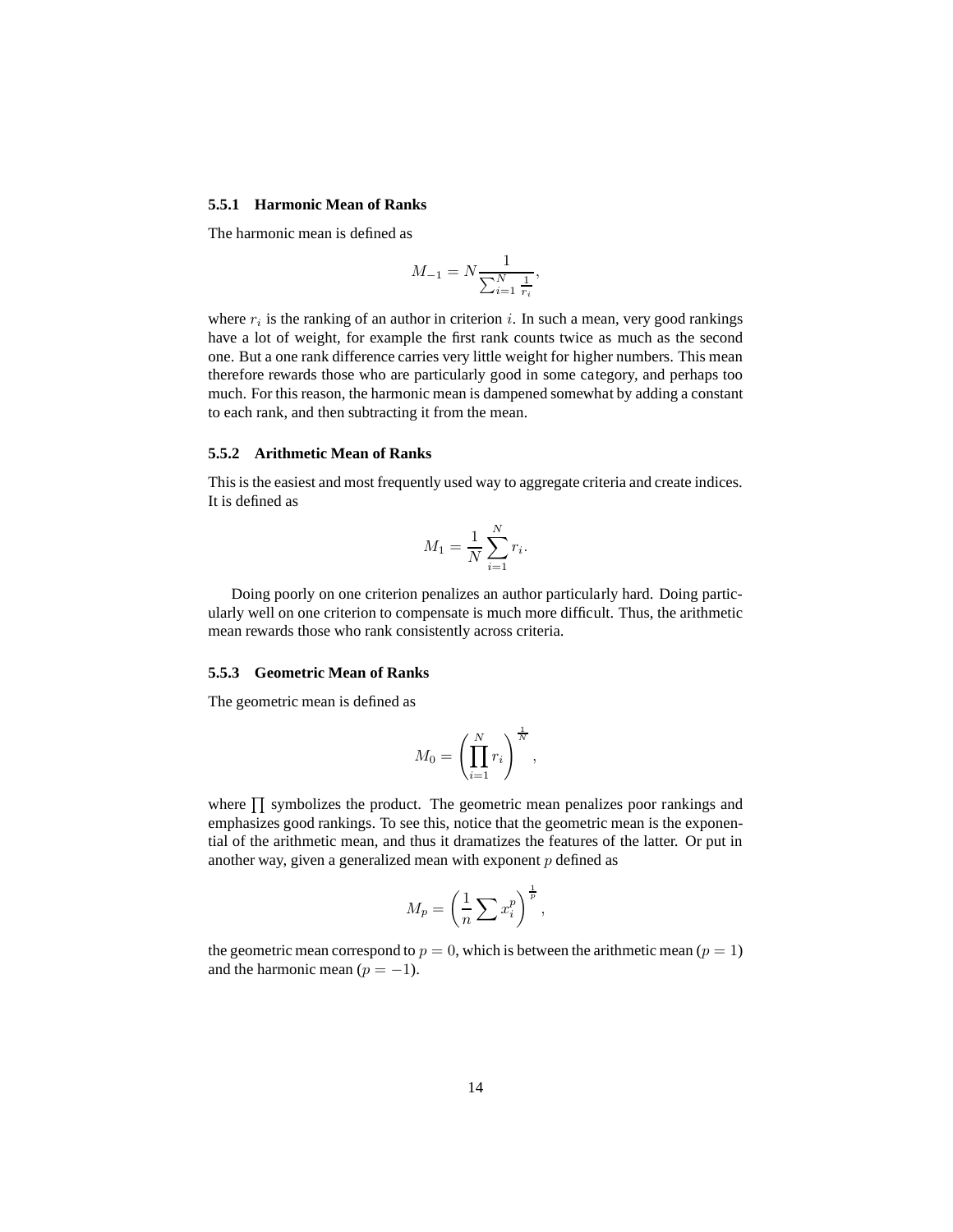#### **5.5.4 Lexicographic Ordering of Ranks**

This aggregation method is the one that rewards to the most extreme ranking well in a particular criterion. For an author, all ranks are ordered from best to worst, then all authors are ranked in the following way: first all those with their best rank being a first rank, the tie breaker being their second best rank, than third best. Once all authors with ranks one are exhausted, those with rank two as their best rank are taken, etc. This is akin to the ordering of words in the dictionary, hence it is named "lexicographic." This concept is also used in Economics to describe some preferences in utility theory.

#### **5.5.5 Graphicolexic Ordering of Ranks**

This method takes the lexicographic method, but turns it on its head, hence its newlycoined name: authors are ranked first by their best worst rank, then their best second worst rank to break ties, etc. This rewards authors that do not have a slip-up according to some criterion.

#### **5.5.6 Sum of Percent of Best in Criterion**

All the aggregation methods above only consider how someone is ranked according to the various criteria, but not far apart the rank ranks are for each criterion. For example, barely being first is valued in the same way as being first with a large advance on the second. One way to take the latter into account is to attribute 100% to the first ranked, and then proportionally percentages to the lower ranked authors. All these scores are then added. These priviledges those that have criteria where they are siginificantly better than others, especially for criteria where the dispersion of scores is larger.

#### **5.5.7 Exclusion of Extremes**

The truncated mean excludes the  $x$  largest and smallest values. This reduces the impact of outliers. In particular, if one thinks that the particular aggregation mean one has chosen is too much influenced by such outliers, using truncation can make the mean more credible. There is no particular guideline to choose what the value of  $x$  should be. An alternative is the Winsorized mean, where the truncated criteria are set to the rank of the largest respectively lowest ranks remaining.

#### **5.5.8 Discussion and Aggregation Choice**

We have identified 32 different criteria for ranking authors, and could have easily added more. In addition, we presented six aggregation methods, which can even be varied with the number of extremes to exclude and some other degrees of freedom. Each of the criteria can be multiplied by some weight. This is a dismaying array of possibilities, but we need to make choices. Those choices are easier if the criteria or aggregation methods lead to similar results. To some extend they do, as we see in a subsequent section, but there are noticeable differences. We still need to make a choice, take a stand.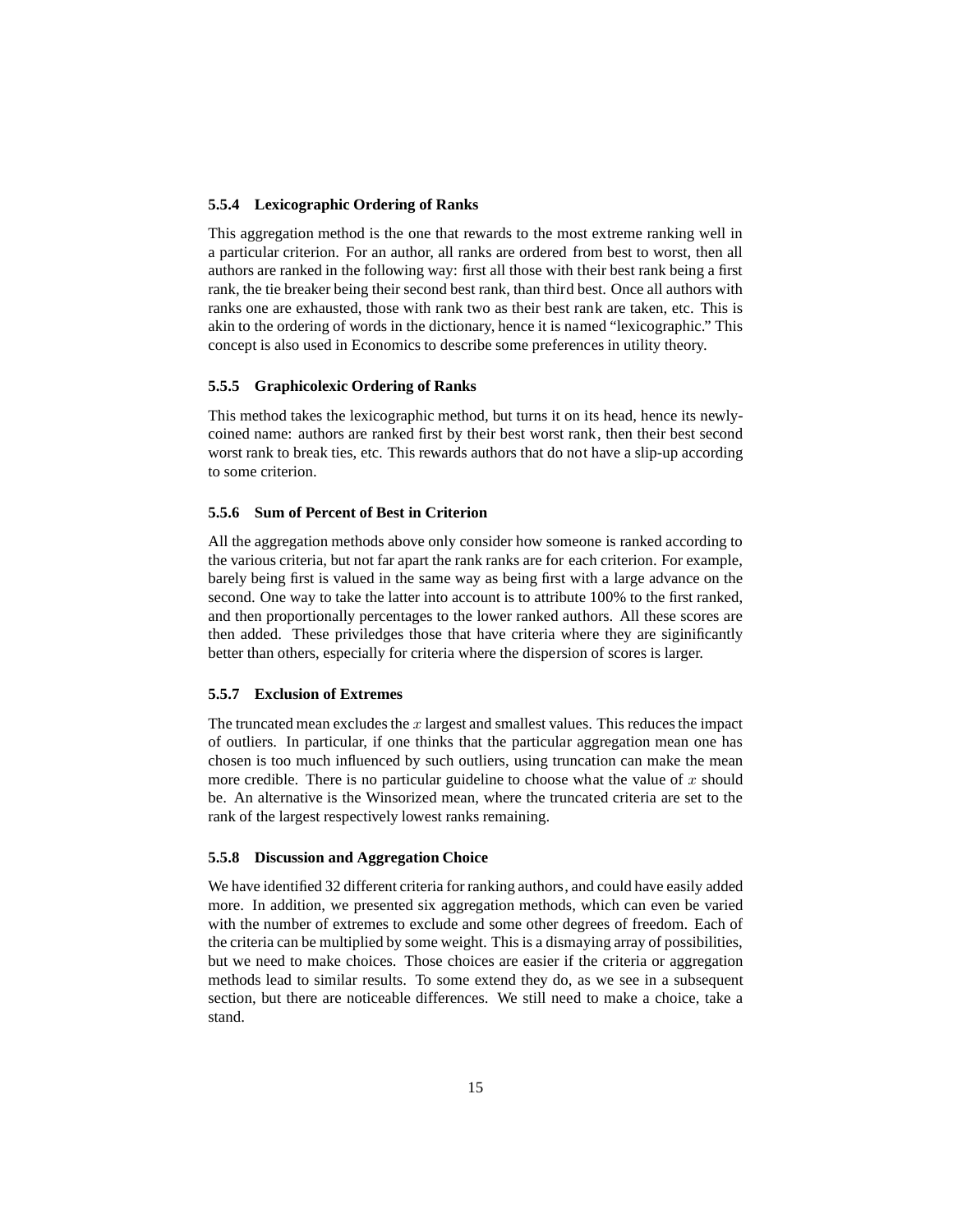Everyone would probably favor a combination of criteria and aggregation method that would favor oneself. We need to find something that is credible, in the sense that a person outside the profession would find it agreeable. We want to highlight the particular achievement, say that an author is particularly successful in downloads despite not having published much (yet), or that an author elicited many citations despite not being prolific. The harmonic mean achieves this, but needs to be tempered somewhat, and we thus add a constant of one to each rank. Also we include all criteria but one, the simple number of works (without distinguishing the distinct works), in the aggregation. For each author, we further truncate by dropping the best and worst ranking. Thus, in summary: we consider 29 of 31 possible rankings with aggregation through an adjusted harmonic mean.

These choices can, and should, be argued and we leave the reader the opportunity to try other ways to rank on the website<sup>3</sup>.

### **6 Ranking of Institutions**

When registering, each author has the opportunity to affiliate oneself to some institutions. For those that are listed in EDIRC, they the affiliation is recorded with an identifier which can be used to aggregate all authors from that institution. This allows subsequently also to rank institutions.

A few rules apply. Only institutions listed in EDIRC are ranked. An author can affiliate oneself to several institutions and all receive full credit for the author. If an institution is a sub-entity of another institution also listed in EDIRC, the latter receives also credit, and the former's score is computed, but it is not ranked (it does not increment the rank count). For each criterion, the institution's score is just the sum of the scores of each affiliated author. The only exception is the h-index, see below.

Quite obviously, institutions with many authors are advantaged. Clearly, taking an average score within an institution would make little sense, as author registration is not mandatory, and potentially lower ranked authors may be discouraged to register. On the contrary, adding up all authors' scores gives the right incentive: everyone should register, including students who already have authored something in RePEc.

One controversial aspect, though, is that for authors with multiple affiliations, each one counts equally and fully. Typically, an author is affiliated with a department, where one is employed, and may have a secondary affiliation with a research center (associations and societies are excluded). That secondary affiliation currently gets the same credit and the main one. For institutes with many secondary affiliates (like the NBER and CEPR, for example), this adds up quickly and puts them far out of reach. The obvious solution would be to let authors attribute a percentage to each affiliation, the system is unfortunately not designed to do so at the moment.

Finally, we need to explain how the h-index is computed in the case of institutions. Remember that for authors h is defined as the number of works with at least h citations. For institutions, we follow Schubert (2007) and define the institutional h as the number of authors affiliated to that institution with an h-index of at least  $h$ . As the h can only

<sup>3</sup>http://ideas.repec.org/cgi-bin/newrank.cgi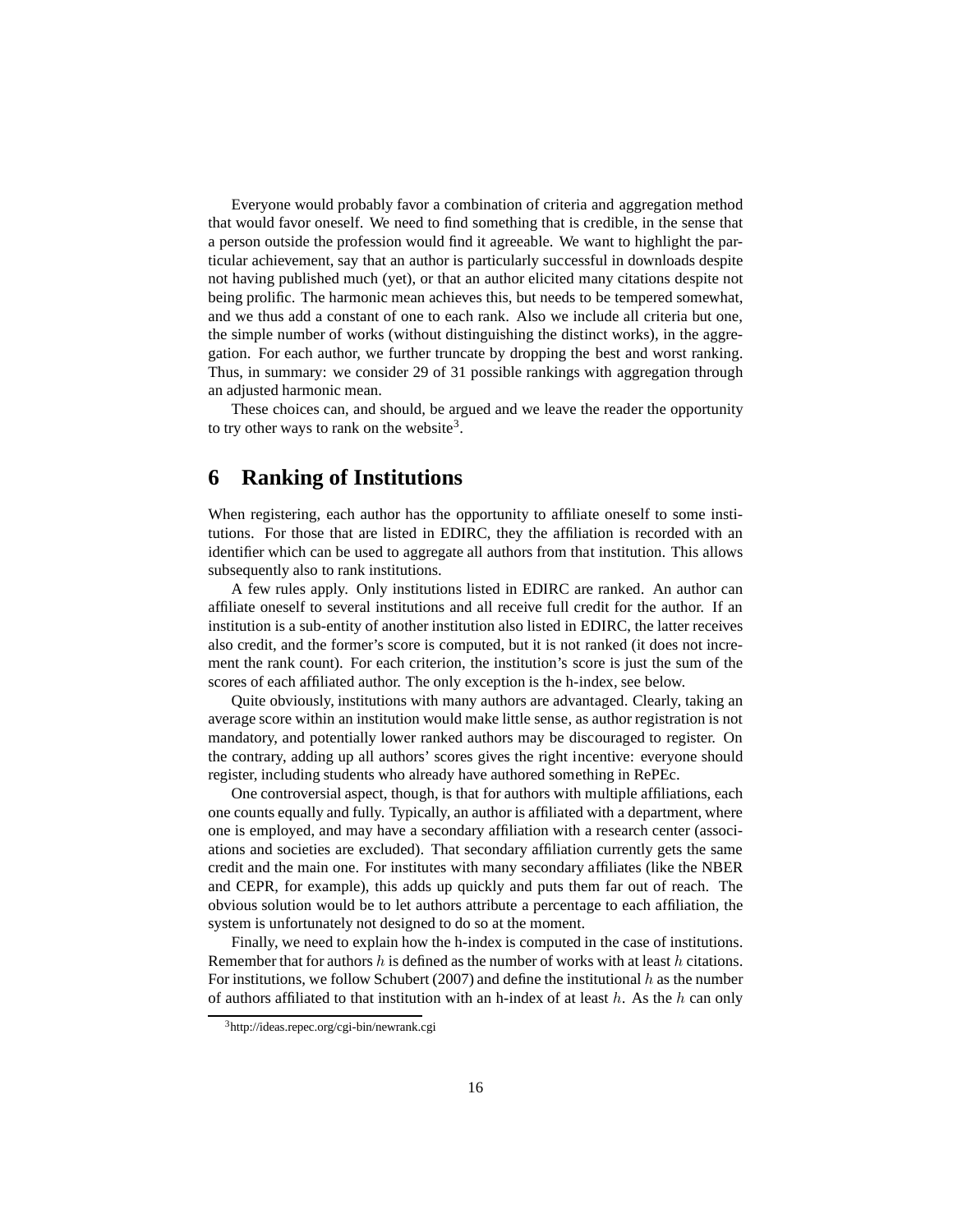be an integer and the support of its distribution is even smaller as for authors, there are numerous ties. To break them, we adapt Ruane and Tol (2007). They augment h by a rational number between zero and one measuring the distance to the next hindex considering how many citations are required to reach it. In our case, we measure a similar distance, but considering how many authors with appropriate h-indices are necessary to reach the next step.

### **7 Ranking of Geographic Regions**

To rank geographic regions (countries, US states), the same logic is used as for ranking institutions. All authors affiliated with institutions in a particular region are added to the pool of that region. However, authors with multiple affiliations have their scores split among all regions.<sup>4</sup> For example, if an authors is member of a department in California and institutes in California and Italy, two thirds on the score count towards California and one third towards Italy.

For authors with affiliations not listed in EDIRC, the geographic location of their affiliation is guessed from the address of its web page. If it still could not be found, then the home page of the author and then the email address are used. Obviously, this can still fail, as addresses with .com, .net, .org or .info are not geographically informative. But at least we tried<sup>5</sup>.

Once all these attributions are made, we simply add up the scores, properly weighted. The only exception is again the h-index, where the same scheme as for institutions is used. Note that we do not calculate scores for the United States as a whole, as it would obviously be number one in every aspect. Rankings for every state are given, though.

### **8 Other Rankings**

A wealth of data is available, and this allows us to establish various other rankings. A few examples are below, and more will be added once sufficient critical mass is present to display somewhat credible results.

#### **8.1 Ranking in Geographic Regions**

Once authors have been attributed to a particular region, it is easy to rank them within that region as well. The same applies to institutions within that region. Publishing rankings with very few entities or authors do not make much sense, though. For this reason, a minimum of five authors or five institutions need to be present. In some regions, there is little hope for authors to be listed, whatever their prestige, due to lack of participation by others in RePEc, or in small countries, due to the lack of economists. Therefore, rankings for regional conglomerates are presented as well, say the Mountain states in the US, Central America and the Caribbean, or Africa.

<sup>4</sup>The handling of multiple affiliations is different from institution rankings to avoid an author being counted several times in a region.

 $<sup>5</sup>$  Some errors are unavoidable. For example, at the time of this writing, the Pacific island nations of Niue</sup> and Nauru are ranked thanks to two authors using courtesy domains from these micro-nations.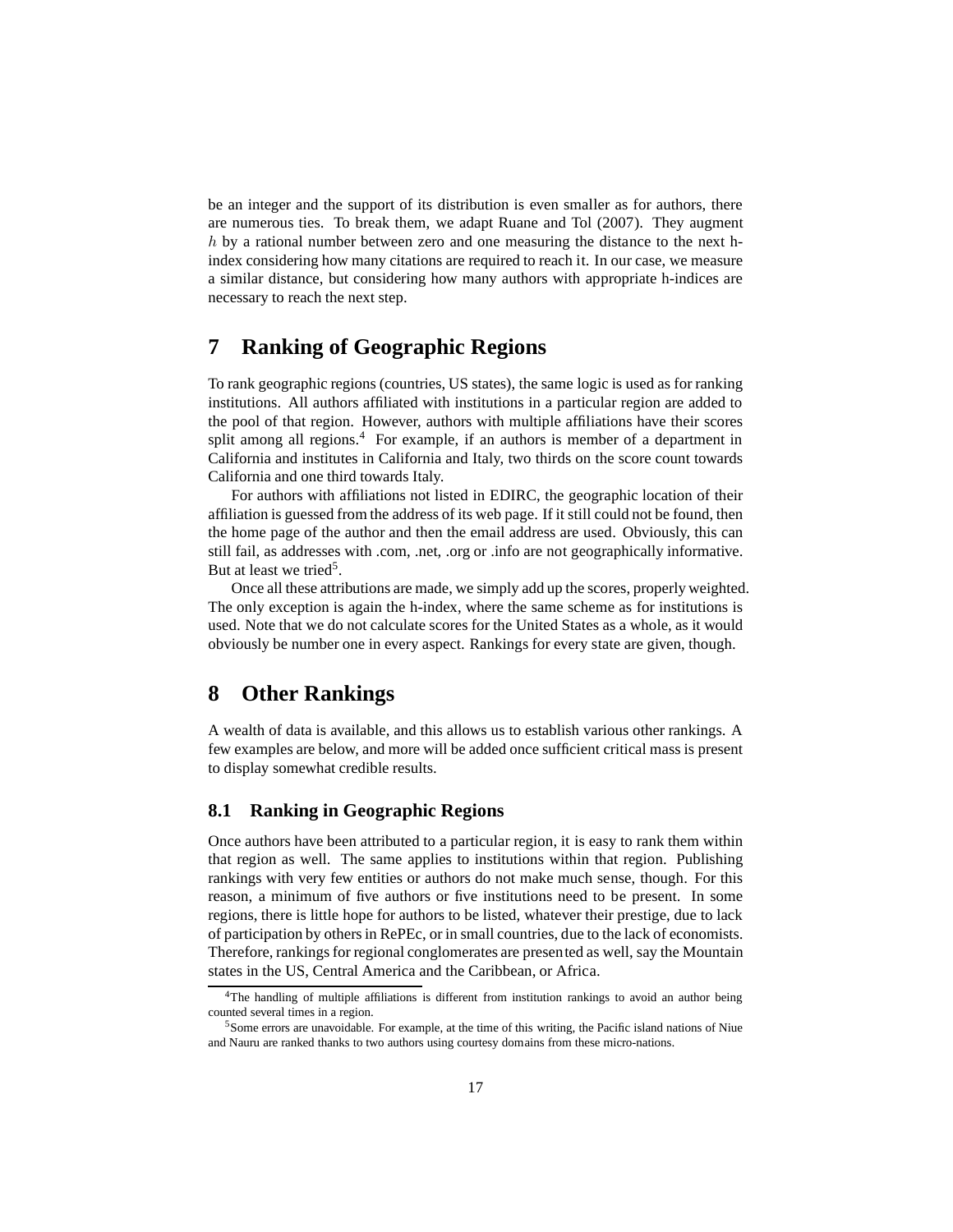At this point, rankings in geographic regions are just an excerpt of the worldwide ranking that aggregates all criteria, that is, there is no change in order from the worldwide to the regional classification. It is planned to change this in the following way: compute for each criterion the regional ranking, and then aggregate those regional rankings.

#### **8.2 Ranking of Women Economists**

Women are, unfortunately, quite underrepresented in the Economics profession. It appears, from a limited investigation, that they are further underrepresented within RePEc. One can still try to make a meaningful ranking with data collected within RePEc. Unfortunately, an author registering with RePEc does not declare his or her gender. This needs to be inferred from the first and middle names using a name data bank. There are, however, several difficulties: some names may be used for both females and males, and this may vary by culture. Also, given the international nature of RePEc, there is a incredible diversity in first names.

The following rules are applied for gender attribution: if there is more than 90% confidence the gender is correct, it is so attributed. The ambiguopus ones and the unrecognized once are then manually entered in exception tables, one for names that were not in the original tables, the other for case by case attributions<sup>6</sup>. In the end, only 0.35% are left without a gender. Just under 14% are identified as female.

The ranking of female economists is performed solely among female, that is, without considering the gender wide ranking: females are ranked according to each criterion and them the rankings are aggregated. This makes is possible that the order may be different from the classification of female among all economists.

#### **8.3 Ranking in Fields**

When registering, authors do not declare a field of research. It is therefore difficult to classify them within each field, although one could try to infer it from the JEL codes attached to their papers. However, as it is customary to put several JEL codes on each paper, and only about 21% of all papers have such a code, infered field attributions would not be reliable. However, an attribution of authors to fields is currently in development using data collected in the NEP project, http://nep.repec.org/.

For institutions, this is another story, as those that predominantly work in a particular field are coded as such within EDIRC. For example, institutions working in agricultural economics or finance are well identified. Also, certain institution types are well documented: central banks, think tanks, international organizations. For others, patterns in their names (or their English translation) are used. This is the case for Economics departments and business schools.

As for regional rankings, field rankings are just an excerpt from the worldwide ranking. It is planned to compute self-contained rankings in the future.

<sup>&</sup>lt;sup>6</sup>Thanks to many authors for putting a picture of themselves on their web page!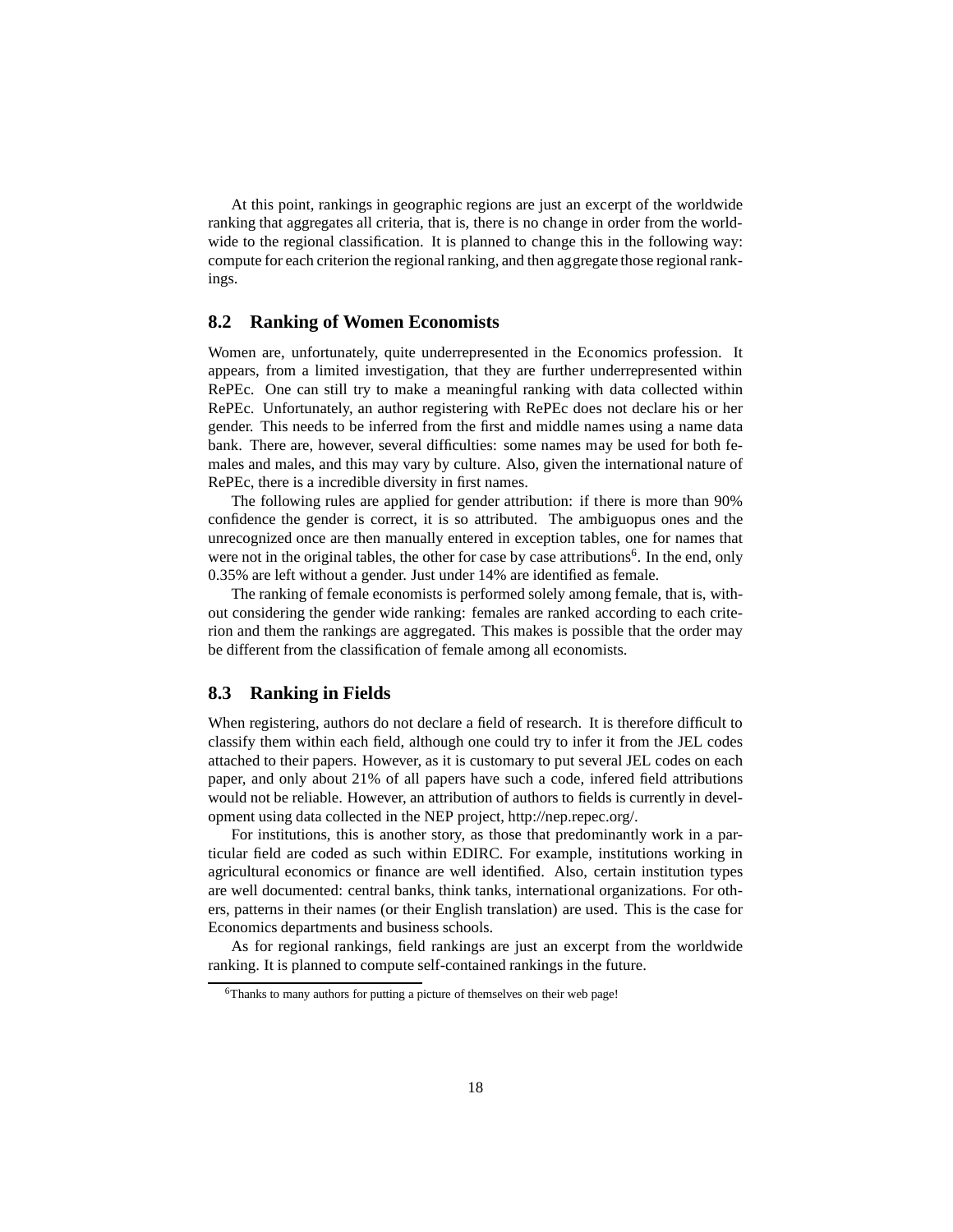### **9 A Glimpse at Results**

We do not want here to give detailed rankings, there are available at http://ideas.repec.org/top/ and updated every month. In the following, we present a comparison of the various criteria and aggregation methods using a snapshot of the data on September 16, 2007, with 13946 authors registered affiliated to 3393 institutions.

#### **9.1 Impact Factors**

How do the impact factors compare? Table 1 provides a summary with rank correlations. All of them are very high. This is quite natural as series with many citations ought also to be cited by series with high impact factors. Overall, it does not seem to matter which criterion is used when it comes to rankings series or journals.

Looking only at the top 100 series (Table 2) correlations are reduced: the disparities between the top and worst series do not count anymore. This is reinforced when one does not filter out the series with few items, which introduce considerable noise. This is the reason they are not ranked on the web pages.

Of particular interest here is to compare the impact of journal articles relative to working papers. Table 3 shows that there is no clear winner, which could surprise many. We have to keep in mind that some journals have very low impact factors, while some working paper series have impact factors superior to most journals. Note also, as explained in the previous sections, that if the article version of a paper is cited, it counts towards both. So these numbers do not reflect where the citing author found the reference.

### **9.2 Works**

How do the various rankings compare? Taking all articles and papers that are ranked in top 500 in any of the six categories on September 16, 2007, and narrowing them down to those listed in all six categories, we obtain a sample of 416 items. The fact that 83% of the top 500 according to one criterion are listed in all other criteria is already an indication of high correlation. Within this (rather small) sample, the rank correlations are still fairly high, averaging at 0.647 (Table 4). Rank correlations over the whole sample would be much larger, as demonstrated in other contexts below, but much more difficult to compute, for technical reasons.

#### **9.3 Authors**

We have 32 different ways to rank authors, thus if we want to compare how differently they perform, we need to look at 992 correlations  $(32^2 - 32)$ . Table 5 reports them. While all these numbers can be overwhelming, the following can be extracted: The average correlation stands at 0.834 and varies between 0.608 and 0.998. The table groups the criteria in categories (number of works, citations, derived from citations, article pages, visibility on RePEc), and not surprisingly, correlations within these categories tend to be higher than with other categories. It is more interesting to see where criteria seem to differ most: article pages and visibility on RePEc, with an average correlation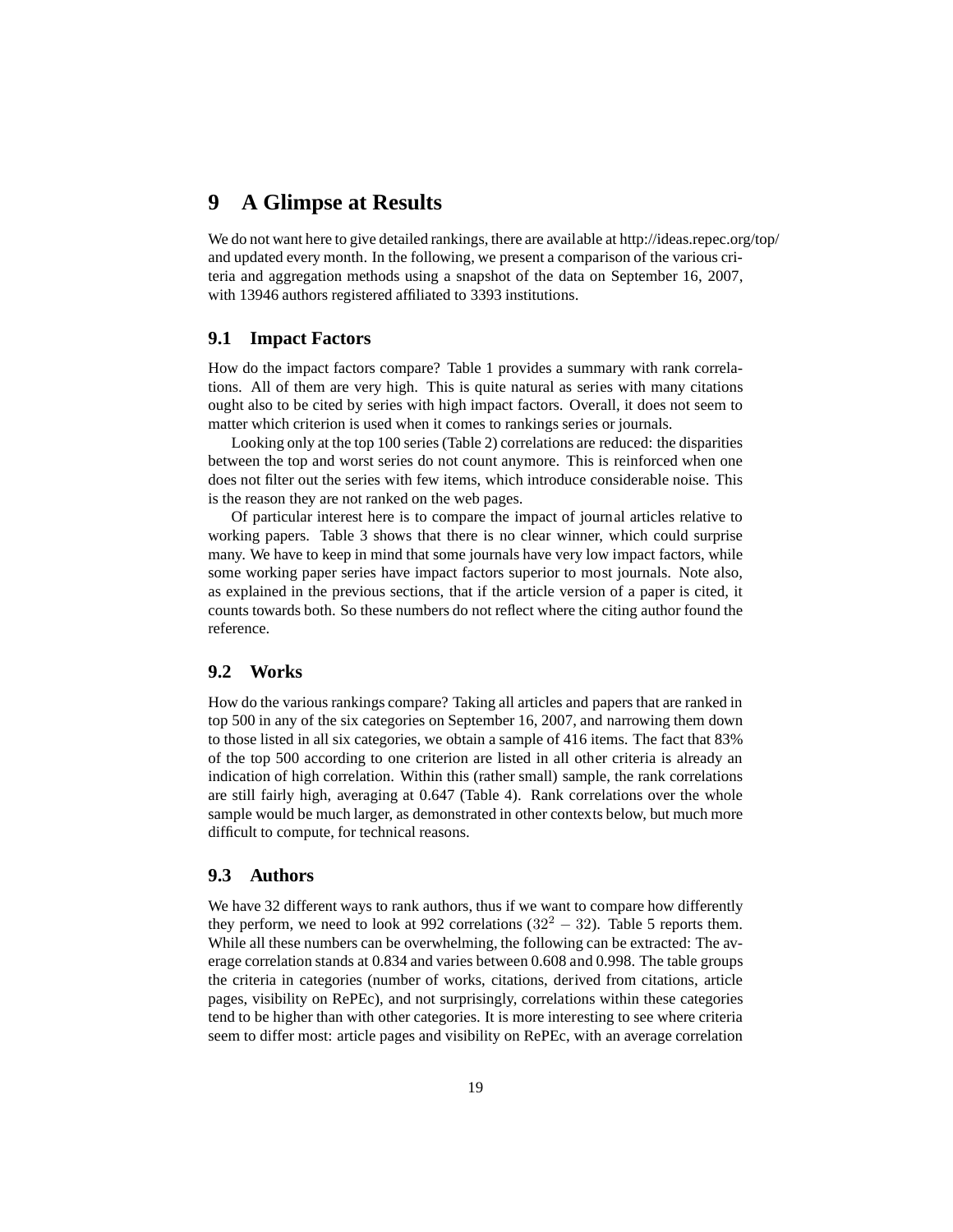of 0.660. This does not mean that they are orthogonal, though, 0.660 is still a significant correlation. But it is revealing that publishing in journals or even in good journals, has *relatively* little to do with how much people read ones work on RePEc.

Speaking of significance of correlations, there is a statistic that allows to measure how independent the criteria are from each other,  $\chi^2$ . Here,

$$
\chi_{n-1}^2 = (n-1)((p-1)\bar{r} + 1),
$$

, where  $p = 32$  is the number of criteria,  $\bar{r} = 0.834$  is the average correlation,  $n =$ 13946 is the number of authors and  $\chi_1^2$ 3945 = 374, 479. To be significant at 5%, the statistic would need to be below 14, 211. Therefore, we easily reject the null hypothesis that the criteria are independent.

Looking at only the 1000 top authors (Table 6, considering the 1000 authors with the most listed works), the correlations are smaller, between 0.185 and 0.998 averaging at 0.670, but follow the same patterns as above. The lowest correlation by criterion category is again between articles pages and RePEc visibility, at 0.281. While this seems a small number, one show take into account that this is within a sub-sample of authors that are jointly different from the rest of the sample (they all have a lot of publications). Again, if we apply the  $\chi^2$  statistics, we find 21,768, which is much below the 5% threshold of 1, 075.

It should surprise no one that correlations are higher when when consider the aggregate ranking criteria, see Table 7. They average at 0.953, with a minimum of 0.861 and a maximum of 1. Excluding the best and worst criterion for each author does not make a significant impact on the overall picture, however, experience shows that it can alter the rankings at the very top for a few authors with a large variance in the rankings. The only exception in the "percent" aggregation, where are strong lead in a category can be devastating when it is excluded, for example. It is also remarkable that harmonic, arithmetic and geometric aggregation are all very close to each other.

As for individual criteria, correlations are lower when looking at the top 1000 authors, fluctuating between 0.379 and 1 for an average at 0.794, see Table 8. The patterns across aggregation criteria are similar to the full sample. For additional statistics for other sub-samples, see Table 9. Interestingly, in some small sub-samples for lower ranked authors, some correlations between individual criteria can get negative. Lower ranks are characterized by many ties (one or two citations, publications in series with a zero impact factors), and very little can mean large changes in rankings. But mean correlations are still high, despite these "accidents."

#### **9.4 Institutions**

The concordance of rankings across institutions is higher than that of authors for individual criteria, but the opposite is generally true for aggregate criteria, see Tables 10 to 14. We have no conceptual explanation for this difference at this point. Looking at the invidual correlations, the patterns are also somewhat differents to authors. For example, the h-index rankings typically correlate the least, while they were average for authors. Page counts for institutions correlate just as well with RePEc visibility as with other cirteria, while they were markedly lower for authors.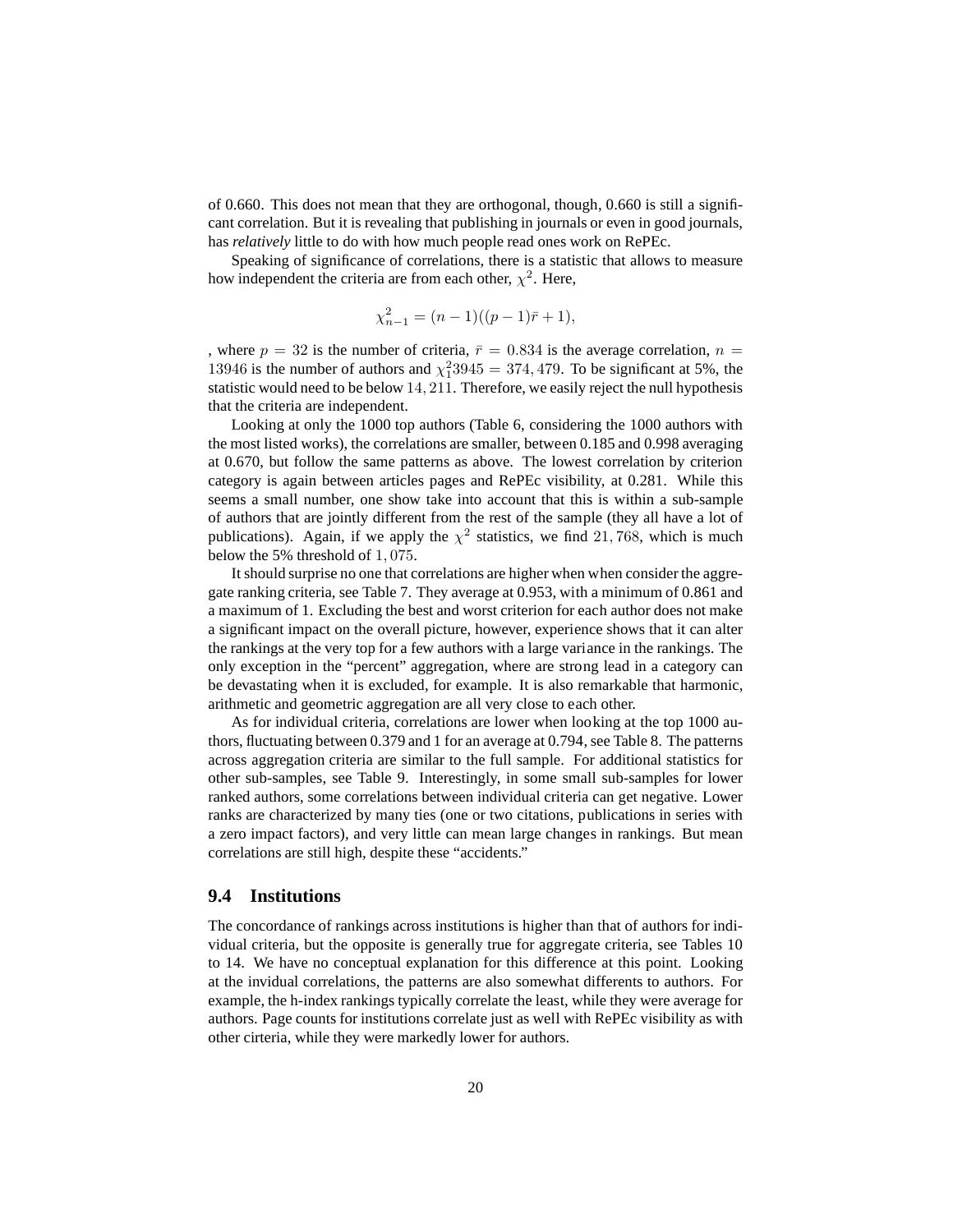### **10 Comparison with Other Ranking Methodologies**

The goal of this section is not to compare how the impact factors or rankings obtained by RePEc differ from other exercises.<sup>7</sup> It is rather to highlight some of the conceptual differences: what RePEc may miss and what others may miss.

#### **10.1 What RePEc Can Do and Others Not**

The rankings described above make use of the many facets of the data collected within the RePEc project. Some of them a quite unique, which certainly gives these rankings some added value when compared to existing rankings:

- 1. **Timeliness:** The data in RePEc is constantly updated and the results are continuously refreshed on its websites. For example, a working paper or article is typically listed within 24 hours of the publisher indexing it, its citation analysis is released within a month and its downloads are continuously monitored.
- 2. **Current affiliations:** Rankings of institutions reflect the current affiliations of authors and can take the move of an author from one to the other into account within a month. Other counts typically only take into account the affiliation at the time of publication.
- 3. **Pre-publications:** Established citation aggregators typically only consider citations in journals to journal articles. Even, the set of journals is often severely limited. There are no such restrictions in RePEc. In fact, working papers are a very important means of dissemination in Economics (and RePEc may have contributed to this) that should not be neglected. Note that analyzing working papers also significantly contributes to the timeliness of rankings.
- 4. **Certainty about authorship:** Given that authors acknowledge what works they have authored when they maintain their RePEc profiles, one big issue in ranking authors is resolved: name ambiguities. Indeed, many publications provide only the initial of the first name. Also, there are homonyms in the profession. RePEc data leaves no doubt.
- 5. **New ranking criteria:** Thanks to the fact that authors build profiles in RePEc, it is possible to reliably count how many different authors cite a particular author. We do not know of the use of the NCAuthors and RCAuthors criteria elsewhere.

#### **10.2 What RePEc Cannot Do**

There is very little human intervention in anything that RePEc does. Thus various aspects of other ranking analyses cannot be performed here:

1. **Errors:** Citation analysis is very much based on automatic reference extraction from texts and pattern matching of titles. Errors can obviously happen, and probably more so than with analysis by humans. The most important case is when a

<sup>&</sup>lt;sup>7</sup>For a list of such ranking exercises, as indexed on RePEc, see http://ideas.repec.org/k/ranking.html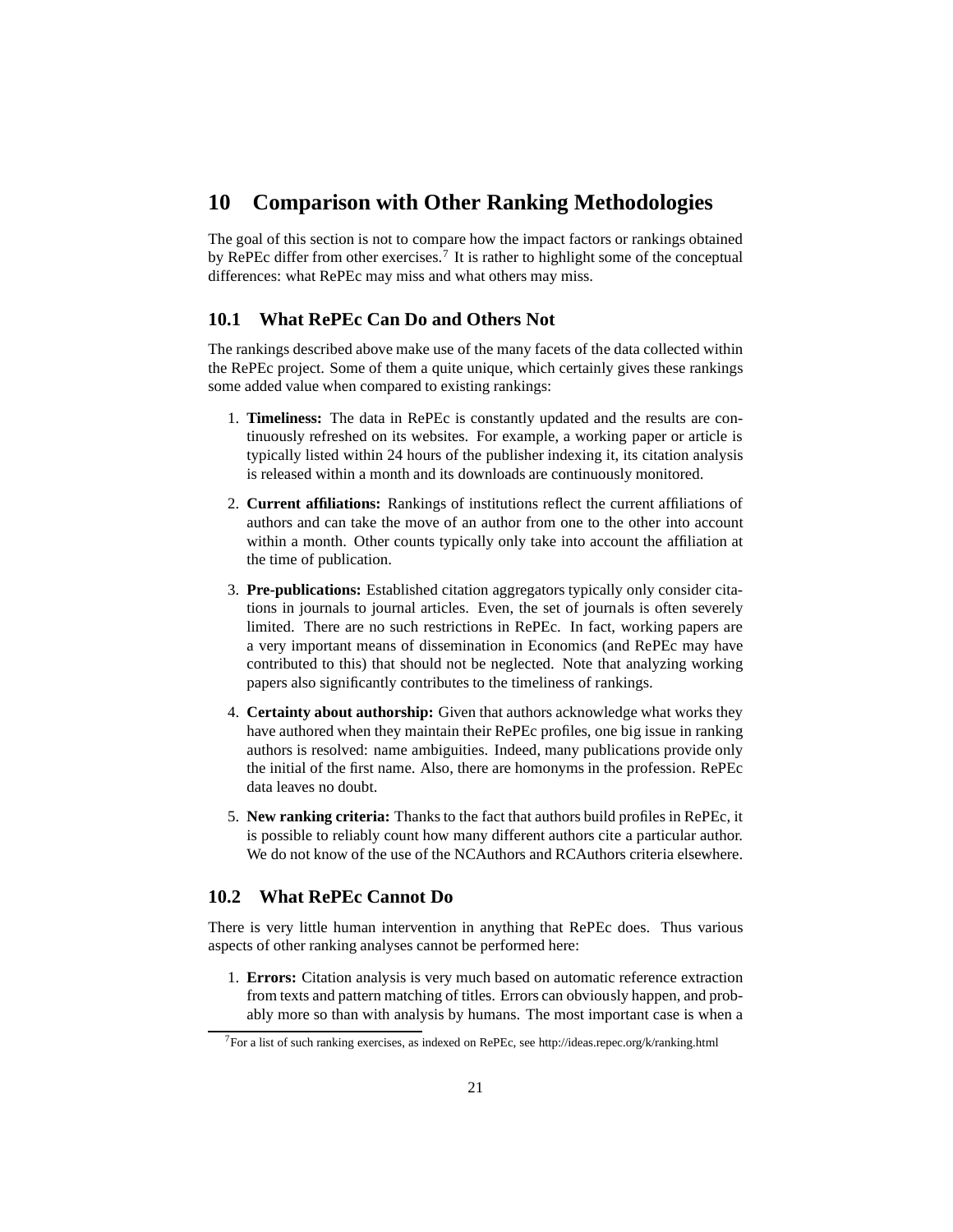list of other working papers in a particular series is printed on the last page of a paper, and this list is interpreted as the continuation of the citations. Authors can now remove citations that are not accurate, though.

- 2. **Adjustments:** Any criteria based on page counts can be adjusted by the size of the page or its average word count in order to truly reflect the length of the article. RePEc does not do this, as it is completely automated.
- 3. **Stable impact factors:** Due to the constant adjustments in RePEc, impact factors change frequently, within bounds. But this makes the ouse of such factors difficult for third parties.
- 4. **Comprehensiveness:** Some important publications are still missing in RePEc, but RePEc has no staff to index them. Also, not all authors are registered with RePEc.

### **11 Conclusions**

In this paper, we hope to have demonstrated that the ranking exercises performed in RePEc are based on a sound methodology and can be useful. It should also be clear that they are a work in progress, as the data is not yet as comprehensive as it could be, both in terms of listed publications and, especially, registered authors. The citation database is the component that is the most experimental at this point, as reference extraction and matching is difficult and error prone. As more publishers and more authors join in the RePEc project, as we perfect the analysis of the data, our confidence in the rankings will rise, and we hope the RePEc rankings will be regarded as a useful tool in the profession.

### **12 References**

Sergey Brin and Larry Page, 1998. "The Anatomy of a Large-Scale Hypertextual Web Search Engine", *Computer Networks* 30(1-7): 107–117.

Jorge E. Hirsch, 2005. "An index to quantify an individual's scientific out", *Proceedings of the National Academy of Science*, 102: 16569, accessible at http://arxiv.org/abs/physics/0508025.

Thomas Krichel and Christian Zimmermann, 2005. "The Economics of Open Source Bibliographic Data Provision", University of Connecticut Department of Economics Working Paper 2005-01.

Frances Ruane and Richard S. J. Tol, 2007. "Rational (Successive) H-Indices: An Application to Economics in the Republic of Ireland", *Scientometrics*, forthcoming.

Andr´as Schubert, 2007. "Successive h-indices", *Scientometrics* 70(1): 201–205.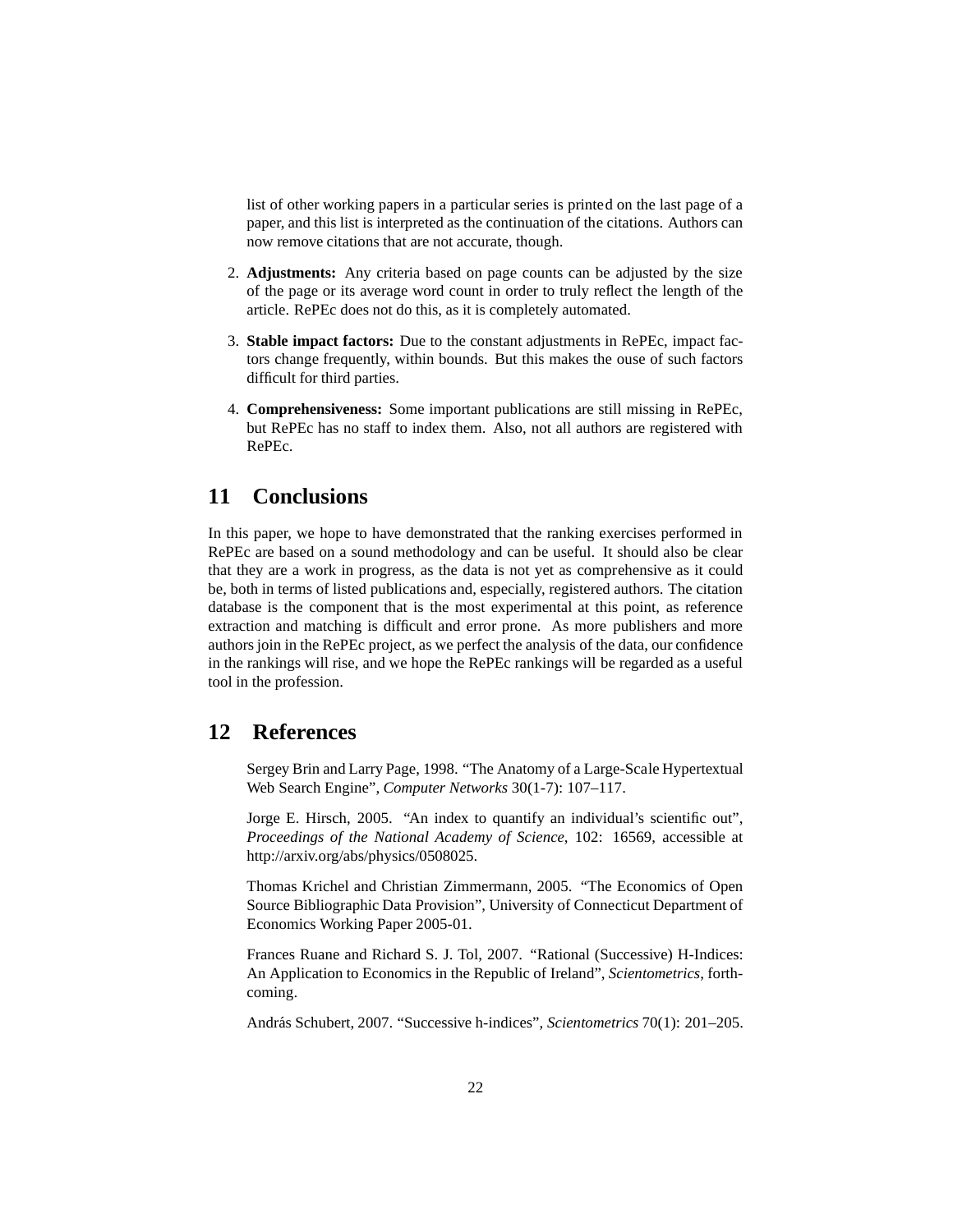| Impact factor                |      |      | All  |      |                      | with $> 50$ items |      |      |
|------------------------------|------|------|------|------|----------------------|-------------------|------|------|
|                              |      |      |      |      | All series           |                   |      |      |
| Simple factors               |      | .974 | .99  | .958 |                      | .996              | .999 | .993 |
| Recursive factors            | .974 | 1    | .969 | .957 | .996                 | 1                 | .995 | .991 |
| Discounted factors           | .99  | .969 | 1    | .964 | .999                 | .995              | 1    | .993 |
| Recursive discounted factors | .958 | .957 | .964 | 1    | .993                 | .991              | .993 | 1    |
|                              |      |      |      |      | Journals             |                   |      |      |
| Simple factors               |      |      |      |      |                      |                   |      |      |
| Recursive factors            |      |      |      |      |                      |                   |      | .999 |
| Discounted factors           |      |      |      |      |                      |                   |      | .999 |
| Recursive discounted factors |      |      |      |      |                      | .999              | .999 |      |
|                              |      |      |      |      | Working paper series |                   |      |      |
| Simple factors               |      | .99  | .996 | .984 |                      | .999              |      | .999 |
| Recursive factors            | .99  | 1    | .987 | .983 | .999                 | $\mathbf{1}$      | .999 | .997 |
| Discounted factors           | .996 | .987 | 1    | .987 | 1                    | .999              | 1    | .998 |
| Recursive discounted factors | .984 | .983 | .987 |      | .999                 | .997              | .998 | 1    |

### Table 1: Rank correlations of series

Table 2: Rank correlations of series (top 100 series in each pannel)

| Impact factor                |      |      | All  |            |                      |      | $w > 50$ items |      |
|------------------------------|------|------|------|------------|----------------------|------|----------------|------|
|                              |      |      |      | All series |                      |      |                |      |
| Simple factors               |      | .223 |      | .053       |                      | .944 | $\cdot$ 1      | .677 |
| Recursive factors            | .223 | 1    | .223 | .74        | .944                 | 1    | .944           | .881 |
| Discounted factors           |      | .223 | 1    | .053       | 1                    | .944 | 1              | .677 |
| Recursive discounted factors | .053 | .74  | .053 | 1          | .677                 | .881 | .667           | 1    |
|                              |      |      |      | Journals   |                      |      |                |      |
| Simple factors               |      |      |      |            |                      | .763 | .935           | .731 |
| Recursive factors            |      |      |      |            | .764                 | 1    | .721           | .807 |
| Discounted factors           |      |      |      |            | .935                 | .721 | 1              | .677 |
| Recursive discounted factors |      |      |      |            | .731                 | .807 | .677           |      |
|                              |      |      |      |            | Working paper series |      |                |      |
| Simple factors               |      | .288 |      | .194       |                      | .807 | .893           | .732 |
| <b>Recursive factors</b>     | .288 |      | .288 | .744       | .807                 | 1    | .783           | .622 |
| Discounted factors           |      | .288 | 1    | .194       | .893                 | .783 | 1              | .751 |
| Recursive discounted factors | .194 | .744 | .194 | 1          | .732                 | .623 | .751           |      |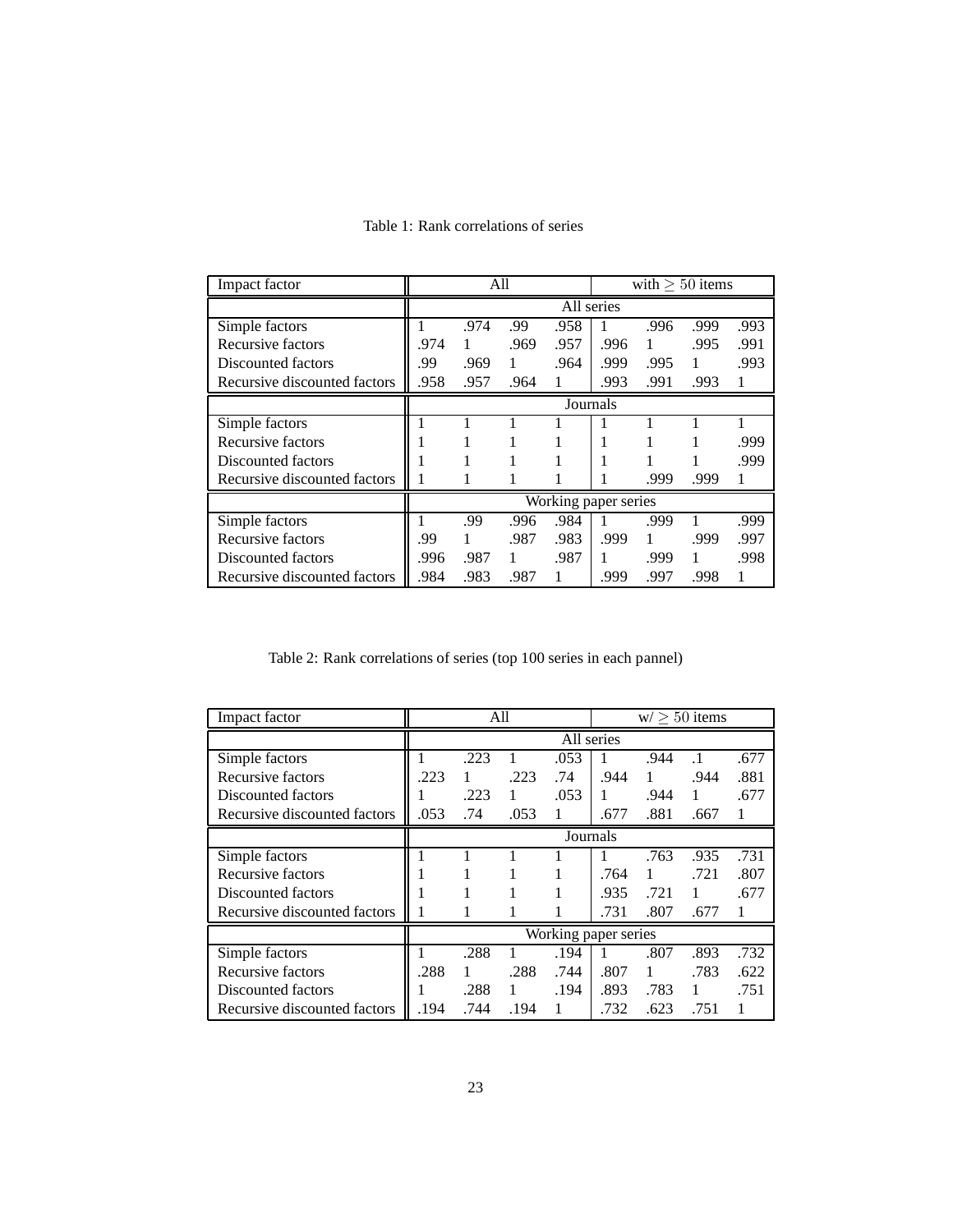Table 3: Average impact factors

|                              | Papers | Journals |
|------------------------------|--------|----------|
| Simple factors               | 2.49   | 2.41     |
| Recursive factors            | 0.41   | 0.22     |
| Discounted simple factors    | 0.79   | 0.69     |
| Discounted recursive factors | 0.31   | 0.35     |

Table 4: Rank correlations of scores for top items by criteria

|                              |      |      | Criteria from left column |              |      |      |
|------------------------------|------|------|---------------------------|--------------|------|------|
| Number of citations          |      | .709 | .581                      | .718         | .557 | .492 |
| Simple factors               | .709 |      | .932                      | .521         | .702 | .644 |
| Recursive factors            | .581 | .932 | $\sim$ 1                  | .424         | .647 | .604 |
| Discounted citations         | .718 | .521 | .424                      | $\mathbf{1}$ | .668 | .621 |
| Discounted simple factors    | .557 | .702 | .647                      | .668         |      | .88  |
| Discounted recursive factors | .492 | .644 | .604                      | .621         | .88  |      |

Table 5: Rank correlations across criteria for authors, full sample

|                  | IN <sub>b</sub> | DNb Sc |      |             | WSc ANb | - ASc | AWSc Nb                                                                                                           |      | D                             | Sc        |                     |           |      |      |      |                     |      |      | DSc WSc WDSc ANb AD ASc ADSc AWSc AWDScH |      | NC   | RC                                                                                | Nb   | Sc.  |      |                 |                 | WSc ANb ASc AWSc Abs |      |      |      | Down AAbs ADown |
|------------------|-----------------|--------|------|-------------|---------|-------|-------------------------------------------------------------------------------------------------------------------|------|-------------------------------|-----------|---------------------|-----------|------|------|------|---------------------|------|------|------------------------------------------|------|------|-----------------------------------------------------------------------------------|------|------|------|-----------------|-----------------|----------------------|------|------|------|-----------------|
|                  |                 |        |      |             |         |       | Works Works Works Works Works Works Works Cites Cites Cites Cites Cites Cites Cites Cites Cites Cites Cites Cites |      |                               |           |                     |           |      |      |      |                     |      |      |                                          |      |      | Index Authors Authors Pages Pages Pages Pages Pages Pages Views loads Views loads |      |      |      |                 |                 |                      |      |      |      |                 |
| <b>NbWorks</b>   |                 | .989   | .875 | .822        | .96     | .864  | .814                                                                                                              |      | .831 .813 .794 .785 .779 .784 |           |                     |           |      |      |      | .826 .811 .793 .784 |      | .777 | .782                                     | .819 | .832 | .824                                                                              | .845 | .808 | .791 | .828            | $.8\phantom{0}$ | .784                 | .902 | .849 | .865 | .808            |
| <b>DNbWorks</b>  | .989            |        | .848 | .791        | .969    | .842  | .786                                                                                                              | .807 | .787                          | .765      | .754                | .749.753  |      | .805 | .787 | .766                | .754 | .75  | .753                                     | .796 | .808 | .799                                                                              | .849 | .795 | .776 | .834            | .789            | .771                 | .889 | .835 | .866 | .807            |
| <b>ScWorks</b>   | .875            | .848   |      | .979        | .832    | .989  | .97                                                                                                               | .871 | .856                          | .879      | .868                | .873      | .868 | .868 | .855 | .878                | .867 | .872 | .867                                     | .853 | .873 | .875                                                                              | .815 | .886 | .884 | $.8\phantom{0}$ | .878            | .878                 | .79  | .748 | .759 | .713            |
| <b>WScWorks</b>  | .822            | .791   | .979 |             | .778    | .967  | .991                                                                                                              | .839 | .828                          | .863      | .854                | .864      | .853 | .836 | .827 | .861                | .852 | .862 | 852                                      | .818 | .843 | .848                                                                              | .76  | .847 | .854 | .746            | .839            | .847                 | .742 | .708 | .709 | .672            |
| <b>ANbWorks</b>  | .96             | .969   | .832 | .778        |         | .856  | .799                                                                                                              | .774 | .755                          | .739      | .728                | .725. 727 |      | .79  | .772 | .752                | .74  | .735 | .739                                     | .761 | .774 | .767                                                                              | .831 | .785 | .768 | .844            | .795            | .776                 | .861 | .807 | .889 | .827            |
| <b>AScWorks</b>  | .864            | .842   | .989 | .967        | .856    |       | .978                                                                                                              | .849 | .834                          | .859      | .848.854.848        |           |      | .859 | .845 | .867                | .856 | .861 | .856                                     | .831 | .851 | .853                                                                              | .808 | .878 | .877 | .81             | .882            | .881                 | .778 | .735 | .777 | .728            |
| <b>AWScWorks</b> | .814            | .786   | .97  | .991        | .799    | .978  |                                                                                                                   | .822 | .81                           | .847      | .837 .849 .837      |           |      | .829 |      | .819 .853           | .843 | .854 | .843                                     | 8    | .825 | .831                                                                              | .754 | .842 | .85  | .754            | .844            | .852                 | .732 | .697 | .725 | .686            |
| <b>NbCites</b>   | .831            | .807   | .871 | .839        | .774    | .849  | .822                                                                                                              |      | .983                          | .974      | .964                | .958      | .963 | .991 | .976 | .968                | .959 | .953 | .957                                     | .957 | .977 | 976                                                                               | .808 | .847 | .837 | .783            | .832            | .824                 |      | 744  | .729 | .698            |
| <b>DCites</b>    | .813            | .787   | .856 | .828        | .755    | .834  | .81                                                                                                               | .983 |                               | .961      | .976                | .947      | .974 | .973 |      | .992 .954           | .97  | .941 | .968                                     | .938 | .964 | .964                                                                              | .788 | .831 | .822 | .763            | .815            | .808                 | .761 | .738 | .716 | .691            |
| ScCites          | .794            | .765   | .879 | .863        | .739    | .859  | .847                                                                                                              | 974  | .961                          |           | .988                | .995      | .988 | .967 | .955 | .995                | .984 | .99  | .983                                     | .929 | .963 | .971                                                                              | .781 | .845 | .843 | .759            | .832            | .831                 | .738 | .708 | .696 | .664            |
| <b>DScCites</b>  | .785            | .754   | .868 | .854        | .728    | .848  | .837                                                                                                              | .964 | .976                          | .988      |                     | .984      | .998 | .956 | .97  | .982                | .995 | .979 | .993                                     | .922 | .957 | .964                                                                              | .766 | .833 | .83  | .744            | .819            | .818                 | .733 | .709 | .689 | .663            |
| <b>WScCites</b>  | .779            | .749   | .873 | .864        | .725    | .854  | .849                                                                                                              | 958  | .947                          | .995      | .984                |           | .983 | .952 | .943 | .99                 | .98  | .996 | .979                                     | .918 | .95  | .96                                                                               | .767 | .838 | .839 | .747            | .826            | .828                 | .724 | .695 | .683 | .652            |
| WDScCites        | .784            | .753   | .868 | .853        | .727    | .848  | .837                                                                                                              | .963 | .974                          | .988      | .998                | .983      |      | .955 | .968 | .982                | .993 | .978 | .995                                     | .921 | .955 | .963                                                                              | .766 | .833 | .832 | .745            | .82             | .82                  | .732 | .707 | .689 | .662            |
| <b>ANbCites</b>  | .826            | .805   | .868 | .836        | .79     | .859  | .829                                                                                                              | .991 | .973                          | .967 .956 |                     | .952.955  |      |      | .982 | .973                | .963 | .957 | .961                                     | .946 | .967 | .967                                                                              | .812 | .851 | .841 | .799            | .844            | .835                 | .766 | .736 | .741 | .709            |
| <b>ADCites</b>   | .81             | .787   | .855 | .827        | .772    | .845  | .819                                                                                                              | .976 | .992                          | .955      | .97                 | .943      | .968 | .982 |      | .961                | .976 | .947 | .974                                     | .934 | .957 | .957                                                                              | .793 | .836 | .827 | .781            | .829            | .821                 | .757 | .733 | .729 | .703            |
| <b>AScCites</b>  | .793            | .766   | .878 | .861        | .752    | .867  | .853                                                                                                              | .968 | .954                          | .995      | .982                | .99       | .982 | .973 | .961 |                     | .988 | .995 | .988                                     | .925 | .956 | .965                                                                              | .784 | .848 | .846 | .771            | .841            | .84                  | .734 | .704 | .705 | .673            |
| ADScCites        | .784            | .754   | .867 | .852        | .74     | .856  | .843                                                                                                              | .959 | .97                           | .984      | .995                | .98       | .993 | .963 | .976 | .988                |      | .984 | .998                                     | .919 | .951 | .958                                                                              | .77  | .836 | .834 | .757            | .828            | .827                 | .729 | .704 | .699 | .671            |
| <b>AWScCites</b> | .777            | .75    | .872 | .862        | .735    | .861  | .854                                                                                                              | .953 | .941                          | .99       | .979 .996 .978      |           |      | .957 | .947 | .995                | .984 |      | .983                                     | .915 | .944 | .954                                                                              | .77  | .841 | .841 | .757            | .834            | .835                 | .72  | .691 | .69  | .659            |
| AWDScCites       | .782            | .753   | .867 | .852        | .739    | .856  | .843                                                                                                              | .957 | .968                          | .983      | .993 .979           |           | .995 | .961 | .974 | .988                | .998 | .983 |                                          | .918 | .949 | .957                                                                              |      | .837 | .835 | .757            | .829            | .828                 | .728 | .703 | .698 | .67             |
| HIndex           | .819            | .796   | .853 | .818        | .761    | .831  | .8                                                                                                                | .957 | .938                          | .929      | .922 .918           |           | .921 | .946 | .934 | .925                | .919 | .915 | .918                                     |      | 934  | .927                                                                              | .784 | .817 | 808  | .76             | .804            | .797                 | .754 | .725 | .708 | .676            |
| <b>NCAuthors</b> | .832            | .808   | .873 | .843        | .774    | .851  | .825                                                                                                              | .977 | .964                          | .963      | .957                | .95       | .955 | .967 | .957 | .956                | .951 | .944 | .949                                     | .934 |      | .996                                                                              | .796 | .84  | .831 | .77             | .825            | .818                 | .78  | .755 | .735 | .707            |
| <b>RCAuthors</b> | .824            | .799   | .875 | .848        | .767    | .853  | .831                                                                                                              | .976 | .964                          | .971      | .964                | .96       | .963 | .967 | .957 | .965                | .958 | .954 | 957                                      | .927 | .996 |                                                                                   | 797  | .846 | .838 | .772            | .831            | .825                 | .772 | .745 | .727 | .697            |
| <b>NbPages</b>   | .845            | .849   | .815 | .76         | .831    | .808  | .754                                                                                                              | .808 | .788                          | .781      | .766                | .767      | .766 | .812 | .793 | .784                | .77  | .77  | .77                                      | 784  | .796 | .797                                                                              |      | .929 | .907 | .982            | .924            | .903                 | .719 | .668 | .703 | .647            |
| <b>ScPages</b>   | .808            | .795   | .886 | $.84^\circ$ | .785    | .878  | .842                                                                                                              | 847  | .831                          | .845      | .833                | .838.833  |      | .851 | .836 | .848                | .836 | .841 | .837                                     | .817 | .84  | .846                                                                              | .929 |      | .994 | .916            | .993            | .989                 | .693 | .649 | .671 | .624            |
| <b>WScPages</b>  | .791            | .776   | .884 | .854        | .768    | .877  | .85                                                                                                               | .837 | 822                           | .843      | .83                 | .839      | .832 | .841 | .827 | .846 .834           |      | .841 | .835                                     | .808 | .831 | .838                                                                              | .907 | .994 |      | .896            | .988            | .995                 | .677 | .633 | .656 | .608            |
| <b>ANbPages</b>  | .828            | .834   | .8   | .746        | .844    | .81   | .754                                                                                                              | .783 | .763                          | .759.744  |                     | .747. 745 |      | .799 | .781 | .771                | .757 | .757 | .757                                     | 76   | .77  | .772                                                                              | .982 | .916 | .896 |                 | .93             | .907                 |      | .648 | .709 | .651            |
| AScPages         |                 | .789   | .878 | .839        | .795    | .882  | .844                                                                                                              | .832 | .815                          |           | .832 .819 .826 .82  |           |      | .844 | .829 | .841                | .828 | .834 | .829                                     | .804 | .825 | .831                                                                              | .924 | .993 | .988 | .93             |                 | .994                 | .682 | .638 | .676 | .627            |
| AWScPages        | .784            | .771   | .878 | .847        | .776    | .881  | .852                                                                                                              | .824 | .808                          | .831      | .818                | .828 .82  |      | .835 | .821 | .84                 | .827 | .835 | .828                                     | .797 | .818 | .825                                                                              | .903 | .989 | .995 | .907            | .994            |                      | .668 | .624 | .659 | .611            |
| <b>AbsViews</b>  | .902            | .889   | .79  | .742        | .861    | .778  | .732                                                                                                              | .772 | .761                          | .738      | .733                | .724.732  |      | .766 | .757 | .734                | .729 | .72  | .728                                     | .754 | .781 | .772                                                                              | .719 | .693 | .677 |                 | .682            | .668                 |      | .957 | .957 | .913            |
| Downloads        | .849            | .835   | .748 | .708        | .807    | .735  | .697                                                                                                              | 744  | .738                          | .708      | .709                | .695 .707 |      | .736 | .733 | .704                | .704 | .691 | .703                                     | 725  | .755 | .745                                                                              | .668 | .649 | .633 | .648            | .638            | .624                 | .951 |      | .913 | .957            |
| <b>AAbsViews</b> | .865            | .866   | .759 | .709        | .889    | .777  | .725                                                                                                              | .729 | .716                          | .696      | .689                | .683      | .689 | .741 | .729 | .705                | .699 | .69  | .698                                     | .708 | .735 | .727                                                                              | 703  | .671 | .656 | .709            | .676            | .659                 | .957 | .913 |      | .95             |
| ADownloads 808   |                 | .807   | .713 | .672        | .827    | .728  | .686                                                                                                              | .698 | .691                          |           | .664 .663 .652 .662 |           |      | .709 | .703 | .673                | .671 | .659 | .67                                      | .676 | .707 | .697                                                                              | .647 | .624 | .608 | .651            | .627            | .611                 | .913 | .957 | .95  |                 |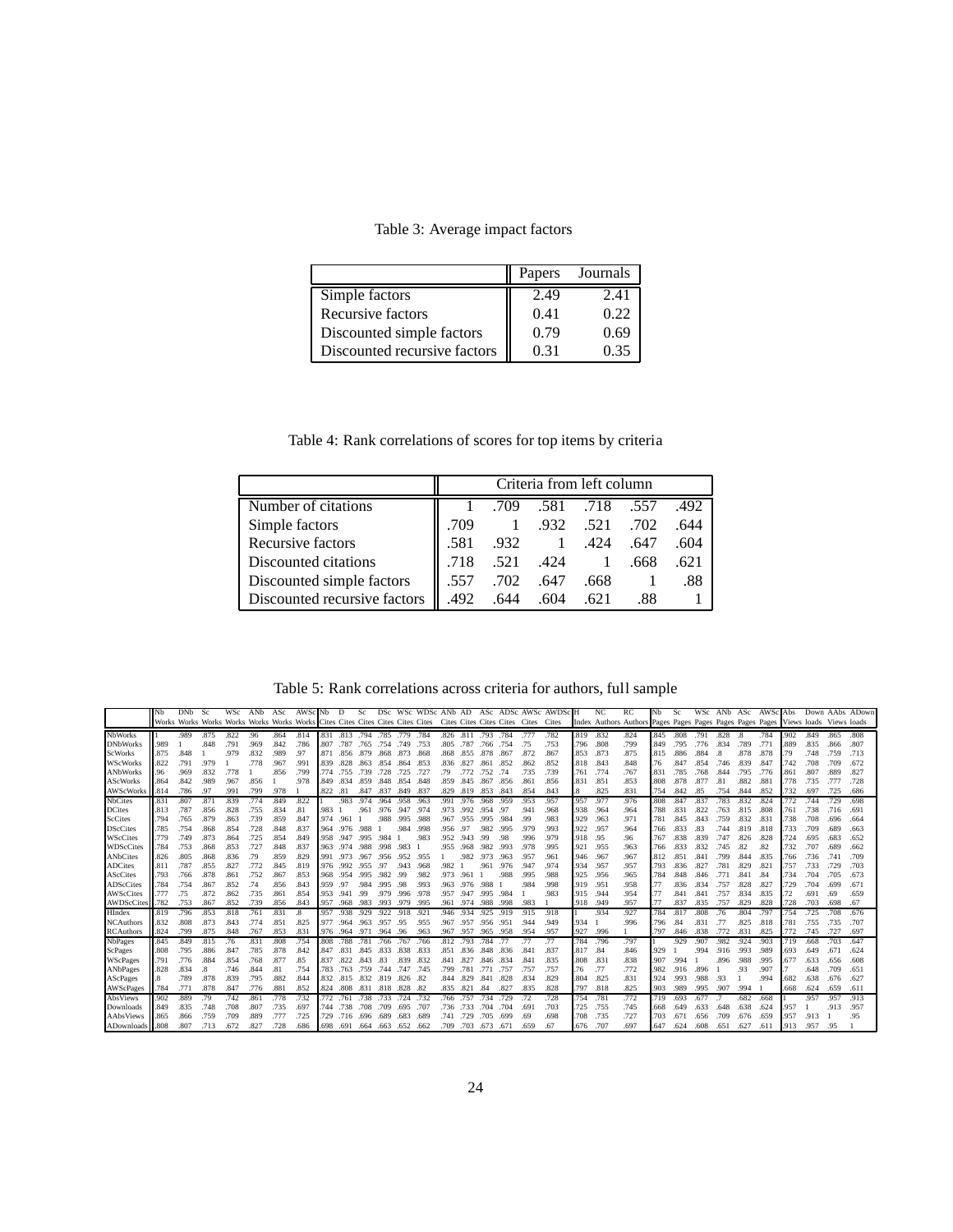Table 6: Rank correlations across criteria for authors, top 1000 authors

|                                      | <b>IIN</b> b   | DNb Sc                                                                                                            |              | WSc          | ANb          | ASc        | AWSc Nb      |            | D        | Sc                                                    |      |                     |           |            |           |                     |           |             | DSc WSc WDSc ANb AD ASc ADSc AWSc AWDSc H |              | NC   | RC                                                                                | Nb   | Sc           |                      | WSc ANb ASc  |                 | AWSc Abs     |              |              |              | Down AAbs ADown |
|--------------------------------------|----------------|-------------------------------------------------------------------------------------------------------------------|--------------|--------------|--------------|------------|--------------|------------|----------|-------------------------------------------------------|------|---------------------|-----------|------------|-----------|---------------------|-----------|-------------|-------------------------------------------|--------------|------|-----------------------------------------------------------------------------------|------|--------------|----------------------|--------------|-----------------|--------------|--------------|--------------|--------------|-----------------|
|                                      |                | Works Works Works Works Works Works Works Cites Cites Cites Cites Cites Cites Cites Cites Cites Cites Cites Cites |              |              |              |            |              |            |          |                                                       |      |                     |           |            |           |                     |           |             |                                           |              |      | Index Authors Authors Pages Pages Pages Pages Pages Pages Views loads Views loads |      |              |                      |              |                 |              |              |              |              |                 |
| <b>NbWorks</b>                       |                | .841                                                                                                              | .476         | .432         | .695         | .458       | .413         |            |          | 468 456 444 44                                        |      | $.43 - .444$        |           |            |           | 457 447 434 431     |           | .42         | .435                                      | .434         | .454 | .452                                                                              | .355 | .378         | .373                 | .319         | .359            | .355         | .636         | .516         | .539         | .444            |
| <b>DNbWorks</b>                      | .841           |                                                                                                                   | .271         | .226         | .765         | .274       | .225         | .247       | .228     | .204. 208. 201. 216.                                  |      |                     |           | .248       | .23       |                     | .216 .202 | .209        | .204                                      | 209          | .239 | .236                                                                              | .304 | .222         | .213                 | .299         | .22             | .211         | .458         | .37          | .466         | .377            |
| <b>ScWorks</b>                       | .476           | .271                                                                                                              |              | .952         | .347         | .98        | .934         | .833       |          | .801 .875 .846 .869 .85                               |      |                     |           | .833       | .802      | .871 .844           |           | .862        | .848                                      | .815         | .841 | .854                                                                              | .728 | .903         | .891                 | .678         | .884            | .873         | .425         | .396         | .374         | .364            |
| <b>WScWorks</b>                      | .432           | .226                                                                                                              | .952         |              | .344         | .946       | .988         | .768       | .751     | .85                                                   | .829 | .865 .834           |           | .775       | .756      | .849 .828           |           | .86         | .833                                      | 757          | .785 | .804                                                                              | .705 | .89          | .899                 | .679         | .877            | .885         | .374         | .35          | .346         | .333            |
| <b>ANbWorks</b>                      | .695           | .765                                                                                                              | .347         | .344         |              | .445       | .412         | .275       | .268     | .295                                                  | .282 | .307 .285           |           | .345       | .333      | .346 .331           |           | .35         | .332                                      | .245         | .272 | .281                                                                              | .364 | .342         | .347                 | .493         | .404            | .401         | .373         | .296         | .583         | .447            |
| <b>AScWorks</b>                      | .458           | .274                                                                                                              | .98          | .946         | .445         |            | .957         | 79         | .763     | .846 .818 .848 .822                                   |      |                     |           | .816       | .787      | .862                | .834      | .859        | .838                                      | .772         | .8   | .816                                                                              | .724 | .901         | .894                 | .721         | .91             | .9           | .393         | .363         | .412         | .385            |
| <b>AWScWorks</b>                     | 11.413         | .225                                                                                                              | .934         | .988         | .412         | .957       |              | .732       | .717     | .823                                                  |      | .801 .843 .806      |           | .758       | .74       | .837                | .815      | .85         | .819                                      | .722         | .751 | .772                                                                              | .699 | .884         | .896                 | .706         | .892            | .901         | .348         | .322         | .371         | .345            |
| <b>NbCites</b>                       | .468           | .247                                                                                                              | .833         | .768         | .275         | .79        | .732         |            | .971     | .959                                                  |      | 945 928 941         |           | 987        |           | 959 942 932         |           | .912        | .929                                      | .976         | .975 | 97                                                                                | .608 | .79          | .77                  | .541         | .754            | .738         | .515         | .519         | .428         | 45              |
| <b>DCites</b>                        | 1.456          | .228                                                                                                              | .801         | .751         | .268         | .763       | .717         | 971        |          | .934                                                  |      | .962 .907 .956      |           | .958       |           | .988 .918 .949      |           | .891        | .943                                      | 95           | .952 | .946                                                                              | .591 | .769         | .749                 | .532         | .734            | .716         | .532         | .539         | .443         | .469            |
| <b>ScCites</b>                       | .444           | .216                                                                                                              | .875         | .85          | .295         | .846       | .823         | .959       | .934     |                                                       | .981 | .991 .981           |           | .956       | .931      | .991 .974           |           | .98         | .975                                      | .943         | .962 | .971                                                                              | .653 | .851         | .85                  | .608         | .825            | .824         | .46          | .454         | .408         | .417            |
| <b>DScCites</b>                      | .44            | .201                                                                                                              | .846         | .829         | .282         | .818       | 801          | 945        | .962     | -981                                                  |      |                     | .972 .998 | .94        | .958      | .971                | .992      | -96         | .989                                      | .932         | .951 | .958                                                                              | .631 | .828         | .825                 | .589         | $.8\phantom{0}$ | .798         | .487         | .481         | .427         | .439            |
| <b>WScCites</b>                      | .43            | .208                                                                                                              | .869         | .865         | .307         | .848       | .843         | .928       | .907     | .991                                                  | .972 |                     | .972      | .931       | .909      | .986                | .969      | .993        | 97                                        | .914         | .935 | .948                                                                              | .653 | .854         | .86                  | .621         | .834            | .84          | .437         | .428         | .402         | .404            |
| WDScCites                            | .444           | .204                                                                                                              | .85          | .834         | .285         | .822       | .806         | .941       |          | .956 .981 .998 .972                                   |      |                     |           | .937       | .951      | .971                | .989      | .961        | .991                                      | .928         | .949 | .957                                                                              | .632 | .831         | .83                  | .59          | .803            | .803         | .486         | .479         | .425         | .437            |
| <b>ANbCites</b>                      | .457           | .248                                                                                                              | .833         | .775         | .345         | .816       | .758         | 987        |          | .958 .956 .94                                         |      | .931 .937           |           |            | .971      | .96                 | .946      | .932        | .943                                      | .966         | .962 | 96                                                                                | .62  | .806         | .788                 | .587         | .789            | .772         | .496         | .497         | .464         | .472            |
| <b>ADCites</b>                       | .447           | .23                                                                                                               | .802         | .756         | .333         | .787       | .74          | .959       |          | .988 .931 .958 .909 .951                              |      |                     |           | .971       |           | .934                | .963      | .909        | .957                                      | .942         | .94  | .937                                                                              | 601  | .781         | .763                 | .572         | .764            | .746         | .517         | .523         | .479         | .494            |
| <b>AScCites</b>                      | .434           | .216                                                                                                              | .871         | .849         | .346         | .862       | .837         | 942.       |          | .918 .991 .971 .986 .971                              |      |                     |           | .96        | .934      |                     | .981      | .991        | .981                                      | 929          | .947 | .959                                                                              | .658 | .857         | .857                 | .638         | .846            | .845         | .446         | .438         | .435         | .435            |
| <b>ADScCites</b>                     | 431            | .202                                                                                                              | .844         | .828         | .331         | .834       | .815         |            |          | .932 .949 .974 .992 .969 .989                         |      |                     |           | .946       | .963 .981 |                     |           | .972        | .998                                      | 922          | .939 | 949                                                                               | .635 | .833         | .832                 | .617         | .82             | .818         | .474         | .468         | .454         | .459            |
| AWScCites                            | .42            | .209                                                                                                              | .862         | .86          | .35          | .859       | .85          | .912       | .891 .98 |                                                       | .96  | .993 .961           |           | .932       | .909      | .991 .972           |           |             | .973                                      | .9           | .92  | .935                                                                              | .654 | .856         | .863                 | .643         | .849            | .854         | .425         | .415         | .425         | .42             |
| AWDScCites 435                       |                | .204                                                                                                              | .848         | .833         | .332         | .838       | .819         | .929       | .943.975 |                                                       | .989 | .97                 | .991      | .943       | .957      | .981                | .998      | .973        |                                           | .918         | .938 | .948                                                                              | .636 | .837         | .837                 | .617         | .823            | .823         | .472         | .465         | .45          | .455            |
| HIndex                               | 434            | .209                                                                                                              | .815         | .757         | .245         | .772       | .722         | .976 .95   |          |                                                       |      | .943 .932 .914 .928 |           | .966       | .942      |                     | .929 .922 | -9          | .918                                      |              | .955 | .952                                                                              | .596 | .777         | .76                  | .531         | .742            | .728         | .481         | .479         | .394         | .411            |
| <b>NCAuthors</b><br><b>RCAuthors</b> | 1.454          | .239<br>.236                                                                                                      | .841         | .785         | .272<br>.281 | .8<br>.816 | .751<br>.772 | 975<br>.97 |          | .949. 952. 951. 959. 952.<br>.946 .971 .958 .948 .957 |      |                     |           | .962       | .937      | .941 .947 .939      | .949      | .92<br>.935 | .938<br>.948                              | .955<br>.952 | .997 | 997                                                                               | .629 | .806<br>.824 | .787<br>.809         | .566         | .772<br>.792    | .756<br>.779 | .519<br>.507 | .529<br>.512 | .438         | .466<br>.456    |
| <b>NbPages</b>                       | 1.452<br>1.355 | .304                                                                                                              | .854<br>.728 | .804<br>.705 | .364         | .724       | .699         | .608       | .591     | .653                                                  | .631 | .653                | .632      | .96<br>.62 | 601       | .959<br>.658        | .635      | 654         | .636                                      | .596         | .629 | .643                                                                              | 643  | .833         | .782                 | .586<br>.958 | .817            | .768         | .23          | .231         | .433<br>.266 | .263            |
| <b>ScPages</b>                       | .378           | .222                                                                                                              | .903         | .89          | .342         | .901       | .884         | .79        | .769     | .851                                                  |      | .828 .854 .831      |           | .806       | .781      | .857                | .833      | .856        | .837                                      | .777         | .806 | .824                                                                              | .833 |              | .987                 | .81          | .987            | .973         | .308         | .304         | .302         | .307            |
| <b>WScPages</b>                      | 1.373          | .213                                                                                                              | .891         | .899         | .347         | .894       | .896         | .77        | .749     | .85                                                   | .825 | .86                 | .83       | .788       | .763      | .857                | .832      | .863        | .837                                      | 76.          | .787 | .809                                                                              | .782 | .987         |                      | .771         | .979            | .99          | .298         | .29          | 3            | 3               |
| ANbPages                             | 1.319          | .299                                                                                                              | .678         | .679         | .493         | .721       | .706         | 541        | .532     | .608 .589                                             |      | .621 .59            |           | .587       | .572      | .638 .617           |           | .643        | .617                                      | .531         | .566 | .586                                                                              | .958 | .81          | .771                 |              | .833            | .79          | .187         | .185         | .319         | .292            |
| AScPages                             | .359           | .22                                                                                                               | .884         | .877         | .404         | .91        | .892         | .754       | .734     | .825 .8                                               |      | .834 .803           |           | .789       |           | .764 .846 .82       |           | .849        | .823                                      | 742          | .772 | .792                                                                              | .817 | .987         | .979                 | .833         |                 | .988         | .281         | .276         | .325         | .318            |
| <b>AWScPages</b>                     | 1.355          | .211                                                                                                              | .873         | .885         | .401         | .9         | .901         |            |          | .738 .716 .824 .798 .84                               |      |                     | .803      |            |           | .772 .746 .845 .818 |           | .854        | .823                                      | .728         | .756 | .779                                                                              | .768 | .973         | .99                  | .79          | .988            |              | .273         | .265         | .318         | .309            |
| <b>AbsViews</b>                      | .636           | .458                                                                                                              | .425         | .374         | .373         | .393       | .348         | 515        | 532      | .46                                                   | .487 | .437                | .486      | .496       | .517      | .446                | 474       | .425        | .472                                      | .481         | .519 | .507                                                                              | .23  | .308         | .298                 | .187         | .281            | .273         |              | .899         | .877         | .804            |
| Downloads                            | 1.516          | .37                                                                                                               | .396         | .35          | .296         | .363       | .322         | .519       | .539     | .454                                                  | .481 | .428.479            |           | .497       | .523      | .438                | .468      | .415        | .465                                      | .479         | .529 | .512                                                                              | .231 | .304         | .29                  | .185         | .276            | .265         | .899         |              | .785         | .913            |
| <b>AAbsViews</b>                     | 1.539          | .466                                                                                                              | .374         | .346         | .583         | .412       | 371          | .428       | .443     | .408 .427                                             |      | .402 .425           |           | .464       |           | .479 .435           | .454      | .425        | .45                                       | .394         | .438 | .433                                                                              | .266 | .302         | $\cdot$ <sub>3</sub> | .319         | .325            | .318         | .877         | .785         |              | .876            |
| ADownloads 444                       |                | .377                                                                                                              | .364         | .333         | .447         | .385       | .345         | .45        |          | .469 .417 .439 .404 .437                              |      |                     |           |            |           | .472 .494 .435 .459 |           | .42         | .455                                      | .411         | .466 | .456                                                                              | .263 | $.307 - .3$  |                      | .292         | .318            | .309         | .804         | .913         | .876         |                 |
|                                      |                |                                                                                                                   |              |              |              |            |              |            |          |                                                       |      |                     |           |            |           |                     |           |             |                                           |              |      |                                                                                   |      |              |                      |              |                 |              |              |              |              |                 |

Table 7: Rank correlations across aggregate criteria for authors, full sample

|                   |     |       | harmonic |       | arithmetic |       | geometric |       | lexicographic |       | graphicolexic |       | percent        |
|-------------------|-----|-------|----------|-------|------------|-------|-----------|-------|---------------|-------|---------------|-------|----------------|
| exclude outliers? |     | no    | yes      | no    | yes        | no    | yes       | no    | yes           | no    | yes           | no    | yes            |
| harmonic          | no  |       |          | .9909 | .9911      | .996  | .9961     | .9684 | .9681         | .9189 | .9189         | .9897 | .9195          |
| harmonic          | yes |       |          | .9908 | .991       | .9959 | .996      | .9686 | .9683         | .918  | .918          | .9896 | .9186          |
| arithmetic        | no  | .9909 | .9908    |       |            | .9979 | .9978     | .9388 | .9384         | .9417 | .9417         | .9821 | .942           |
| arithmetic        | yes | .9911 | .991     |       |            | .998  | .9979     | .9392 | .9388         | .9398 | .9398         | .9821 | .9401          |
| geometric         | no  | .996  | .9959    | .9979 | .998       |       |           | .9522 | .9518         | .9313 | .9313         | .9861 | .9318          |
| geometric         | yes | .9961 | .996     | .9978 | .9979      |       |           | .9525 | .9521         | .93   | .93           | .9861 | .9304          |
| lexicographic     | no  | .9684 | .9686    | .9388 | .9392      | .9522 | .9525     |       |               | .8616 | .8616         | .9683 | .8626          |
| lexicographic     | yes | .9681 | .9683    | .9384 | .9388      | .9518 | .9521     |       |               | .8607 | .8607         | .9679 | .8617          |
| graphicolexic     | no  | .9189 | .918     | .9417 | .9398      | .9313 | .93       | .8616 | .8607         |       |               | .9272 | $\overline{1}$ |
| graphicolexic     | ves | .9189 | .918     | .9417 | .9398      | .9313 | .93       | .8616 | .8607         | 1     |               | .9272 |                |
| percent           | no  | .9897 | .9896    | .9821 | .9821      | .9861 | .9861     | .9683 | .9679         | .9272 | .9272         |       | .9278          |
| percent           | yes | .9195 | .9186    | .942  | .9401      | .9318 | .9304     | .8626 | .8617         |       |               | .9278 |                |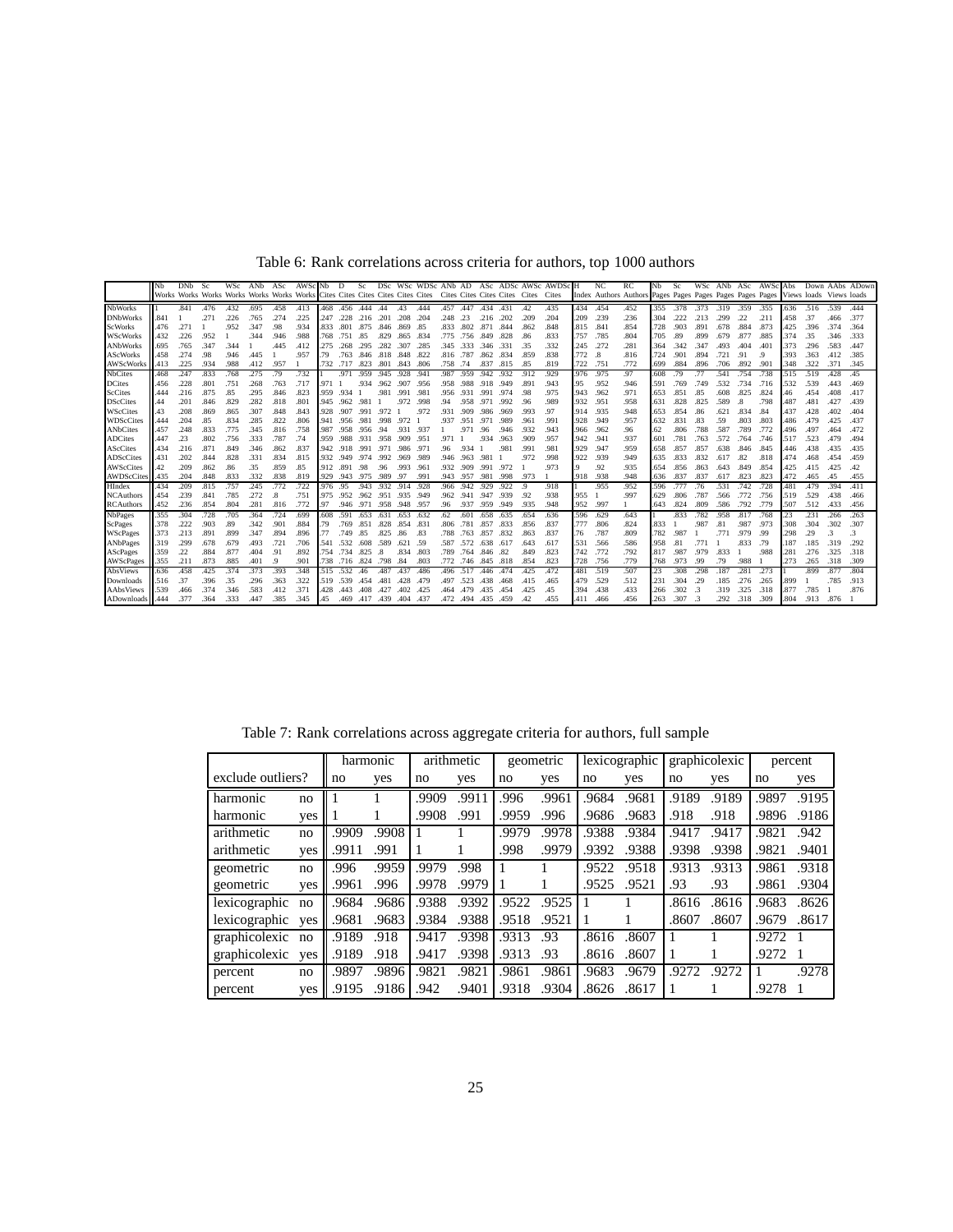|                   |     |       | harmonic |       | arithmetic |       | geometric |       | lexicographic |       | graphicolexic | percent |       |
|-------------------|-----|-------|----------|-------|------------|-------|-----------|-------|---------------|-------|---------------|---------|-------|
| exclude outliers? |     | no    | yes      | no    | yes        | no    | yes       | no    | yes           | no    | yes           | no      | yes   |
| harmonic          | no  |       |          | .8118 | .8139      | .9179 | .9195     | .8389 | .8388         | .6706 | .6706         | .9827   | .6711 |
| harmonic          | yes |       |          | .8109 | .813       | .9172 | .9189     | .8399 | .8398         | .6692 | .6692         | .9826   | .6697 |
| arithmetic        | no  | .8118 | .8109    |       |            | .9734 | .9724     | .5081 | .5079         | .9369 | .9369         | .8743   | .9369 |
| arithmetic        | ves | .8139 | .813     |       |            | .9743 | .9733     | .5106 | .5105         | .9342 | .9342         | .8761   | .9341 |
| geometric         | no  | .9179 | .9172    | .9734 | .9743      |       |           | .6421 | .642          | .8734 | .8734         | .9556   | .8736 |
| geometric         | yes | .9195 | .9189    | .9724 | .9733      |       |           | .6447 | .6445         | .8708 | .8708         | .9567   | .871  |
| lexicographic     | no  | .8389 | .8399    | .5081 | .5106      | .6421 | .6447     |       |               | .379  | .379          | .7998   | .3796 |
| lexicographic     | ves | .8387 | .8398    | .5079 | .5105      | .642  | .6445     |       |               | .3788 | .3788         | .7997   | .3795 |
| graphicolexic     | no  | .6706 | .6692    | .9369 | .9342      | .8734 | .8708     | .379  | .3788         |       |               | .7428   |       |
| graphicolexic     | ves | .6706 | .6692    | .9369 | .9342      | .8734 | .8708     | .379  | .3788         |       |               | .7428   |       |
| percent           | no  | .9827 | .9826    | .8743 | .8761      | .9556 | .9567     | .7998 | .7997         | .7428 | .7428         |         | .7433 |
| percent           | yes | .6711 | .6697    | .9369 | .9341      | .8736 | .871      | .3796 | .3795         |       |               | .7433   |       |

Table 8: Rank correlations across aggregate criteria for authors, top 1000 authors

Table 9: Average correlations across criteria for authors

|               |      | Individual criteria |         |      | Aggregate criteria |      |
|---------------|------|---------------------|---------|------|--------------------|------|
| Sample        | mean | max                 | min     | mean | max                | min  |
| Full          | .834 | .998                | .608    | .953 | 1                  | .861 |
| $1 - 250$     | .636 | .998                | $-.065$ | .670 | 1                  | .096 |
| $1 - 500$     | .641 | .998                | .060    | .748 | 1                  | .283 |
| $1 - 750$     | .659 | .998                | .160    | .768 | 1                  | .304 |
| $1 - 1000$    | .670 | .998                | .185    | .794 | 1                  | .379 |
| $1 - 2000$    | .681 | .997                | .216    | .831 | 1                  | .476 |
| $1 - 3000$    | .694 | .997                | .253    | .857 | 1                  | .563 |
| $1 - 4000$    | .704 | .997                | .295    | .871 | 1                  | .605 |
| 4001-8000     | .562 | .996                | $-.061$ | .834 | 1                  | .507 |
| 8001-12000    | .469 | .995                | $-.107$ | .806 | 1                  | .474 |
| $1001 - 2000$ | .603 | .997                | $-.040$ | .810 | 1                  | .391 |
| 2001-3000     | .578 | .997                | $-.066$ | .813 | 1                  | .434 |
| 3001-4000     | .552 | .996                | $-.076$ | .809 | 1                  | .408 |
| 4001-5000     | .529 | .996                | $-182$  | .837 | 1                  | .488 |
| 5001-6000     | .481 | .995                | $-.236$ | .841 | 1                  | .521 |
| 6001-7000     | .475 | .995                | -.222   | .813 | 1                  | .458 |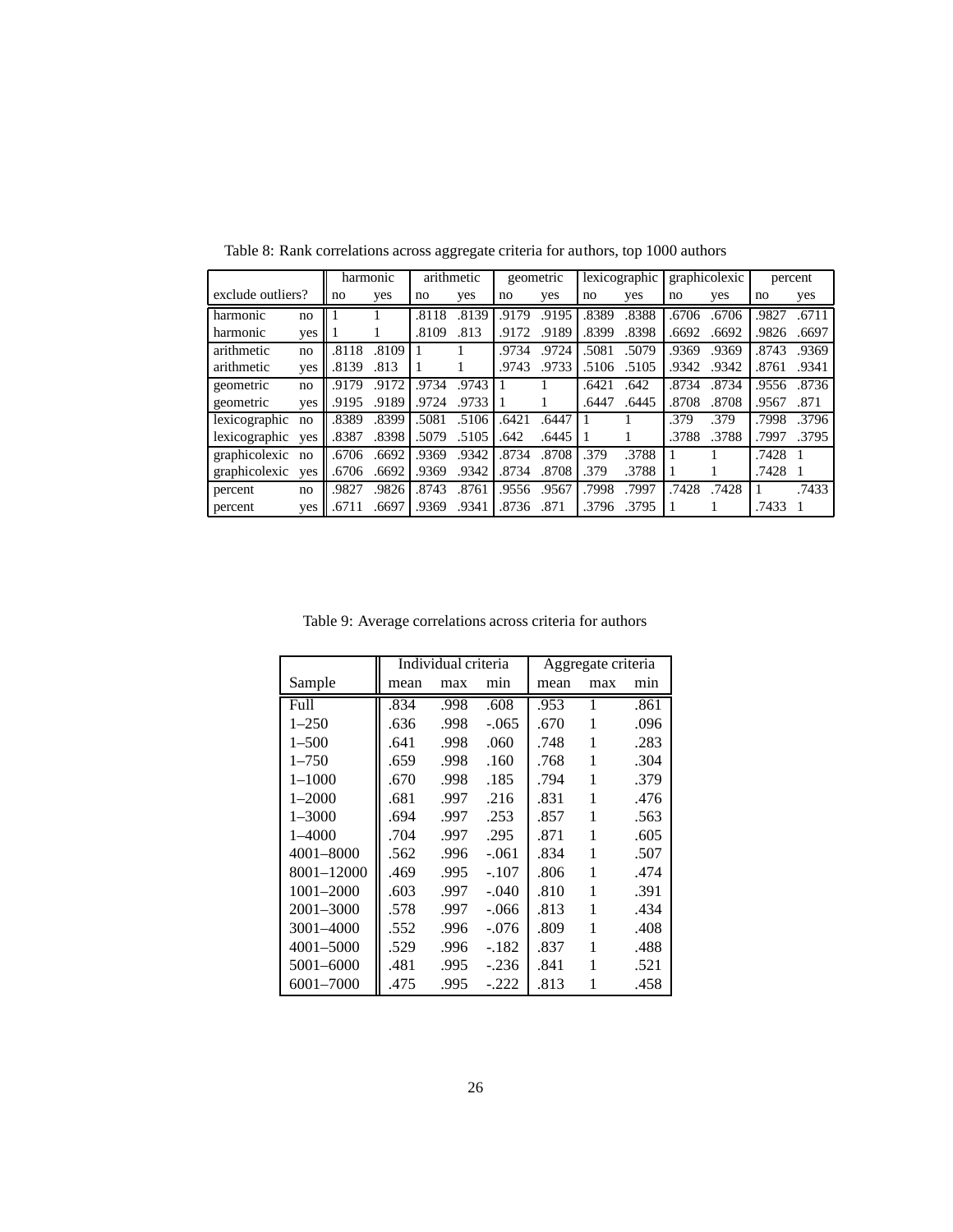Table 10: Rank correlations across criteria for institutions, full sample

|                  | <b>N<sub>b</sub></b> | <b>DNb</b> | -Sc  | WSc ANb |      | $\overline{A}$ Sc | AWSc Nb<br>Works Works Works Works Works Works Works Cites Cites Cites Cites Cites Cites Cites Cites Cites Cites Cites Cites |      | $\overline{D}$ | Sc   |                     |           |      |         |      |           |      |                  | DSc WSc WDSc ANb AD ASc ADSc AWSc AWDSc H |      | NC<br>Index Authors Authors Pages Pages Pages Pages Pages Pages Views loads Views loads | RC   | Nb   | Sc   |      | WSc ANb ASc |      | AWSc Abs |      |      |      | Down AAbs ADown |
|------------------|----------------------|------------|------|---------|------|-------------------|------------------------------------------------------------------------------------------------------------------------------|------|----------------|------|---------------------|-----------|------|---------|------|-----------|------|------------------|-------------------------------------------|------|-----------------------------------------------------------------------------------------|------|------|------|------|-------------|------|----------|------|------|------|-----------------|
|                  |                      |            |      |         |      |                   |                                                                                                                              |      |                |      |                     |           |      |         |      |           |      |                  |                                           |      |                                                                                         |      |      |      |      |             |      |          |      |      |      |                 |
| <b>NbWorks</b>   |                      | .995       | .88  | .819    | .99  | .863              | .803                                                                                                                         | .775 | .797           | .717 | .744 .692 .741      |           |      | .756    | .781 | .701      | .729 | .677             | .727                                      | .751 | .835                                                                                    | .828 | .964 | .85  | .821 | .954        | .836 | .808     | .949 | .923 | .926 | .891            |
| <b>DNbWorks</b>  | .995                 |            | .856 | .791    | .992 | .839              | .776                                                                                                                         | .747 | .769           | .686 | .713 .661 .71       |           |      | .729    | .754 | .672      |      | .647             | .697                                      | 753  | .812                                                                                    | .805 | .964 | .829 | .797 | .954        | .815 | .785     | .943 | .917 | .924 | .888            |
| <b>ScWorks</b>   | .88                  | .856       |      | .986    | .889 | .996              | 98                                                                                                                           | .959 | .963           |      | .936 .946 .922 .945 |           |      | .951    | .959 | .927      | .94  | .914             | .94                                       | 695  | .978                                                                                    | .978 | .916 | .985 | .98  | .922        | .981 | .976     | .914 | .921 | .918 | .918            |
| <b>WScWorks</b>  | .819                 | .791       | .986 |         | .832 | .986              | .996                                                                                                                         | 964  | .963           |      | .956 .959 .949 .958 |           |      | .958    | .961 | .947      | .954 | 94               | .954                                      | 657  | .968                                                                                    | 969  | .86  | .968 | .971 | .869        | .967 | .97      | .874 | .887 | .884 | .892            |
| <b>ANbWorks</b>  | .99                  | .992       | .889 | .832    |      | .88               | .823                                                                                                                         | .784 | .803           | .729 | .752 .704 .749      |           |      | .772    | .794 | .719      | .745 | .696             | .742                                      | 752  | .843                                                                                    | .838 | .973 | .862 | .834 | .972        | .855 | .828     | .946 | .923 | .938 | .905            |
| <b>AScWorks</b>  | .863                 | .839       | .996 | .986    | .88  |                   | 987                                                                                                                          | .956 | .958           |      | .935 .942 .922 .94  |           |      | .955    | .961 | .933      | .944 | .92              | .943                                      | 682  | .973                                                                                    | .973 | .904 | .981 | .976 | .917        | .984 | .979     | .899 | .907 | .911 | .912            |
| <b>AWScWorks</b> | 1.803                | .776       | .98  | .996    | .823 | .987              |                                                                                                                              | .958 | .954           | .95  | .951                | .944 .95  |      | .959    | .959 | .949.953  |      | .942             | .953                                      | .643 | .959                                                                                    | .961 | .847 | .961 | .964 | .862        | .966 | .969     | .858 | .872 | .876 | .885            |
| <b>NbCites</b>   | .775                 | .747       | .959 | .964    | .784 | .956              | .958                                                                                                                         |      | .998           | .993 | .994                | .986      | .993 | .993    | .994 | .985      | .99  | .978             | .989                                      | 622  | .986                                                                                    | .987 | .824 | .956 | .963 | .831        | .953 | .959     | .865 | .894 | .877 | .901            |
| <b>DCites</b>    | .797                 | .769       | .963 | .963    | .803 | .958              | .954                                                                                                                         | .998 |                | .986 | .993                | .978 .992 |      | .987    | .993 | .975      | .985 | .967             | .984                                      | 638  | .989                                                                                    | .989 | .84  | .958 | .962 | .844        | .952 | .956     | .882 | .91  | .889 | .911            |
| ScCites          | .717                 | .686       | .936 | .956    | .729 | .935              | .95                                                                                                                          | .993 | .986           |      | .997                | .998 .997 |      | .989    | .986 | .994      | .994 | .992             | .994                                      | 586  | .969                                                                                    | .971 | 77   | .935 | .95  | .78         | .933 | .947     | 821  | .852 | .837 | .865            |
| <b>DScCites</b>  | .744                 | .713       | .946 | .959    | .752 | .942              | .951                                                                                                                         | .994 | .993           | .997 |                     | .993      |      | .987    | .989 | .987      | .993 | .984             | .993                                      | 605  | .977                                                                                    | .978 | .792 | .942 | .955 | .799        | .938 | .949     | 841  | .871 | .852 | .878            |
| WScCites         | .692                 | .661       | .922 | .949    | .704 | .922              | .944                                                                                                                         | .986 | .978           | .998 | .993                |           | .993 | .982    | .977 | .992      | .99  | .994             | .99                                       | 569  | .957                                                                                    | .96  | .747 | .921 | .94  | .756        | .92  | .937     | .801 | .834 | .82  | .85             |
| WDScCites        | .741                 | .71        | .945 | .958    | .749 | .94               | .95                                                                                                                          | .993 | .992           | .997 |                     | .993      |      | .985    | .987 | .987      | .993 | .983             | .993                                      | .604 | .975                                                                                    | .977 | .79  | .941 | .955 | .796        | .937 | .949     | .838 | .868 | .849 | .875            |
| <b>ANbCites</b>  | .756                 | .729       | .951 | .958    | .772 | .955              | .959                                                                                                                         | .993 |                | .989 | .987                | .982      | .985 |         | .998 | .993      | .995 | .987             | 994                                       | .612 | .981                                                                                    | .982 | .81  | .95  | .958 | .823        | .954 | .961     | .849 | .878 | .872 | .898            |
| <b>ADCites</b>   | .781                 | .754       | .959 | .961    | .794 | .961              | .959                                                                                                                         | .994 | .993           | .986 | .989                | .977      | .987 | .998    |      | .988      | .994 | .979             | .993                                      | 629  | .988                                                                                    | .988 | .83  | .956 | .962 | .84         | .957 | .962     | .869 | .896 | .887 | .91             |
| <b>AScCites</b>  | 1.701                | .672       | .927 | .947    | .719 | .933              | .949                                                                                                                         | .985 | .975           | .994 | .987                | .992      | .987 | .993    | .988 |           | .997 | .998             | .997                                      | .577 | .963                                                                                    | .965 | .759 | .928 | .944 | .773        | .933 | .948     | .807 | .838 | .834 | .863            |
| <b>ADScCites</b> | .729                 |            | .94  | .954    | .745 | .944              | .953                                                                                                                         | .99  | .985           | .994 | .993                | .99       | .993 | .995    | .994 | .997      |      | .994             |                                           | .597 | .974                                                                                    | .976 | .783 | .939 | .952 | .795        | .941 | .953     | .829 | .859 | .851 | .878            |
| <b>AWScCites</b> | .677                 | .647       | .914 | .94     | .696 | .92               | .942                                                                                                                         | .978 | .967           | .992 | .984                | .994.983  |      | .987    | .979 | .998 .994 |      |                  | .993                                      | .561 | .952                                                                                    | .955 | .736 | .915 | .934 | .75         | .92  | .937     | .789 | .821 | .818 | .849            |
| AWDScCites 727   |                      | .697       | .94  | .954    | .742 | .943              | .953                                                                                                                         | .989 | .984           | .994 | .993                | .99       | .993 | .994    | .993 | .997      |      | .993             |                                           | .597 | .973                                                                                    | .975 | .781 | .938 | .952 | .793        | .941 | .953     | .827 | .857 | .849 | .876            |
| HIndex           | 1.75                 | .753       | .695 | .657    | .752 | .682              | .643                                                                                                                         | .622 | .638           | .586 | .605 .569           |           | .604 | .612    | .629 | .576      | .597 | .561             | .597                                      |      | .677                                                                                    | .674 | .758 | .686 | .67  | .75         | .674 | .66      | .724 | .71  | .716 | .695            |
| <b>NCAuthors</b> | .835                 | .812       | .978 | .968    | .843 | .973              | .959                                                                                                                         | .986 | .989           | .969 | .977                | .957      | .975 | 981     | .988 | .963      | .974 | .952             | .973                                      | .677 |                                                                                         |      | .878 | .972 | .973 | .883        | .967 | .967     | .904 | .925 | .912 | .928            |
| <b>RCAuthors</b> | .828                 | .805       | .978 | .969    | .838 | .973              | .961                                                                                                                         | .987 | .989           | .971 | .978                | .96       | .97  | .982    | .988 | .965      | .976 | .955             | .975                                      | .674 |                                                                                         |      | 874  | .972 | .974 | .879        | .967 | .969     | .898 | .92  | .908 | .924            |
| <b>NbPages</b>   | .964                 | .964       | .916 | .86     | .973 | .904              | .847                                                                                                                         | .824 | .84            | .771 | .792                | .747      | .79  | .81     | .83  | .759      | .783 | .736             | .781                                      | .758 | .878                                                                                    | .874 |      | .914 | .887 | .996        | .904 | .878     | .934 | .921 | .927 | .903            |
| <b>ScPages</b>   | 1.85                 | .829       | .985 | .968    | .862 | .981              | .961                                                                                                                         | .956 | .958           | .935 | .942 .921           |           | .94  | .95     | .956 | .928      | .939 | .915             | .938                                      | 686  | .972                                                                                    | .972 | 914  |      | .996 | .919        | .997 | .993     | 891  | .899 | .899 | .902            |
| WScPages         | .821                 | .797       | .98  | .971    | .834 | .976              | .964                                                                                                                         | .963 | .962           | .95  | .955                | .94       | .955 | .958    | .962 | .944      | .952 | .934             | .952                                      | 67   | .973                                                                                    | .974 | .887 | .996 |      | .894        | .993 | 997      | .872 | .884 | .884 | .89             |
| ANbPages         | .954                 | .954       | .922 | .869    | .972 | .917              | .862                                                                                                                         | .831 | .844           | .78  | .799                | .756796   |      | .823    | .84  | .773      | .795 | .75              | .793                                      | 75   | .883                                                                                    | .879 | .996 | .919 | .894 |             | .915 | .891     | .927 | .914 | .928 | .904            |
| AScPages         | .836                 | .815       | .981 | .967    | .855 | .984              | .966                                                                                                                         | .953 | .952           | .933 | .938                | .92       | .937 | .954    | .957 | .933      | .941 | .92              | .941                                      | .674 | .967                                                                                    | .967 | .904 | .997 | .993 | .915        |      | .996     | .878 | .887 | .894 | .897            |
| AWScPages        | .808                 | .785       | .976 | .97     | .828 | .979              | .969                                                                                                                         | .959 | .956           | .947 | .949                | .937 .949 |      | .961    | .962 | .948      | .953 | .937             | .953                                      | .66  | .967                                                                                    | .969 | .878 | .993 | .997 | .891        | .996 |          | .86  | .872 | .879 | .886            |
| <b>AbsViews</b>  | .949                 | .943       | .914 | .874    | .946 | 899               | .858                                                                                                                         | .865 | 882            | .821 | .841                | .801      | .838 | .849    | .869 | .807      | .829 | .789             | .827                                      | .724 | .904                                                                                    | .898 | .934 | .891 | .872 | .927        | .878 | .86      |      | .989 | .987 | .972            |
| Downloads        | .923                 | .917       | .921 | .887    | .923 | .907              | .872                                                                                                                         | .894 | .91            | .852 | .871                | .834      | .868 | .878    | .896 | .838      | .859 | .82 <sub>1</sub> | .857                                      | .71  | .925                                                                                    | .92  | .921 | .899 | .884 | .914        | .887 | .872     | .989 |      | .984 | .987            |
| <b>AAbsViews</b> | .926                 | .924       | .918 | .884    | .938 | .911              | .876                                                                                                                         | .877 | .889           | .837 | .852                | .82       | .849 | .872    | .887 | .834      | .85  | .818             | .849                                      | 716  | .912                                                                                    | .908 | .927 | .899 | .884 | .928        | .894 | .879     | .987 | .984 |      | .99             |
| ADownloads 891   |                      | .888       | .918 | .892    | .905 | .912              | .885                                                                                                                         | .901 | .911           |      | .865 .878 .85       |           | .875 | .898.91 |      | .863      | .878 | .849             | .876                                      | 695  | .928                                                                                    | .924 | .903 | .902 | .89  | .904        | .897 | .886     | .972 | .987 | .99  |                 |

Table 11: Rank correlations across criteria for institutions, top 250 institutions

|                  | Nb    | DN <sub>b</sub>                                                                                                   | - Sc | WSc  | ANb  | ASc  | AWSc Nb |      | D    | Sc.                      |      |                     |      |          |           |                |      |      | DSc WSc WDSc ANb AD ASc ADSc AWSc AWDSc H |      | NC      | RC                                                                                | Nb   | Sc   | <b>WSc</b>     |      | AN <sub>b</sub> A <sub>Sc</sub> | AWSc Abs |      |      |      | Down AAbs ADown |
|------------------|-------|-------------------------------------------------------------------------------------------------------------------|------|------|------|------|---------|------|------|--------------------------|------|---------------------|------|----------|-----------|----------------|------|------|-------------------------------------------|------|---------|-----------------------------------------------------------------------------------|------|------|----------------|------|---------------------------------|----------|------|------|------|-----------------|
|                  |       | Works Works Works Works Works Works Works Cites Cites Cites Cites Cites Cites Cites Cites Cites Cites Cites Cites |      |      |      |      |         |      |      |                          |      |                     |      |          |           |                |      |      |                                           |      |         | Index Authors Authors Pages Pages Pages Pages Pages Pages Views loads Views loads |      |      |                |      |                                 |          |      |      |      |                 |
| <b>NbWorks</b>   |       | .987                                                                                                              | .794 | .685 | .976 | .776 | .669    | .614 |      | .634 .536 .556 .511 .55  |      |                     |      | .606 .63 |           | .528 .553      |      | .503 | .547                                      | .685 | .713    | .701                                                                              | .901 | .719 | .663           | .886 | .709                            | .657     | .901 | .845 | .833 | .775            |
| <b>DNbWorks</b>  | .987  |                                                                                                                   | .753 | .642 | .984 | .739 | .629    | .56  | .577 | .48                      | .495 | .457.488            |      | .557     | .578      | .477           | .496 | 454  | 49                                        | 689  | .667    | .654                                                                              | .909 | .69  | .632           | .897 | .686                            | .63      | .883 | .823 | .832 | .771            |
| <b>ScWorks</b>   | .794  | .753                                                                                                              |      | .969 | .78  | .988 | .955    | .857 | .849 | .833 .826 .821 .821      |      |                     |      | .859     |           | .858 .831 .833 |      | .819 | .828                                      | .537 | .913    | .915                                                                              | .834 | .937 | .921           | .826 | .929                            | .915     | .768 | .758 | .711 | .696            |
| WScWorks         | .684  | .642                                                                                                              | .969 |      | .674 | .959 | .988    | .845 | .827 | .845                     |      | .826 .845 .82       |      | .852     | .841      | .846           | .836 | .846 | .83 <sup>°</sup>                          | .453 | .878    | .884                                                                              | .73  | .887 | .889           | .726 | .88                             | .883     | .689 | .695 | .642 | .644            |
| <b>ANbWorks</b>  | .976  | .984                                                                                                              | .78  | .675 |      | .783 | .676    | .579 | .594 | .505 .519 .483 .512      |      |                     |      | .589     | .608      | .513           | .531 | .49  | .525                                      | .677 | .683    | .672                                                                              | .908 | .712 | .657           | .917 | .722                            | .668     | .876 | .819 | .85  | .789            |
| <b>AScWorks</b>  | .776  | .739                                                                                                              | .988 | .959 | .783 |      | .967    | .828 | .818 | .807                     | .796 | .795                | .791 | .851     | .848      | .824           | .823 | .812 | .818                                      | .519 | .888    | .891                                                                              | .819 | .919 | .903           | .83  | .931                            | .916     | 741  | .73  | .706 | .689            |
| AWScWorks .667   |       | .629                                                                                                              | .955 | .988 | .676 | .967 |         | .814 | .793 | .815 .792 .815 .786      |      |                     |      | .839     | .826 .834 |                | .821 | .834 | .816                                      | .435 | .849    | .856                                                                              | .714 | .864 | .864           | .724 | .875                            | .876     | .662 | .666 | .633 | .634            |
| <b>NbCites</b>   | .614  | .56                                                                                                               | .857 | .845 | 579  | .828 | .814    |      | 992  |                          |      | .985 .984 .973 .982 |      |          | .979.977  | $-96$          | .966 | .948 | 965                                       | .435 | .961    | .959                                                                              | .669 | .864 | .867           | .651 | .837                            | -84      | .693 | 737  | .618 | .657            |
| <b>DCites</b>    | .634  | .577                                                                                                              | .849 | .827 | .594 | .818 | .793    | .992 |      | .969                     | .985 | .953.982            |      |          |           | .965 .978 .938 | .961 | .922 | .959                                      | .452 | .956    | .953                                                                              | .677 | 855  | .853           | .657 | .825                            | .824     | .713 | .756 | .63  | .665            |
| <b>ScCites</b>   | .536  | .48                                                                                                               | .833 | .845 | .505 | .807 | .815    | .985 | .969 |                          | .99  | .997                | .99  | .968     | .958      | .979           | .977 | .975 | .977                                      | .381 | .936    | .94                                                                               | .605 | .843 | .859           | .59  | .817                            | .833     | .624 | .672 | .557 | .599            |
| <b>DScCites</b>  | .556  | .495                                                                                                              | .826 | .826 | .519 | .796 | 793     | 984  | .985 | .99                      |      | .981                | .999 | .959     | .964      | .961           | .977 | .951 | .978                                      | .398 | .937    | .939                                                                              | .613 | .836 | .847           | .595 | .807                            | .819     | .645 | .693 | .567 | .607            |
| <b>WScCites</b>  | 1.511 | .457                                                                                                              | .821 | .845 | .483 | .795 | .815    | .973 | .953 | .997                     | .981 |                     | .981 | .957     | .943      | .976           | .968 | .978 | .969                                      | 364  | .921    | .927                                                                              | .584 | .83  | .85            | .57  | .804                            | .823     | .603 | .653 | .54  | .585            |
| <b>WDScCites</b> | .55   | .488                                                                                                              | .821 | .82  | .512 | .791 | .786    | 982  | .982 | .99                      | .999 | .981                |      | .956     | .961      | .959           | .976 | .95  | .978                                      | .394 | .934    | .936                                                                              | .608 | .833 | .846           | .591 | .804                            | .816     | .639 | .688 | .561 | .602            |
| <b>ANbCites</b>  | .606  | .557                                                                                                              | .859 | .852 | .589 | .851 | .839    | .979 | .965 | .968                     |      | .959 .957 .956      |      |          | .992      | .984           | .983 | .973 | .98                                       | 428  | .951    | .951                                                                              | .669 | .866 | .869           | .665 | .857                            | .859     | .678 | .719 | .627 | .665            |
| <b>ADCites</b>   | .63   | .578                                                                                                              | .858 | .841 | .608 | .848 | .826    | .977 | .978 | .958 .964                |      | .943                | .961 | .992     |           | .968           | .984 | .953 | .98                                       | .448 | .952    | .95                                                                               | .682 | .862 | .861           | .676 | .851                            | .849     | .702 | .743 | .643 | .679            |
| <b>AScCites</b>  | .528  | .477                                                                                                              | .831 | .846 | .513 | .824 | 834     | .96  | .938 | .979 .961 .976 .959      |      |                     |      | .984     | .968      |                | .99  | .997 | .989                                      | .373 | .923    | .928                                                                              | .602 | .838 | .855           | .6   | .831                            | .846     | .607 | .652 | .563 | -605            |
| <b>ADScCites</b> | .553  | .496                                                                                                              | .833 | .836 | .531 | .823 | .821    | .966 | .961 | .977 .968 .976           |      |                     |      | .983     | .984      | .99            |      | .982 | .999                                      | .393 | .932    | .935                                                                              | .615 | .839 | .851           | .611 | .828                            | .839     | .633 | .679 | .578 | .619            |
| <b>AWScCites</b> | .503  | .454                                                                                                              | .819 | .846 | 49   | .812 | .834    | .948 |      | .922 .975 .951 .978 .95  |      |                     |      | .973     | .953      | .997           | .982 |      | .98                                       | .356 | .908    | .915                                                                              | .581 | .824 | .845           | .579 | .817                            | .836     | 586  | .634 | .545 | .591            |
| AWDScCites .547  |       | .49                                                                                                               | .828 | .831 | .525 | .818 | .816    | .965 |      | .959 .977 .978 .969 .978 |      |                     |      | .981     | .981      | .989           | .999 | .981 |                                           | .389 | .929    | .933                                                                              | .61  | .837 | .85            | .606 | .825                            | .837     | .627 | .674 | .572 | .614            |
| <b>HIndex</b>    | .685  | .689                                                                                                              | .537 | .453 | .676 | .519 | 435     | .435 |      | .452 .381 .398 .364 .394 |      |                     |      | .428     |           | .448 .373      | .393 | 356  | -389                                      |      | .526    | .518                                                                              | .658 | .514 | .478           | .646 | .507                            | .473     | .63  | .595 | .587 | .548            |
| <b>NCAuthors</b> | 1.713 | .667                                                                                                              | .913 | .878 | .683 | .888 | .849    | .961 |      | .956 .936 .937 .921 .934 |      |                     |      | .951     | .952      | .923           | .932 | -908 | .929                                      | .526 |         | .999                                                                              | .764 | .907 | $\overline{9}$ | .747 | .887                            | .88      | .759 | .78  | .687 | .703            |
| <b>RCAuthors</b> | .701  | .654                                                                                                              | .915 | .884 | .672 | .891 | .856    | .959 | .953 | .94                      | .939 | .927 .936           |      | .951     | .95       | .928           | .935 | .915 | .933                                      | .518 | .999    |                                                                                   | 756  | .909 | .904           | .74  | .89                             | .886     | .746 | .767 | .676 | .691            |
| <b>NbPages</b>   | .901  | .909                                                                                                              | .834 | .73  | .908 | .819 | .714    | 669  | .677 | .605                     |      | .613 .584           | .608 | .669     | .682      | .602           | .615 | .581 | .61                                       | .658 | .764    | .756                                                                              |      | .848 | .798           | .987 | .842                            | .795     | .805 | .765 | .758 | .711            |
| <b>ScPages</b>   | 1.719 | .69                                                                                                               | .937 | .887 | .712 | .919 | .864    | 864  | .855 | .843 .836 .83            |      |                     | .833 | .866     | .862      | .838           | .839 | .824 | .837                                      | .514 | -907    | .909                                                                              | .848 |      | .992           | .835 | .988                            | .981     | 706  | .704 | .657 | .65             |
| <b>WScPages</b>  | 1.663 | .632                                                                                                              | .921 | .889 | .657 | .903 | .864    | .867 | .853 | .859 .847 .85            |      |                     | .846 | .869     | -861      | .855           | .851 | .845 | .85                                       | .478 | $\cdot$ | .904                                                                              | .798 | .992 |                | .786 | .979                            | .988     | .667 | .671 | .621 | .62             |
| ANbPages         | 1.886 | .897                                                                                                              | .826 | .726 | .917 | .83  | .724    | .651 | .657 | .59                      | .595 | .57                 | .591 | .665     | .676      | .6             | .611 | .579 | .606                                      | .647 | .747    | .74                                                                               | .987 | .835 | .787           |      | .848                            | .801     | .785 | .743 | .757 | .708            |
| AScPages         | .709  | .686                                                                                                              | .929 | .88  | .722 | .931 | .875    | .837 | .825 | .817                     | .807 | .804                | .804 | .857     | .851      | .831           | .828 | .817 | .825                                      | .507 | .887    | .89                                                                               | 842  | .988 | .979           | .848 |                                 | .992     | .688 | .682 | .656 | .645            |
| AWScPages        | 1.657 | .63                                                                                                               | .915 | .883 | .668 | .916 | .876    | .84  | .824 | .833 .819 .823 .816      |      |                     |      | .859     | .849      | .846           | .839 | .836 | .837                                      | .473 | .88     | .886                                                                              | .795 | .981 | .988           | .801 | .992                            |          | .651 | .651 | .621 | .616            |
| <b>AbsViews</b>  | .901  | .883                                                                                                              | .768 | .689 | .876 | .741 | .662    | .693 | .713 | .624                     | .645 | .603                | .639 | .678     | .702      | .607           | .633 | .586 | .627                                      | .63  | .759    | .746                                                                              | .805 | .706 | .667           | .785 | .688                            | .651     |      | .973 | .955 | .928            |
| Downloads        | .845  | .823                                                                                                              | .758 | .695 | .819 | .73  | .666    | .737 | .756 | .672 .693                |      | .653                | .688 | .719     | .743      | .652           | .679 | .634 | .674                                      | .595 | .78     | .767                                                                              | .765 | .704 | .671           | .743 | .682                            | .651     | .973 |      | .932 | .956            |
| <b>AAbsViews</b> | 1.833 | .832                                                                                                              | .711 | .642 | .85  | .706 | .633    | .618 | .63  | .557                     | .567 | .54                 | .561 | .627     | .643      | .563           | .578 | .545 | .572                                      | .587 | .687    | .676                                                                              | .758 | .657 | .621           | .757 | .656                            | .621     | .955 | .932 |      | .972            |
| ADownloads 1.775 |       | .771                                                                                                              | .696 | .644 | .789 | .689 | .634    | .657 | .665 | .599 .607 .585           |      |                     | .602 | .665     | .679      | .605           | .619 | .591 | .614                                      | .548 | .703    | .691                                                                              | .711 | .65  | .62            | .708 | .645                            | .616     | .928 | .956 | .972 |                 |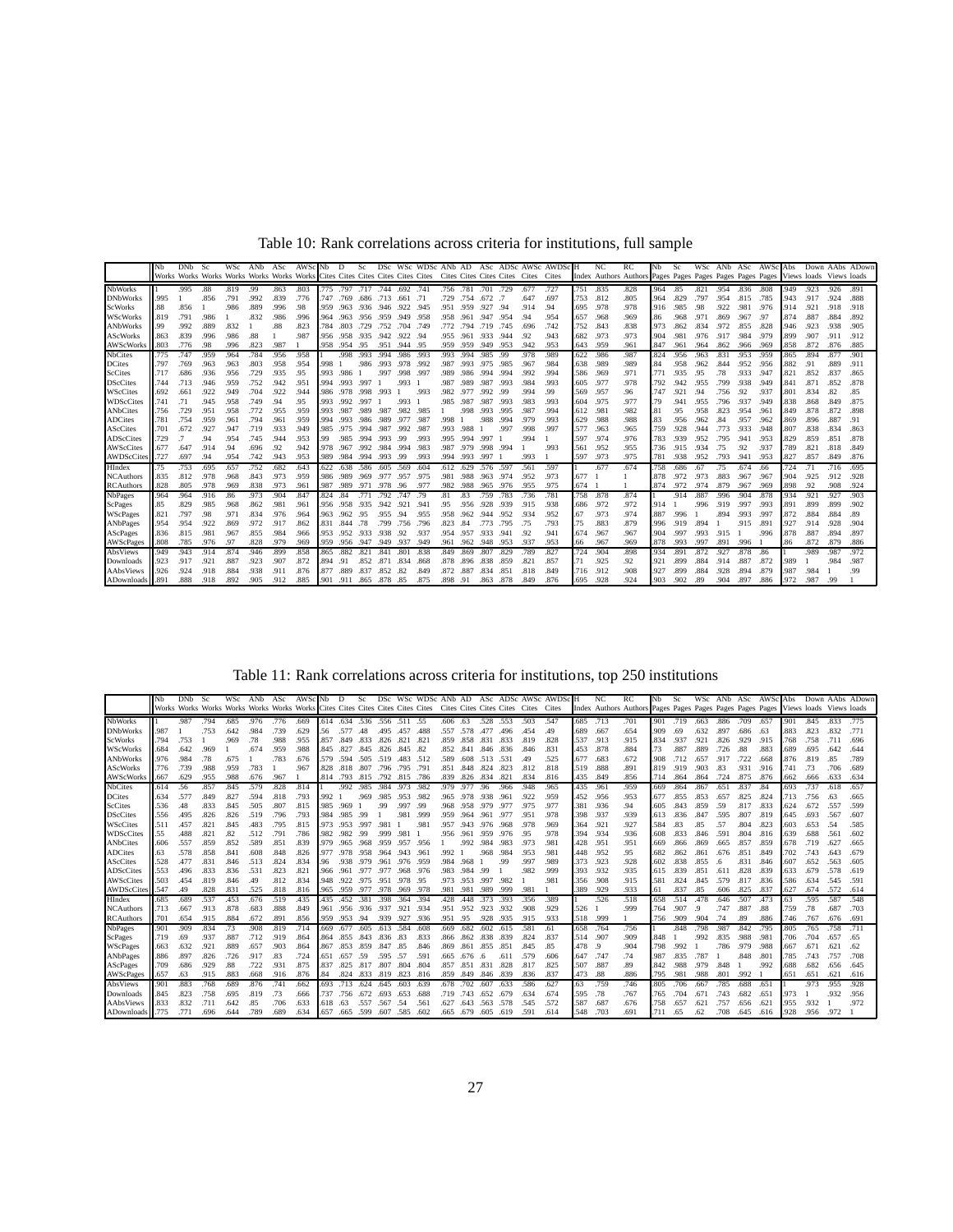|                   |     |       | harmonic |       | arithmetic |       | geometric |       | lexicographic |       | graphicolexic | percent |       |
|-------------------|-----|-------|----------|-------|------------|-------|-----------|-------|---------------|-------|---------------|---------|-------|
| exclude outliers? |     | no    | yes      | no    | yes        | no    | yes       | no    | yes           | no    | yes           | no      | yes   |
| harmonic          | no  |       | .9991    | .614  | .617       | .7063 | .7034     | .843  | .843          | .504  | .504          | .5017   | .5237 |
| harmonic          | yes | .9991 |          | .6342 | .6373      | .7277 | .7251     | .8581 | .8581         | .5233 | .5233         | .5231   | .5455 |
| arithmetic        | no  | .614  | .6342    |       | .9996      | .9391 | .9367     | .8047 | .8047         | .8947 | .8947         | .9293   | .945  |
| arithmetic        | yes | .617  | .6373    | .9996 |            | .9441 | .9418     | .8098 | .8098         | .8911 | .8911         | .9309   | .9468 |
| geometric         | no  | .7063 | .7277    | .9391 | .9441      |       | .9998     | .9115 | .9115         | .8157 | .8157         | .8901   | .9076 |
| geometric         | yes | .7034 | .7251    | .9367 | .9418      | .9998 |           | .911  | .911          | .8127 | .8127         | .8899   | .9074 |
| lexicographic     | no  | .843  | .8581    | .8047 | .8098      | .9115 | .911      |       |               | .684  | .684          | .7417   | .7606 |
| lexicographic     | yes | .843  | .8581    | .8047 | .8098      | .9115 | .911      |       |               | .684  | .684          | .7417   | .7606 |
| graphicolexic     | no  | .504  | .5233    | .8947 | .8911      | .8157 | .8127     | .684  | .684          |       |               | .8182   | .8322 |
| graphicolexic     | yes | .504  | .5233    | .8947 | .8911      | .8157 | .8127     | .684  | .684          | 1     |               | .8182   | .8322 |
| percent           | no  | .5017 | .5231    | .9293 | .9309      | .8901 | .8899     | .7417 | .7417         | .8182 | .8182         |         | .9968 |
| percent           | yes | .5237 | .5455    | .945  | .9468      | .9076 | .9074     | .7606 | .7606         | .8322 | .8322         | .9968   |       |

Table 12: Rank correlations across aggregate criteria for institutions, full sample

Table 13: Rank correlations across aggregate criteria for institutions, top 250 institutions

|                   |     | harmonic |       | arithmetic |       | geometric |       | lexicographic |       | graphicolexic |       | percent |       |
|-------------------|-----|----------|-------|------------|-------|-----------|-------|---------------|-------|---------------|-------|---------|-------|
| exclude outliers? |     | no       | yes   | no         | yes   | no        | yes   | no            | yes   | no            | yes   | no      | yes   |
| harmonic          | no  |          | .9999 | .6102      | .6072 | .8119     | .813  | .9173         | .9173 | .6927         | .6927 | .3987   | .4047 |
| harmonic          | yes | .9999    |       | .6087      | .6057 | .8107     | .8119 | .918          | .918  | .6911         | .6911 | .3958   | .4018 |
| arithmetic        | no  | .6102    | .6087 |            | .9987 | .7946     | .7805 | .5681         | .5681 | .9797         | .9797 | .6972   | .7056 |
| arithmetic        | yes | .6072    | .6057 | .9987      |       | .8016     | .7883 | .5689         | .5689 | .9709         | .9709 | .709    | .7175 |
| geometric         | no  | .8119    | .8107 | .7946      | .8016 |           | .9992 | .8377         | .8377 | .798          | .798  | .6187   | .6268 |
| geometric         | yes | .813     | .8119 | .7805      | .7883 | .9992     |       | .8429         | .8429 | .7842         | .7842 | .6202   | .6281 |
| lexicographic     | no  | .9173    | .918  | .5681      | .5689 | .8377     | .8429 |               |       | .6293         | .6293 | .4246   | .4303 |
| lexicographic     | ves | .9173    | .918  | .5681      | .5689 | .8377     | .8429 |               |       | .6293         | .6293 | .4246   | .4303 |
| graphicolexic     | no  | .6927    | .6911 | .9797      | .9709 | .798      | .7842 | .6293         | .6293 | 1             |       | .6773   | .6853 |
| graphicolexic     | ves | .6927    | .6911 | .9797      | .9709 | .798      | .7842 | .6293         | .6293 | 1             |       | .6773   | .6853 |
| percent           | no  | .3987    | .3958 | .6972      | .709  | .6187     | .6202 | .4246         | .4246 | .6773         | .6773 |         | .9992 |
| percent           | yes | .4047    | .4018 | .7056      | .7175 | .6268     | .6281 | .4303         | .4303 | .6853         | .6853 | .9992   |       |